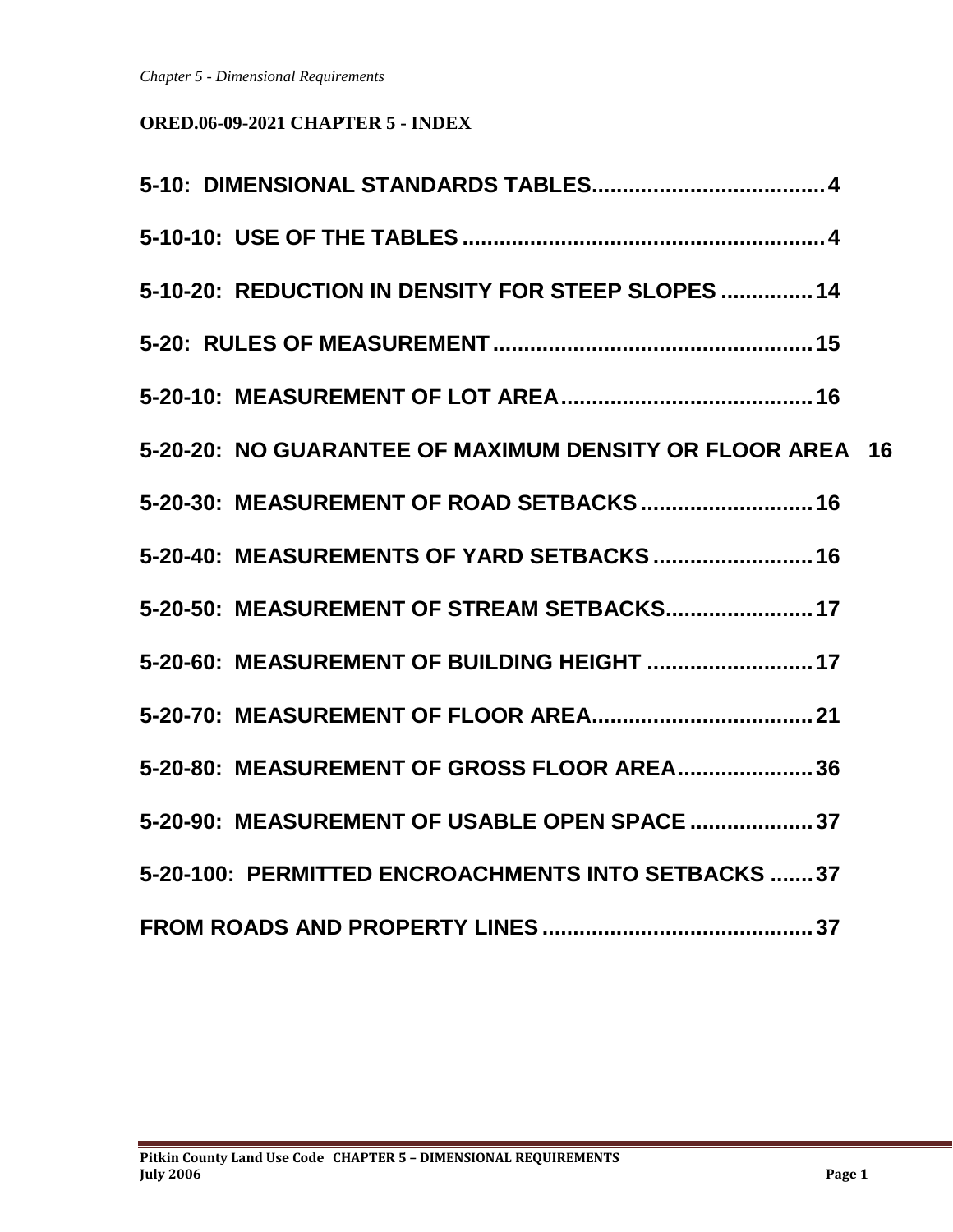\_\_\_\_\_\_\_\_\_\_\_\_\_\_\_\_\_\_\_\_\_\_\_\_\_\_\_\_\_\_\_\_\_

# **INDEX OF TERMS**

| Accessory Use or Structure (see also Use, |
|-------------------------------------------|
| Accessory and Temporary) 5, 8, 12         |
|                                           |
|                                           |
| Below Grade Space 19, 20                  |
| Board of County Commissioners (BOCC)      |
|                                           |
|                                           |
| Community Development Director 15         |
|                                           |
|                                           |
| Development Application  15               |
| <b>Dimensional Requirements</b>           |
| Affordable Housing Zone Districts 11      |
| Commercial Zone Districts 13              |
| Rural and Conservation Zone Districts 7   |
| Urban/Suburban Residential Zone           |
|                                           |
|                                           |
| Employee Housing Guidelines  11           |
| Encroachment  15, 16, 26                  |
| Grade, Existing  13, 16, 18, 21, 26       |
| Growth Management Quota System            |
| (GMQS)                                    |

| Highways                           |
|------------------------------------|
|                                    |
|                                    |
| Lot Area, (Minimum) 5, 8, 10, 12   |
|                                    |
| Lot Width, (Minimum)  5, 8, 10, 12 |
| Measurement                        |
|                                    |
|                                    |

| Lot or Parcel Area 14                    |
|------------------------------------------|
|                                          |
|                                          |
| Open Space (Minimum Usable) 5, 8, 10, 12 |
| Pitkin County Comprehensive Plan 11      |
| <b>Redstone Historic Preservation</b>    |
|                                          |
| Rural Zone Districts (see also Zone      |
|                                          |
| Setback                                  |
|                                          |
|                                          |
|                                          |
|                                          |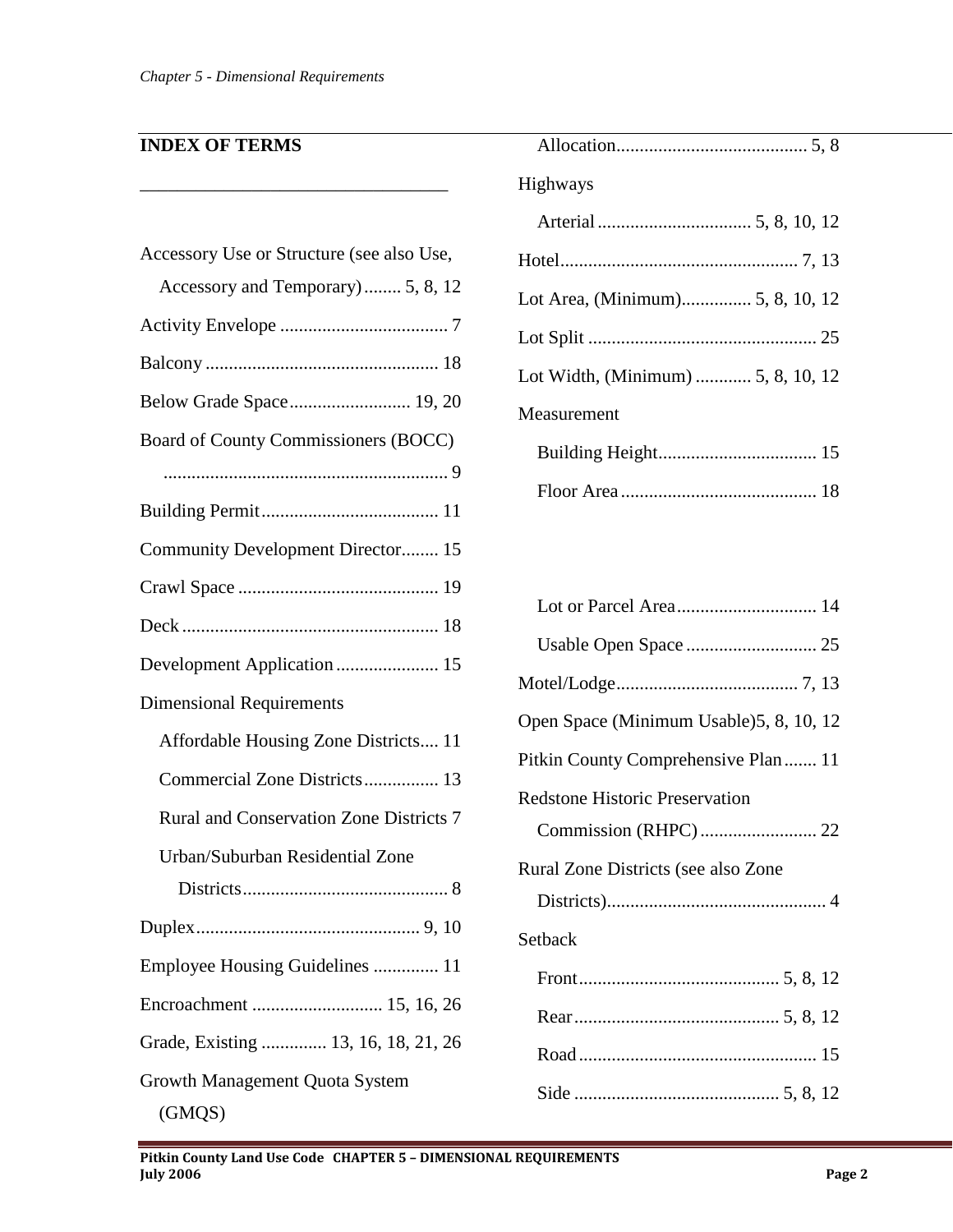| Single Family Dwelling 10, 11, 13   |
|-------------------------------------|
| Slope                               |
| Reduction in Density  14            |
|                                     |
|                                     |
|                                     |
| Use                                 |
|                                     |
|                                     |
| <b>Zone Districts</b>               |
| Affordable Housing PUD (AH/PUD) 10  |
| AGRICULTURAL/RESIDENTIAL-2          |
|                                     |
| Low Impact Residential – 35 Acre    |
|                                     |
| Medium Density Residential $-6,000$ |
|                                     |

| Mobile Home Park (MHP)  8                 |
|-------------------------------------------|
| Moderate Density Residential - 15,000     |
|                                           |
|                                           |
| Public and Institutional (P-I) 13         |
| <b>RESOURCE - 160 ACRE (RS-160). 25</b>   |
| RESOURCE - 20 ACRE (RS-20) 25             |
| Resource – 30 Acre (RS-30) 14, 25         |
|                                           |
|                                           |
|                                           |
| Ski-Recreation (SKI-REC)  5, 7            |
| Transitional Residential - 1 (TR-1). 5, 7 |
| Transitional Residential - 2 (TR-2). 5, 7 |
| Village Commercial (VC) 12, 21            |
| Village Residential - 6,000 Sq. Ft. Lot   |
|                                           |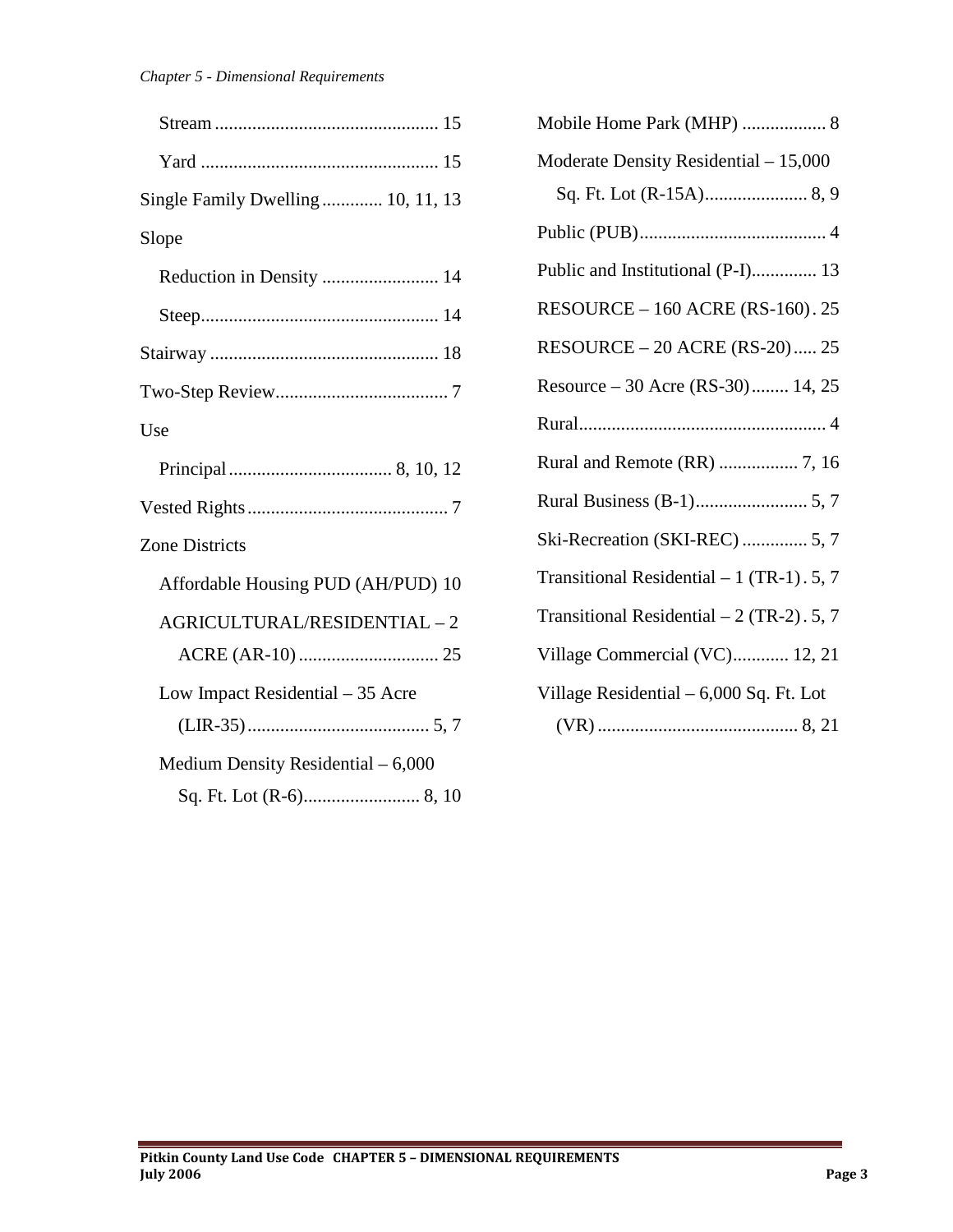### **CHAPTER 5: DIMENSIONAL REQUIREMENTS**

This Chapter 5 contains information related to dimensional requirements of development – including minimum lot sizes, maximum heights, minimum setbacks, open space requirements, building size restrictions, and similar dimensional standards. All primary and accessory structures are subject to the dimensional standards set forth in this Chapter. However, these general standards may be further limited or modified by other applicable sections of this Land Use Code. In particular, some uses are subject to use-specific standards in Chapter 4 that impose stricter requirements than set forth in these tables. In addition, all development is subject to the requirements of Chapter 7, which may impose stricter requirements in some cases.

### <span id="page-3-0"></span>**5-10: DIMENSIONAL STANDARDS TABLES**

### <span id="page-3-1"></span>**5-10-10: USE OF THE TABLES**

(a) The general dimensional requirements for each zone district are set forth in Tables 5-10 A, B, C, and D below. Each table addresses a different set of zone districts:

| Table A: | <b>Rural Zone Districts</b>                        |
|----------|----------------------------------------------------|
|          |                                                    |
| Table B: | Urban / Suburban Residential Zone Districts        |
|          |                                                    |
| Table C: | <b>Affordable Housing Zone Districts</b>           |
|          |                                                    |
| Table D. | <b>Business and Special Purpose Zone Districts</b> |

(b) Throughout this Land Use Code, references to "Table 5-1" shall be a reference to all of the information contained in the four sub-tables 5-1.A, B, C, and D.

(c) Where two rows in these tables are separated by a dashed line, rather than a solid line, the two rows represent alternative measures of that dimension, the most restrictive of which shall apply.

(d) Each of the four sub-tables 5-1.A, B, C and D contain footnotes that immediately follow each sub-table and should be reviewed in conjunction with the sub-table.

(e) Dimensional requirements for the PUB, I, U and AC/REC-2 zone districts are set foth in Sec. 3-80.

(f) Dimensional requirements for the CD-PUD zone district are set forth in Section 3- 70-40.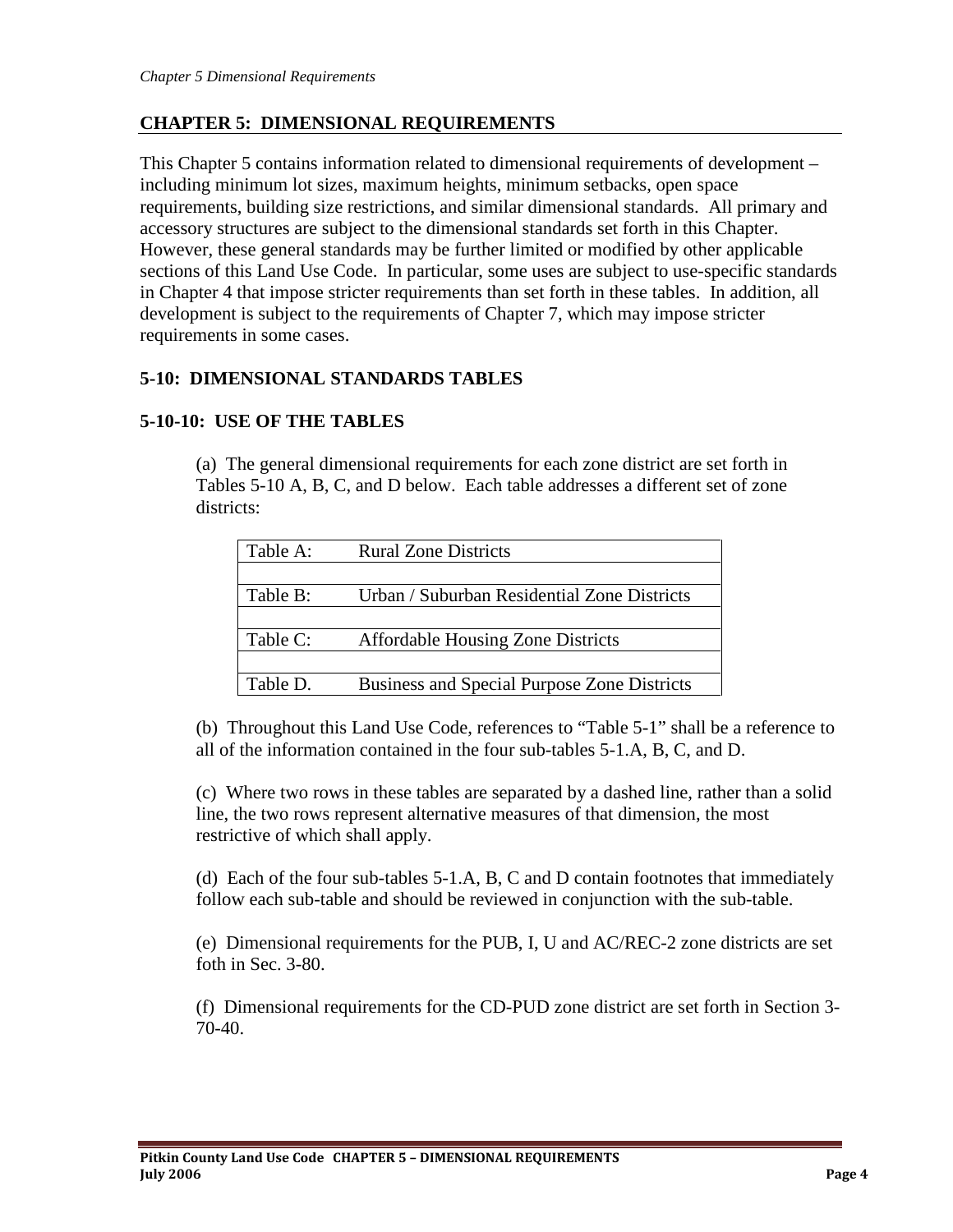| TABLE 5-1.A:<br>Dimensional<br>Requirements<br><b>Rural Zones</b>                                           | $RS -$<br>G                                                                         | RR<br><b>NOTE</b><br>$\mathbf{1}$ | $RS -$<br>160                                                             | $RS -$<br>35                                                                                                                                                                                                                                                             | LIR-<br>35<br><b>NOTE</b><br>2                                                                | $TR-1$<br><b>NOTE</b><br>3 | $TR-2$<br><b>NOTES</b><br>3, 4, 5 | $RS -$<br>30               | $RS -$<br>20               | $AR -$<br>10               | $AR-2$                     | $B-1$                                                    | SKI-<br><b>REC</b> | <b>WOMP</b><br>Overlay | <b>VLP</b>  |
|-------------------------------------------------------------------------------------------------------------|-------------------------------------------------------------------------------------|-----------------------------------|---------------------------------------------------------------------------|--------------------------------------------------------------------------------------------------------------------------------------------------------------------------------------------------------------------------------------------------------------------------|-----------------------------------------------------------------------------------------------|----------------------------|-----------------------------------|----------------------------|----------------------------|----------------------------|----------------------------|----------------------------------------------------------|--------------------|------------------------|-------------|
| <b>LOTS</b>                                                                                                 |                                                                                     |                                   |                                                                           |                                                                                                                                                                                                                                                                          |                                                                                               |                            |                                   |                            |                            |                            |                            |                                                          |                    |                        |             |
| Minimum Lot Area<br>(ac.)                                                                                   | N/A                                                                                 | 35                                | 160                                                                       | 35                                                                                                                                                                                                                                                                       | 35                                                                                            | 35                         | 35                                | 30                         | 20                         | 10                         | 2                          | $MF =$<br>15,000<br>$OTH =$<br>6,000<br><b>NOTE</b><br>6 | M                  | Note 17                | M           |
| Minimum Usable<br>Open Space per<br>Dwelling Unit (sq.<br>ft.)                                              |                                                                                     |                                   |                                                                           |                                                                                                                                                                                                                                                                          |                                                                                               |                            |                                   |                            |                            |                            |                            | 800                                                      | M                  | Note 17                | M           |
| Minimum Lot Width N/A<br>(f <sub>t</sub> )                                                                  |                                                                                     | 400                               | 400                                                                       | 400                                                                                                                                                                                                                                                                      | N/A                                                                                           |                            |                                   | 400                        | 400                        | 400                        | 200                        | 50                                                       | M                  | Note 17                | M           |
| MINIMUM SETBACKS                                                                                            |                                                                                     |                                   |                                                                           |                                                                                                                                                                                                                                                                          |                                                                                               |                            |                                   |                            |                            |                            |                            |                                                          |                    |                        |             |
| From Arterial Highways<br>Structures / Outside<br>Uses $(ft.)$                                              | NOTE <sub>7</sub>                                                                   |                                   |                                                                           |                                                                                                                                                                                                                                                                          | 100 ft. setback for buildings/ 100 ft. setback for outside uses                               |                            |                                   |                            |                            |                            |                            |                                                          | M                  | Note 17                | M           |
| From Major Roads                                                                                            |                                                                                     |                                   |                                                                           |                                                                                                                                                                                                                                                                          |                                                                                               |                            |                                   |                            |                            |                            |                            |                                                          |                    |                        |             |
| Structures / Outside<br>Uses(ft.)                                                                           | 100 ft. setback for buildings/ 50 ft. setback for outside uses<br>NOTE <sub>7</sub> |                                   |                                                                           |                                                                                                                                                                                                                                                                          |                                                                                               |                            |                                   |                            |                            |                            |                            | M                                                        | Note 17            | M                      |             |
| <b>From Collector Streets</b><br>Structures/Outside                                                         |                                                                                     |                                   |                                                                           |                                                                                                                                                                                                                                                                          |                                                                                               |                            |                                   |                            |                            |                            |                            |                                                          | M                  | Note 17                | M           |
| Uses(ft.)<br>From Property Lines                                                                            | 50 ft. setback for buildings/ 25 ft. setback for outside uses<br>NOTE <sub>7</sub>  |                                   |                                                                           |                                                                                                                                                                                                                                                                          |                                                                                               |                            |                                   |                            |                            |                            |                            |                                                          |                    |                        |             |
| Front Setback (ft.)                                                                                         | <b>SR</b>                                                                           | <b>SR</b>                         |                                                                           |                                                                                                                                                                                                                                                                          |                                                                                               |                            |                                   |                            |                            |                            |                            | 30                                                       | M                  | Note 17                | M           |
|                                                                                                             |                                                                                     |                                   |                                                                           | (1) Lot Size $\leq 3$ ac = 30 ft.;<br>(2) Lot > 3 ac. and $\leq 10$ acres = 50 ft.;<br>$(3)$ Lot $> 10$ acres = 100 ft.                                                                                                                                                  |                                                                                               |                            |                                   |                            |                            |                            |                            |                                                          |                    |                        |             |
| Side Setback (ft.)                                                                                          | <b>SR</b>                                                                           | <b>SR</b>                         |                                                                           | (1) Lot < 7,500 sq. ft. = 5 ft.; (2) Lot $\geq$ 7,500 & < 30,000 sq. ft. = 10 ft.;<br>10<br>(3) Lot Size $\geq$ 30,000 & < 43,560 sq. ft. = 15 ft.; (4) Lot $\geq$ 43,560 & < 3 ac. = 20 ft.;<br>(5) Lot $\geq$ 3 ac. & <20 ac. = 30 ft.; (6) Lot $\geq$ 20 ac. = 50 ft. |                                                                                               |                            |                                   |                            |                            |                            |                            |                                                          | M                  | Note 17                | M           |
| Rear Setback (ft.)                                                                                          | <b>SR</b>                                                                           | <b>SR</b>                         |                                                                           | (3) Lot $\geq 10$ ac. = 50 ft.                                                                                                                                                                                                                                           | (1) Lot Size < 30,000 sq. ft. = 10 ft.;<br>(2) Lot $\geq$ 30,000 sq. ft. & < 10 ac. = 30 ft.; |                            |                                   |                            |                            |                            |                            | 10                                                       | M                  | Note 17                | M           |
| From Streams (ft.)                                                                                          | 100                                                                                 | NOTE 14, 15 and 16                |                                                                           |                                                                                                                                                                                                                                                                          |                                                                                               |                            |                                   |                            |                            |                            |                            |                                                          | M                  | Note 17                |             |
| <b>MAXIMUM HEIGHT</b>                                                                                       |                                                                                     |                                   |                                                                           |                                                                                                                                                                                                                                                                          |                                                                                               |                            |                                   |                            |                            |                            |                            |                                                          |                    |                        |             |
| Maximum Height of $ 20$<br>Principal Structure<br>(f <sub>t</sub> )                                         |                                                                                     | 20<br>NOTE 8                      | 28                                                                        | 28                                                                                                                                                                                                                                                                       | 28                                                                                            | 20                         | 20                                | 28                         | 28                         | 28                         | 28                         | 28                                                       | M                  | Note 17                | $\mathbf M$ |
| Maximum Height of<br><b>Accessory Structure</b><br>(f <sub>t</sub> )                                        | 20                                                                                  | $\overline{12}$<br>NOTE 9         | $\overline{20}$                                                           | 20                                                                                                                                                                                                                                                                       | 20                                                                                            | 15                         | 15                                | 20                         | 20                         | 20                         | 20                         | 20                                                       | M                  | Note 17                | M           |
| Maximum Height of<br><b>Exempt Agricultural</b><br><b>Buildings</b>                                         | Refer<br>to<br>Sec.<br>$5 - 20 -$<br>70(i)                                          | N/A                               | Refer to Sec. 5-20-70(j)<br>N/A<br>N/A<br>Refer to Sec. 5-20-70(j)<br>N/A |                                                                                                                                                                                                                                                                          |                                                                                               |                            |                                   |                            |                            | N/A                        | Note 17                    | M                                                        |                    |                        |             |
| <b>MAXIMUM FLOOR AREA</b>                                                                                   |                                                                                     |                                   |                                                                           |                                                                                                                                                                                                                                                                          |                                                                                               |                            |                                   |                            |                            |                            |                            |                                                          |                    |                        |             |
| <b>Gross Floor Area</b><br><b>Exempt From GMQS</b><br>(Without GMQS<br>Allocation or TDR<br>Purchase) (Base | N/A                                                                                 | <b>NOTE</b><br>10                 | 5,750<br><b>NOTE</b><br>11                                                | 5,750<br><b>NOTE</b><br>11                                                                                                                                                                                                                                               | 5,750                                                                                         | 1,000                      | 2,500<br>NOTE 4                   | 5,750<br><b>NOTE</b><br>11 | 5,750<br><b>NOTE</b><br>11 | 5,750<br><b>NOTE</b><br>11 | 5,750<br><b>NOTE</b><br>12 | <b>NOTE</b><br><sup>11</sup><br><b>NOTE</b><br>13        | M                  | Note 17                | M           |
| Max.) Floor Area<br>Gross Floor Area<br>After GMQS                                                          | $\rm N/A$                                                                           | <b>NOTE</b><br>$10\,$             | 15,000                                                                    | 15,000<br><b>NOTE</b>                                                                                                                                                                                                                                                    | 15,000<br>NOTE <sub>2</sub>                                                                   | 1,000                      | 3,500                             | 15,000<br><b>NOTE</b>      | 15,000<br><b>NOTE</b>      | 15,000<br><b>NOTE</b>      | 15,000<br><b>NOTE</b>      | 8,000<br><b>NOTE</b>                                     | M                  | Note 17                | M           |
|                                                                                                             |                                                                                     |                                   |                                                                           |                                                                                                                                                                                                                                                                          |                                                                                               |                            |                                   |                            |                            |                            |                            |                                                          |                    |                        |             |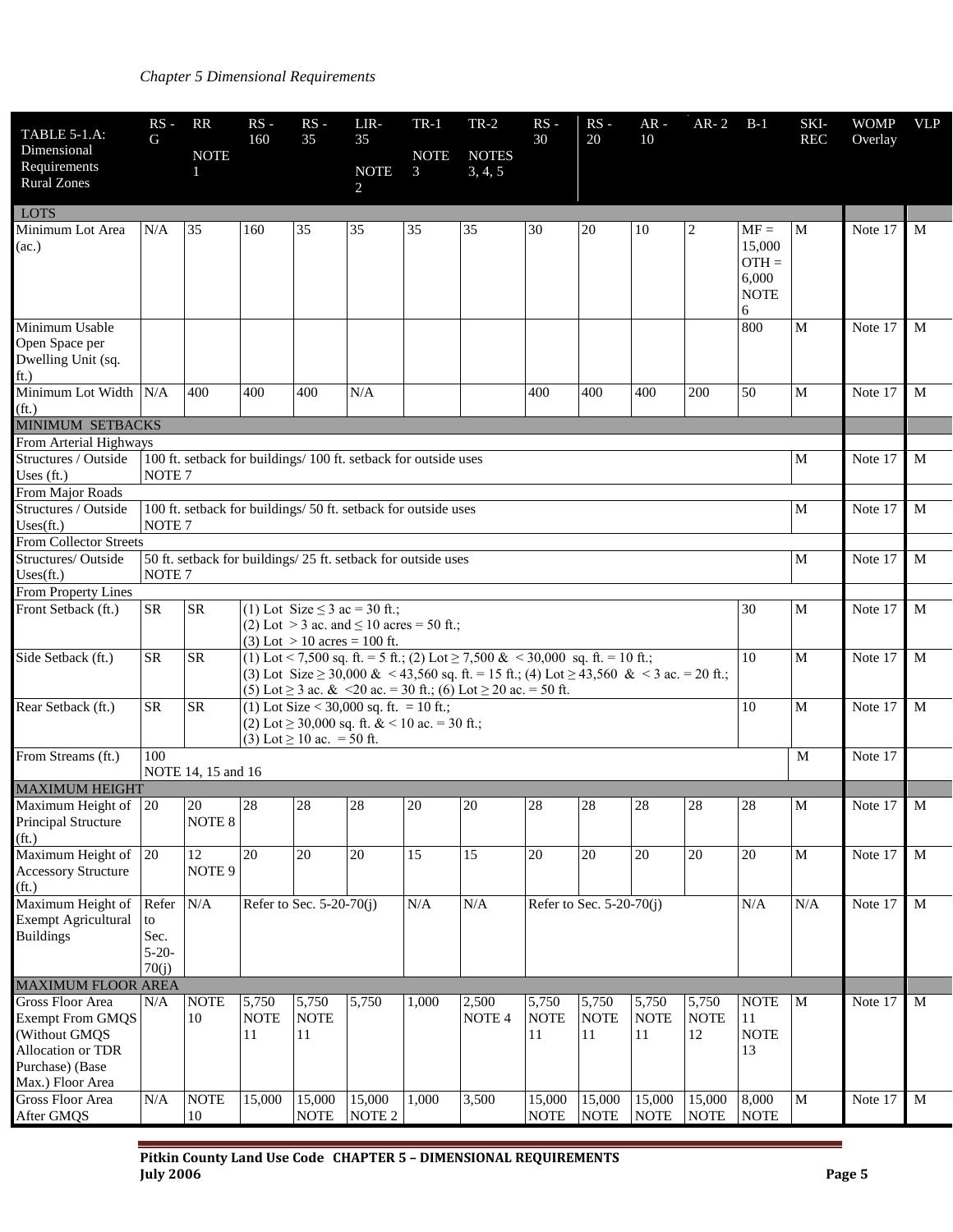| Allocation and/or                 |  | . . |  |  | $\cdot$ | . . | . . | . . |  |  |
|-----------------------------------|--|-----|--|--|---------|-----|-----|-----|--|--|
| 'TDR<br>! Purchase<br>™nal        |  |     |  |  |         |     |     |     |  |  |
| $\sim$<br>Max.<br>Area<br>. Floor |  |     |  |  |         |     |     |     |  |  |

*Code repealed and reenacted (all sections) by Ord. 014-D-2006, 07-05-08; § 5-10-10 – Table 5-1.A (part) amende[d Ord. 30-06, 10-11-06;](http://pitkincounty.com/DocumentCenter/View/8290) [Ord. 012-2008, 04-09-08;](http://pitkincounty.com/DocumentCenter/View/8256) [Ord. 023-07, 08-28-07;](http://pitkincounty.com/DocumentCenter/View/8249) [Ord. 024-08, 07-23-08;](http://pitkincounty.com/DocumentCenter/View/8252) [Ord.](http://pitkincounty.com/DocumentCenter/View/8261)  [019-09, 06-24-09;](http://pitkincounty.com/DocumentCenter/View/8261) [Ord. 011-11, 08-10-11;](http://pitkincounty.com/DocumentCenter/View/8292) [Ord. 005-14, 03-12-14\)](http://pitkincounty.com/DocumentCenter/View/8284); [Ord. 037-18, 08-22-18;](https://pitkincounty.com/DocumentCenter/View/18785/boccord0372018) [Ord. 011-2020,](https://pitkincounty.com/DocumentCenter/View/25865/boccord011-2020)  [03-25-2020;](https://pitkincounty.com/DocumentCenter/View/25865/boccord011-2020) [Ord. 011-2022,](https://pitkincounty.com/DocumentCenter/View/28808/boccord0112022-recorded) 02-23-2022*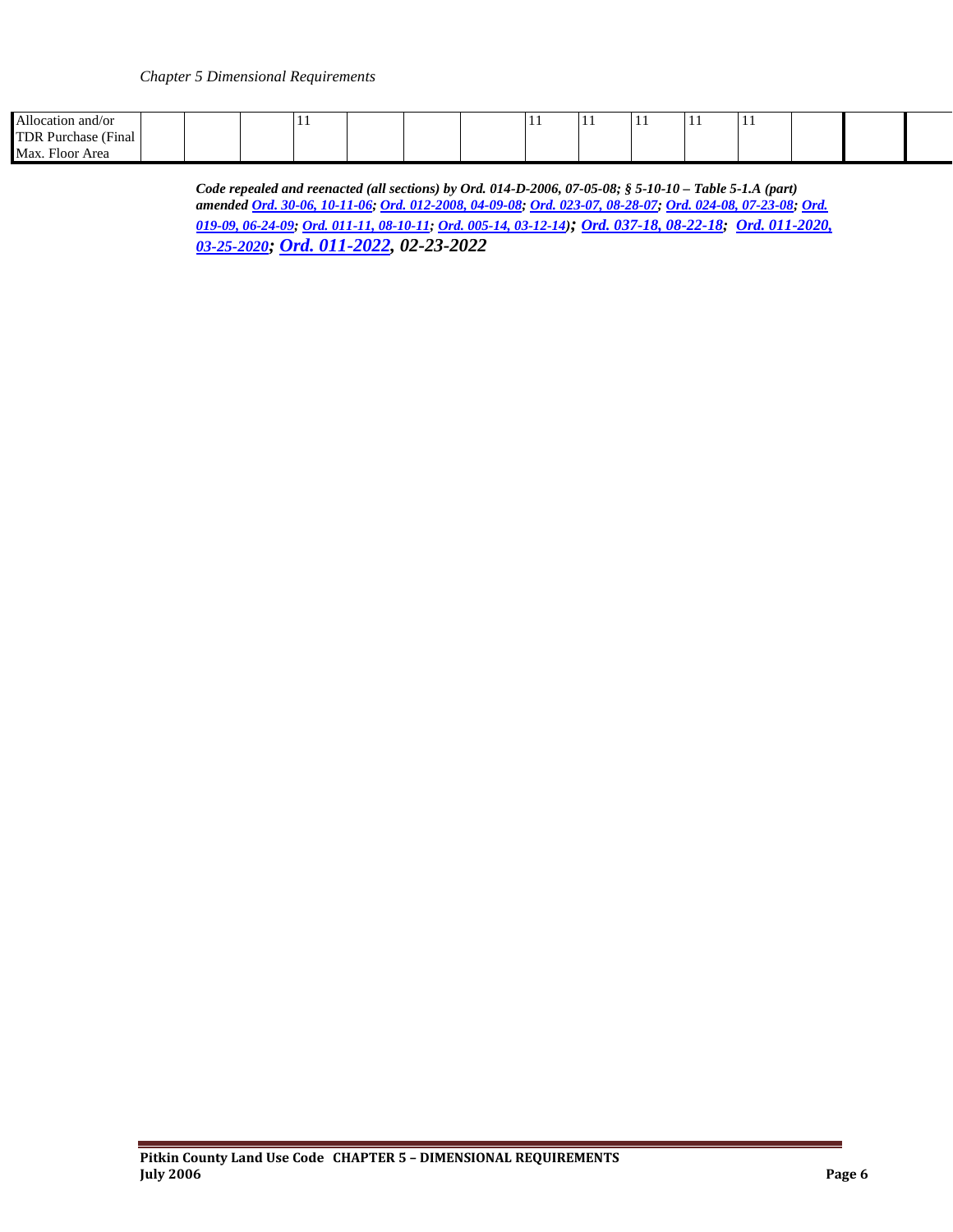NOTES FOR TABLE 5-1.A – Dimensional Requirements for Rural and Conservation Zone Districts ABBREVIATIONS

M = As approved in Master Plan for SKI-REC zone district; HML = Hotel/Motel/Lodge; MF/L= Multi-family limited to 1,2, or 3 Bedrooms; MF/ST = Multi-family Studio; MF/UL = Multi-family with more than 3 bedrooms; OTH = Other

NOTE 1: In the RR zone district, the maximum size of the Activity Envelope defined for each principal use shall be one-half (1/2) acre. Dimensional standards in the RR zone district may be varied by special review pursuant to the provisions of Sec. 3-40-20.

NOTE 2: As an alternative to the strict application of the area and bulk requirements, parcels in the LIR-35 zone district may be developed as a cluster option, pursuant to the standards in Sec. 3-40-50(d), provided that the application includes the entirety of the unsubdivided parcel and adjacent parcels held in common ownership as configured on January 16, 2000. If the cluster option is used: (1) There shall be no more than one (1) principal single family dwelling unit per eighty (80) acres. Actual lots may be smaller if accompanied with a preserved open space parcel that maintains one unit per 80-acre density. (2) Maximum allowed final maximum floor area of all buildings shall be 15,000 square feet.; of which (a) 8,250 square feet shall be exempt from growth management; and (b) additional square footage up to 15,000 square feet may only be obtained through successful growth management competition or for use of transferable development rights.

NOTE 3: The maximum potential density and developability for properties within the TR-1 and TR-2 zone district shall be based on the entire unsubdivided parcel. All buildings shall be included in the calculation of the floor area.

NOTE 4: For lands rezoned to a TR-2 zone district effective on or before January 26, 2005 existing vested rights in prior development approvals are recognized, and property owners may continue to rely on those vested rights until their expiration. Residential development in place or approved prior to January 26, 2005, shall not be deemed non-conforming relative to the Pitkin County Land Use Code.

NOTE 5: As an alternative to the strict application of the area and bulk requirements, parcels in the TR-2 zone district may be developed as a cluster option, pursuant to the standards in Sec. 3-40-70(d), provided that the application includes the entirety of the unsubdivided parcel and adjacent parcels held in common ownership as configured on January 16, 2000. If the cluster option is used: (1) There shall be no more than one (1) principal single family dwelling unit per fifty (50) acres. Actual lots may be smaller if accompanied with a preserved open space parcel that maintains one unit per 50 acre density. (2) Maximum final allowed floor area of all buildings shall be 3,500 square feet, all of which shall be exempt from growth management; and no additional floor area may be obtained through the use of either TDRs or additional growth management allocations. Heights and setbacks may be modified through the Two-Step Review process.

NOTE 6: Minimum lot area per principal use or dwelling unit (in square feet) shall be: MF/UL = 5,500; MF/L =3,200;  $MF/ST = 2,500.$ 

NOTE 7: Off-street parking, signs, and lights shall meet the setback requirements for outside uses. Access roads, highway regulatory and directional signs, safety lighting, and safety features shall be allowed between the right-of-way and the setbacks listed. Off street parking and lights don't need to meet the setback required on collector streets.

NOTE 8: In the RR zone district, building height is measured pursuant to Sec. 5-20-60(h)

NOTE 9: Not applicable to structures existing on the 5th of July, 2006.

NOTE 10: Floor area In the RR zone district is addressed in Section 5-20-70(i).

NOTE 11: For land located within the Frying Pan area, the final maximum floor area shall be 5,750 square feet; Gross floor area for principal structure, including all below-grade space and attached accessory structures, shall be limited to 4,000 sq. ft.; up to 1,750 sq. ft. of gross floor area shall be allowed for accessory structures and uses that are detached from

principal structure. In the Capitol Creek/Snowmass area, the final maximum floor area shall be 8,250 square feet; and within the Basalt Urban Growth Boundary, the final maximum floor area shall be 5,750 sq. ft. In the Emma Caucus area, the final maximum floor area shall be 8,250 square feet. The final maximum floor area for all residential development within the Maroon Creek Caucus area shall be 5,750 square feet. These maximums shall not be exceeded with a GMQS allotment or use of TDRs. These maximums shall also apply to a dwelling unit which is to be located on a parcel containing five hundred (500) acres or more unless the parcel was legally created and received development approvals prior to July 5, 2006, in which case previous approvals regarding house size shall apply.

NOTE 12: (1) Lot size

0--25,000 sq. ft. = .13 up to a maximum of 3,250 sq. ft. of floor area; (2) Lot size 25,001--50,000 sq. ft. = 3,250 sq. ft. of floor area, plus 9 sq. ft. of floor area for each additional 100 sq. ft. in lot area up to a maximum of 5,500 sq. ft. of floor area;  $(3)$  Lot size  $50,001-100,000$  sq. ft.  $= 5,500$  sq. ft. of floor area plus 5 sq. ft. of floor area for each additional 100 sq. ft. in lot area up to a maximum of 8,000 sq. ft. of floor area; (4) Lot size  $100,000$  and larger  $= 8,000$  sq. ft. of floor area plus 1 sq. ft. of floor area for each additional 100 sq. ft. in lot area. Lots in the Preserve Subdivision are each allowed 12,873 sf of Gross Floor Area exempt from Growth Management without GMQS allocation or TDR purchase. Refer to 6 -30-100(b)(6) NOTE 13: Notwithstanding any other provision of this Land Use Code, the base maximum gross floor area shall not exceed 4,000 square feet for lots and parcels  $\leq 1$  acre; for lots and parcels  $\geq 1$  acre, then base maximum gross floor area shall not exceed 5,750 square feet plus 1,000 square feet for each 10,000 square feet that parcel size exceeds one acre, up to a maximum of 8,000 square feet on any one B-1 lot or parcel.

NOTE 14: An additional setback may be required or a lesser setback may be allowed pursuant to Sec. 7-20-80. NOTE 15: Development of a micro hydroelectric energy system may be allowed in a setback pursuant to Section 7-20-80 (c) and 4-30-50(m).

NOTE 16: Stream restoration projects may encroach into this setback pursuant to Sections 7-20-40 and 7-20-80

NOTE 17: All areas mapped within the WOMP Overlay Zone District shall be subject to Section 3-70-50.

NOTE 18: Gross Floor Area Exempt from GMQS (without GMQS Allocation or TDR) (Base Maximum)"

For the six 35+ acre parcels known informally as Star Mesa, 15,000 of Gross Floor Area is exempt from GMQS for each lot. Refer to Sec. 6-30-100(b(4)

NOTE 19: Under the AR-10 Zone District and only in the existing category "Gross Floor Area Exempt from GMQS (Without GMQS Allocation or TDR Purchase) Base Max Floor Area)"

Code repealed and reinstated (all sections) by Ord. 014-D-2006, 07-05-08; § 5-10-10 – Table 5-1.A (part) amended b[y Ord.](http://pitkincounty.com/DocumentCenter/View/8290) [30-06, 10-11-06;](http://pitkincounty.com/DocumentCenter/View/8290) Ord. [012-2008, 04-09-08;](http://pitkincounty.com/DocumentCenter/View/8256) Ord. [023-07, 08-28-07;](http://pitkincounty.com/DocumentCenter/View/8249) [Ord. 022-08, 7-09-08;](http://pitkincounty.com/DocumentCenter/View/8258) [Ord. 024-08, 07-23-08,](http://pitkincounty.com/DocumentCenter/View/8252) [Ord. 019-](http://pitkincounty.com/DocumentCenter/View/8261) [09, 06-24-09;](http://pitkincounty.com/DocumentCenter/View/8261) [Ord. 001 A & B-11, 01-12-11;](http://pitkincounty.com/DocumentCenter/View/8269) *[Ord. 005-14, 03-12-14\)](http://pitkincounty.com/DocumentCenter/View/8284)*[; Ord. 011-2020, 03-25-2020](https://pitkincounty.com/DocumentCenter/View/25865/boccord011-2020)

**Pitkin County Land Use Code CHAPTER 5 – PERMITTED USES July 2006 Page 7**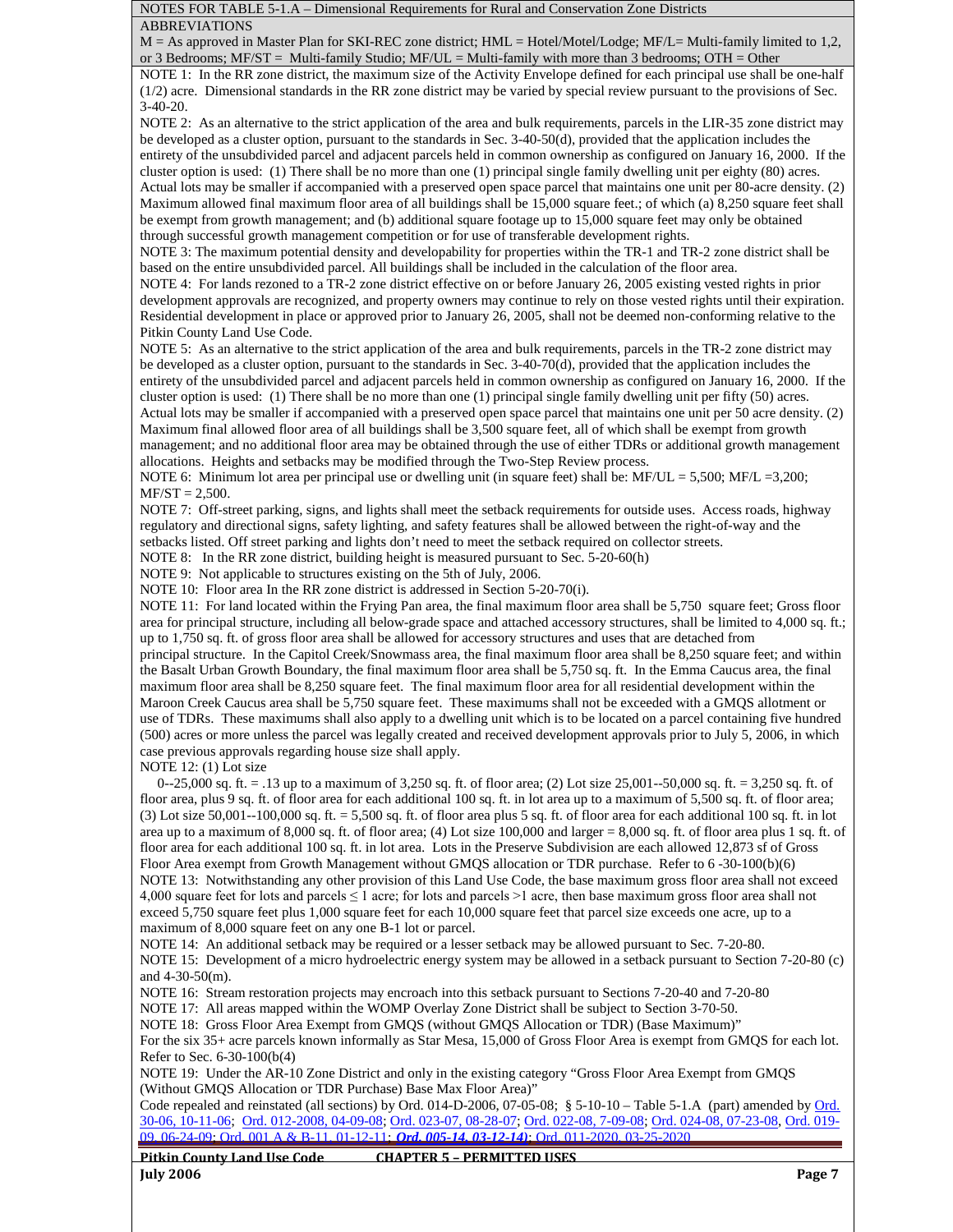|                                                                                                                               | $R - 30$                                                                                                                                                                                                                                                                   | $R - 15$ | $R-15A$                                       | $R-15B$                                               | $R-6$              | RMF VR             |                         | <b>MHP</b>            | <b>WOMP</b><br>Overlay |
|-------------------------------------------------------------------------------------------------------------------------------|----------------------------------------------------------------------------------------------------------------------------------------------------------------------------------------------------------------------------------------------------------------------------|----------|-----------------------------------------------|-------------------------------------------------------|--------------------|--------------------|-------------------------|-----------------------|------------------------|
| TABLE 5-1.B: Dimensional Requirements<br>Urban/Suburban Residential Zone Districts Other<br>Than Affordable Housing Districts |                                                                                                                                                                                                                                                                            |          |                                               |                                                       |                    |                    |                         |                       |                        |
| LOTS                                                                                                                          |                                                                                                                                                                                                                                                                            |          |                                               |                                                       |                    |                    |                         |                       |                        |
| Minimum Lot Area (sq. ft.)                                                                                                    | 30,000                                                                                                                                                                                                                                                                     | 15,000   | 15,000                                        | 15,000<br>NOTE <sub>11</sub>                          | 6,000              | Acre               | 5,000<br><b>NOTE</b>    | $\operatorname{NOTE}$ | NOTE <sub>14</sub>     |
| Minimum Lot Area Per Principal Use or Dwelling<br>Unit (sq. ft.)                                                              | 30,000                                                                                                                                                                                                                                                                     | 15,000   | 15,000                                        | 15,000<br>NOTE <sub>11</sub>                          | 6,000              | .14                | 5,000                   | <b>NOTE</b>           | NOTE <sub>14</sub>     |
| Maximum Lot Area Per Principal Use or Dwelling<br>Unit (sq. ft.)                                                              |                                                                                                                                                                                                                                                                            |          |                                               |                                                       | 11,999             |                    |                         |                       | NOTE <sub>14</sub>     |
| Minimum Usable Open Space per Dwelling Unit<br>(sq. ft.)                                                                      | 6,600                                                                                                                                                                                                                                                                      | 3,000    | 3,000                                         | 3,000                                                 | 1,500              | 500                | 1,500                   | <b>NOTE</b>           | NOTE <sub>14</sub>     |
| Minimum Lot Width (sq. ft.)<br>Maximum Dwelling Units Per Acre                                                                | 100                                                                                                                                                                                                                                                                        | 75       | 75                                            | 75                                                    | 60                 | 75<br>10.5         | 50                      |                       |                        |
| <b>MINIMUM SETBACKS</b>                                                                                                       |                                                                                                                                                                                                                                                                            |          |                                               |                                                       |                    |                    |                         |                       |                        |
| From Arterial Highways                                                                                                        |                                                                                                                                                                                                                                                                            |          |                                               |                                                       |                    |                    |                         |                       |                        |
| Structures / Outside Uses (ft.)                                                                                               | 100 ft. setback for buildings / 100 ft. setback for outside uses<br>NOTE <sub>3</sub>                                                                                                                                                                                      |          | N/A                                           | N/A                                                   | NOTE <sub>14</sub> |                    |                         |                       |                        |
| From Major Roads                                                                                                              |                                                                                                                                                                                                                                                                            |          |                                               |                                                       |                    |                    |                         |                       |                        |
| Structures / Outside Uses (ft.)                                                                                               | 100 ft. setback for buildings / 50 ft. setback for outside uses<br>NOTE <sub>3</sub>                                                                                                                                                                                       |          |                                               |                                                       | N/A                | N/A                | NOTE <sub>14</sub>      |                       |                        |
| <b>From Collector Streets</b>                                                                                                 |                                                                                                                                                                                                                                                                            |          |                                               |                                                       |                    |                    |                         |                       |                        |
| Structures / Outside Uses (ft.)                                                                                               | 50 ft. setback for buildings / 25 ft. setback for outside uses<br>NOTE <sub>3</sub>                                                                                                                                                                                        |          |                                               | N/A                                                   | N/A                | NOTE <sub>14</sub> |                         |                       |                        |
| From Property Lines                                                                                                           |                                                                                                                                                                                                                                                                            |          |                                               |                                                       |                    |                    |                         |                       |                        |
| Front Setback (ft.)                                                                                                           | (1) Lot Size $\leq$ 3 ac = 30 ft.;<br>(3) Lot $> 10$ acres = 100 ft.                                                                                                                                                                                                       |          | (2) Lot > 3 ac. and $\leq 10$ acres = 50 ft.; |                                                       |                    | 5 feet             | 30                      | <b>NOTE</b>           | NOTE <sub>14</sub>     |
| Side Setback (ft.)                                                                                                            | (1) Lot < 7,500 sq. ft. = 5 ft.; (2) Lot $\geq$ 7,500 & < 30,000 sq.<br>$ft. = 10 ft.$ ;<br>3) Lot Size $\geq$ 30,000 & < 43,560 sq. ft. = 15 ft.; (4) Lot $\geq$<br>43,560 & < 3 ac. = 20 ft.;<br>(5) Lot $\geq$ 3 ac. & <20 ac. = 30 ft.; (6) Lot $\geq$ 20 ac. = 50 ft. |          |                                               | 5 feet Min 7<br>per<br>side<br>total<br>both<br>sides | and $20$ NOTE      | NOTE <sub>14</sub> |                         |                       |                        |
| Rear Setback (ft.)                                                                                                            | (1) Lot Size < 30,000 sq. ft. = 10 ft.;<br>(2) Lot $\geq$ 30,000 sq. ft. & < 10 ac. = 30 ft.;<br>(3) Lot $\geq 10$ ac. = 50 ft.                                                                                                                                            |          |                                               | 20<br>feet                                            | 10                 | <b>NOTE</b>        | NOTE <sub>14</sub>      |                       |                        |
| From Streams (ft.)                                                                                                            | 100<br>NOTE 4, 12 and 13                                                                                                                                                                                                                                                   |          |                                               |                                                       |                    | 100                | 20<br>NOTE <sub>2</sub> | <b>NOTE</b>           | NOTE <sub>14</sub>     |
| <b>MAXIMUM HEIGHT</b>                                                                                                         |                                                                                                                                                                                                                                                                            |          |                                               |                                                       |                    |                    |                         |                       |                        |
| Maximum Height of Principal Structure (ft.)                                                                                   | 28                                                                                                                                                                                                                                                                         | 28       | 28                                            | 28                                                    | 28                 | 28                 |                         | <b>NOTE NOTE</b>      | NOTE <sub>14</sub>     |
| Maximum Height of Accessory Structure (ft.)                                                                                   | 20                                                                                                                                                                                                                                                                         | 20       | 20                                            | 20                                                    | 20                 | 20                 | 6                       | <b>NOTE NOTE</b>      | NOTE <sub>14</sub>     |
| Maximum Height of Exempt Agricultural Buildings                                                                               | Refer to Sec.<br>$5 - 20 - 70(i)$                                                                                                                                                                                                                                          | N/A      | N/A                                           | N/A                                                   | N/A                | N/A                | N/A                     | N/A                   | NOTE <sub>14</sub>     |
| Allowable floor area based on Floor Area Ratio<br>(FAR)                                                                       | .13                                                                                                                                                                                                                                                                        | .16      | NOTE <sub>7</sub>                             | NOTE 10                                               | .30                | .50<br>Note<br>14  |                         | <b>NOTE</b> NOTE      | NOTE <sub>14</sub>     |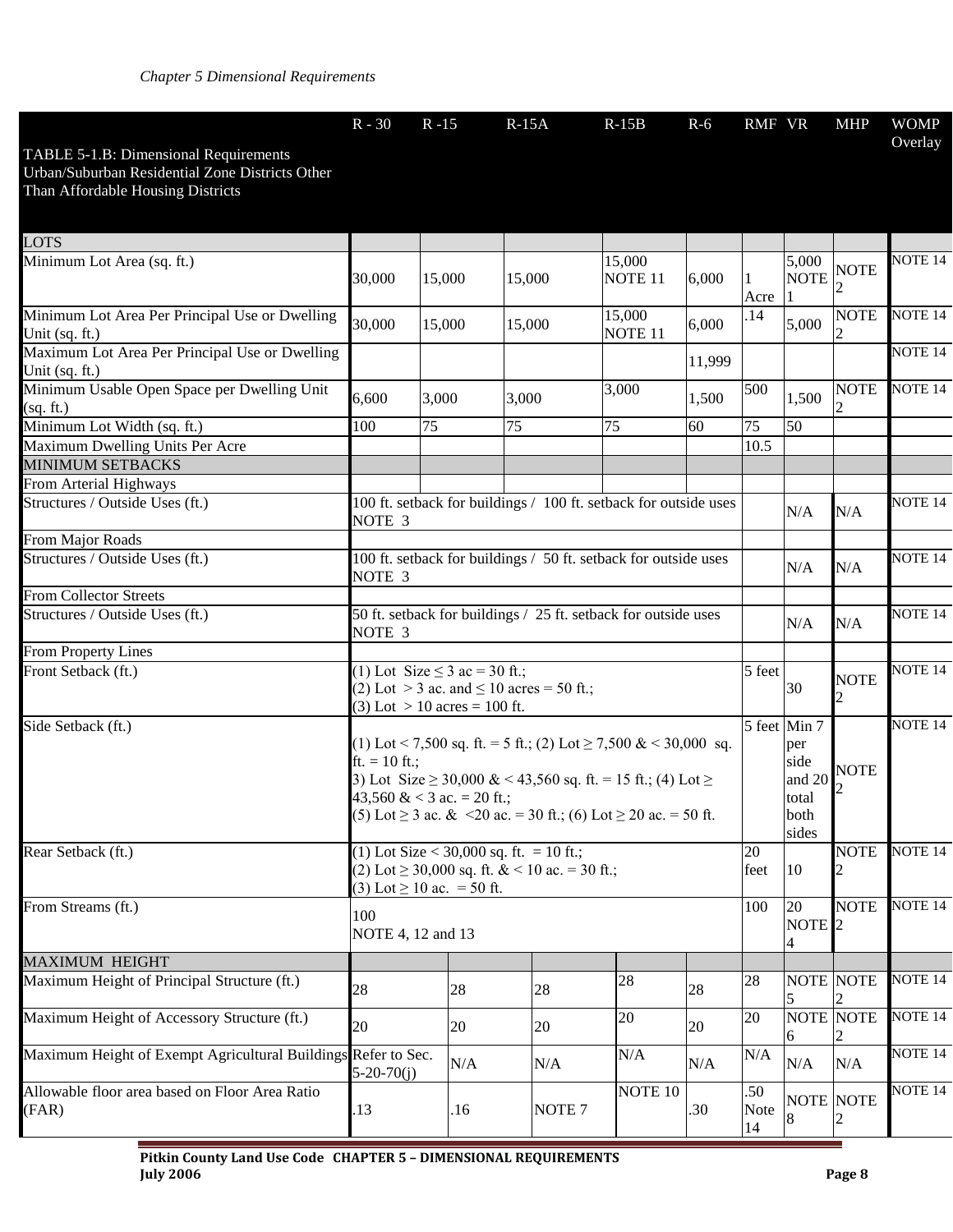|                                                 | $R - 30$ | R -15 | $R-15A$ | $R-15B$ | $R-6$ | RMF VR          | <b>MHP</b> | WOMP<br>Overlay |
|-------------------------------------------------|----------|-------|---------|---------|-------|-----------------|------------|-----------------|
| TABLE 5-1.B: Dimensional Requirements           |          |       |         |         |       |                 |            |                 |
| Urban/Suburban Residential Zone Districts Other |          |       |         |         |       |                 |            |                 |
| Than Affordable Housing Districts               |          |       |         |         |       |                 |            |                 |
|                                                 |          |       |         |         |       |                 |            |                 |
| Gross Floor Area Exempt from Growth             |          |       |         | IS 750  |       | N <sub>of</sub> |            | <b>NOTE 14</b>  |

| Gross Floor Area Exempt from Growth<br>Management (without GMOS Allocation or TDR)<br>(Base Maximum) (sq ft) | <i>3</i> ,750<br>NOTE <sub>9</sub> | 5,750  | 5.750  | 5,750 | 5,750 | Note |                 | $\overline{N}$ INOTE $N/A$ | NOTE 14 |
|--------------------------------------------------------------------------------------------------------------|------------------------------------|--------|--------|-------|-------|------|-----------------|----------------------------|---------|
| Gross Floor Area After GMOS Allocation and/or<br>TDR Purchase (Final Max. Floor Area)                        | 15.000                             | 15.000 | 10.250 | 5,750 | 4.000 |      | $Note  NOTE $ , |                            | NOTE 14 |

(*Code repealed and reenacted (all sections) by Ord. 014-D-2006, 07-05-06; § 5-10-10 Table-5-1.B (part) amended [Ord. 026-06, 09-13-06;](http://pitkincounty.com/DocumentCenter/View/12795) [Ord. 012-08, 04-09-08;](http://pitkincounty.com/DocumentCenter/View/8256) [Ord. 024-08,](http://pitkincounty.com/DocumentCenter/View/8252)  [07-23-08;](http://pitkincounty.com/DocumentCenter/View/8252) [Ord. 019-09, 06-24-09;](http://pitkincounty.com/DocumentCenter/View/8261) Ord. [011-11, 08-10-11;](http://pitkincounty.com/DocumentCenter/View/8292) [Ord. 029-12, 10-24-12;](http://pitkincounty.com/DocumentCenter/View/12801) [Ord. 033-](http://pitkincounty.com/DocumentCenter/View/8273) [12, 11-14-12;](http://pitkincounty.com/DocumentCenter/View/8273) [Ord. 005-14, 03-12-14\)](http://pitkincounty.com/DocumentCenter/View/8284); [Ord. 002-2013, 01-23-2013](http://pitkincounty.com/DocumentCenter/View/8276)*

NOTES TO TABLE 5-1.B: Dimensional Requirements for Residential Zone Districts Other Than Affordable Housing Districts

NOTE 1: 5,000 square feet, which shall include any land areas within the Redstone A Lots (as defined in this Land Use Code)

NOTE 2: Dimensional requirements for the MHP zone district are found in Table 7-4. The dimensional requirements for the Aspen Village Subdivision, Lazy Glen Subdivision, and Woody Creek Subdivision, are described in the PUD Development guide approved by Pitkin County for each development.

NOTE 3: Off-street parking, signs, and lights shall meet the setback requirements for outside uses. Access roads, highway regulatory and directional signs, safety lighting, and safety features shall be allowed between the right-of-way and the setbacks listed. Off street parking and lights don't need to meet the setback required on collector streets.

NOTE 4: An additional setback may be required or a lesser setback may be allowed pursuant to Sec. 7- 20-80.

NOTE 5: Maximum height principal structures: twenty-four (24) feet to the top of ridge; fourteen (14) feet to the top of eave (dormers excluded). See also Sec. 5-20-60(i) for Building Height calculation methodology.

NOTE 6: Maximum height accessory structures: twenty-one (21) feet to the top of ridge; twelve (12) feet to the top of eave (dormers excluded). See also Sec. 5-20-60(i) for Building Height calculation methodology.

NOTE 7: The allowable floor area shall be based on the least restrictive of the following formulas: (a) 3,500 square feet (plus 30% for pre-existing duplexes); or (b) floor area ratio (FAR) = .20 (plus 30% of allowed floor area for pre-existing duplexes). Only duplex units that existed prior to 1974 are permitted in the R-15A zone district, and no dwelling unit in the R-15A zone district shall exceed 5,500 square feet of floor area. Each dwelling unit on a pre1974 duplex lot is exempt from Growth Management up to the Base Maximum of 5,750 square feet of gross floor area.

NOTE 8: (1) Lot with 50-74 ft. frontage = 2,000 square feet; (2) Lot with 75-99 ft. frontage = 2,300 square feet; (3) Lot with 100 ft or larger frontage  $= 2,500$  square feet. See also Sec. 5-20-70 for Floor Area calculation methodology.

NOTE 9: In the Meadowood Subdivision, Lots 3 and 4, Block 1, Filing 1, are allowed an additional 4,400 sf of floor area. All other lots in the Meadowood Subdivision are allowed an additional 2,528 sf of floor area. Refer to Sec. 6-30-100(b)(3)

NOTE 10: The allowable floor area shall be based on the least restrictive of the following formulas: (a) 3,500 square feet; or (b) floor area ratio (FAR) = .20. Duplexes are prohibited in the R-15B zone district and no dwelling shall exceed 3,500 square feet in floor area, and 5,750 in gross floor area (max sq. ft.). NOTE 11: For the R-15B zone district, the 15,000 square foot minimum relates to Lot Size, and not Lot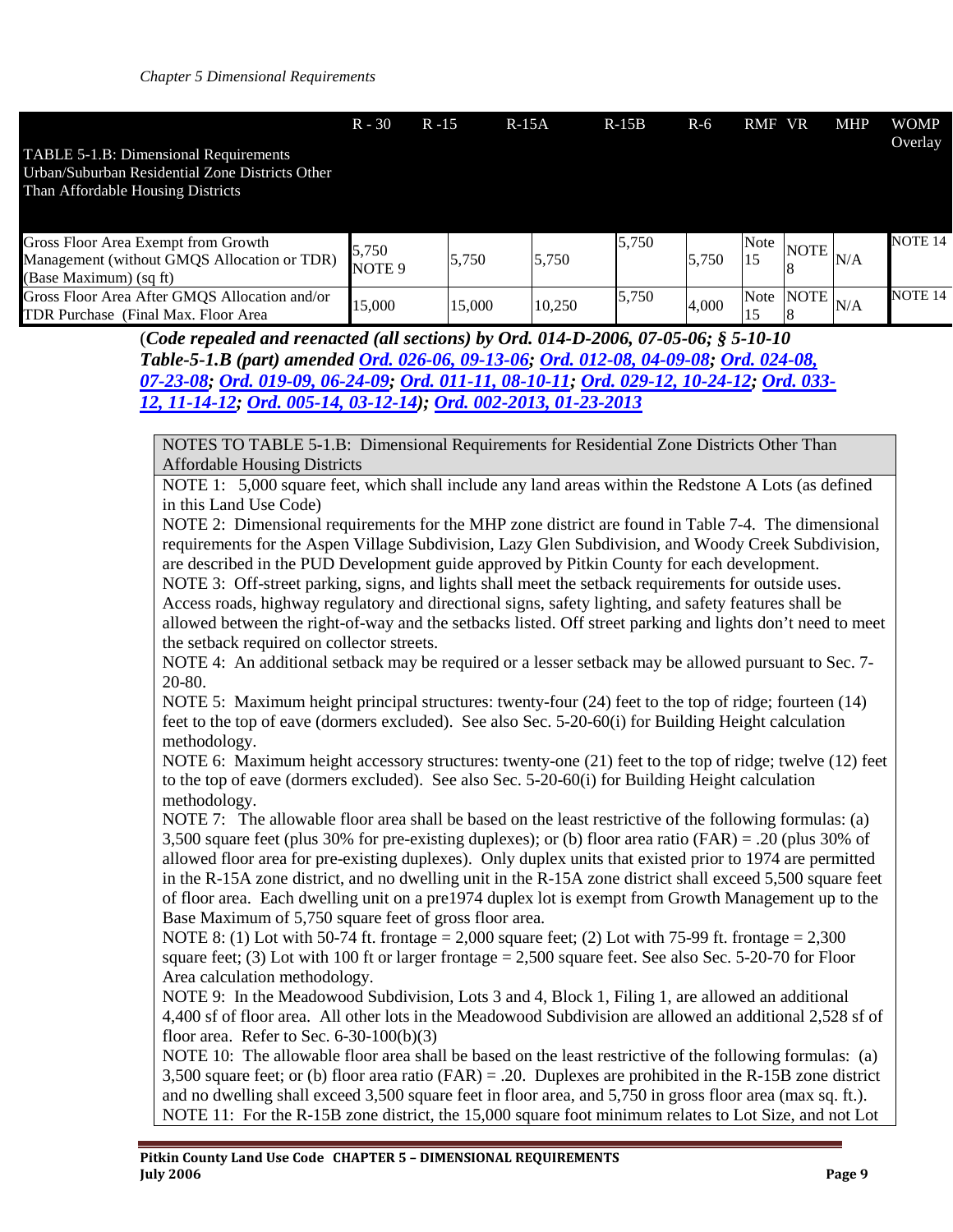Area as defined in Section 11, Definitions.

NOTE 12: Development of a micro hydroelectric energy system may be allowed in a setback pursuant to Section 7-20-80(c) and 4-30-50(m).

NOTE 13: Stream restoration projects may encroach into this setback pursuant to Sections 7-20-40 and 7-20-80

NOTE 14: The individual floor area cap per unit in the RMF Zone District is 2,855 square feet

NOTE 15: See Le Chamonix PUD guide for Growth Management Exemption and Maximum floor Area NOTE 16: All areas mapped within the WOMP Overlay Zone District shall be subject to Section 3-70-

50.

*(Code repealed and reenacted (all sections) by Ord. 014-D-2006, 07-05-08; § 5-10-10 Table-5-1.B (part) amended [Ord. 026-06, 09-13-06;](http://pitkincounty.com/DocumentCenter/View/12795) [Ord. 012-08, 04-09-08;](http://pitkincounty.com/DocumentCenter/View/8256) [Ord. 024-08,](http://pitkincounty.com/DocumentCenter/View/8252)  [07-23-08;](http://pitkincounty.com/DocumentCenter/View/8252) [Ord. 001AB-11, 01-12-11;](http://pitkincounty.com/DocumentCenter/View/8269) [Ord. 011-11, 08-10-1;](http://pitkincounty.com/DocumentCenter/View/8292) [Ord.002-13,](http://pitkincounty.com/DocumentCenter/View/8276) 01-23-2013; [Ord.](http://pitkincounty.com/DocumentCenter/View/8284)  [005-14, 03-12-14\)](http://pitkincounty.com/DocumentCenter/View/8284); [Ord. 045-2019, 12-18-19;](https://pitkincounty.com/DocumentCenter/View/21510/boccord0452019) [Ord. 011-2022,](https://pitkincounty.com/DocumentCenter/View/28808/boccord0112022-recorded) 02-23-2022*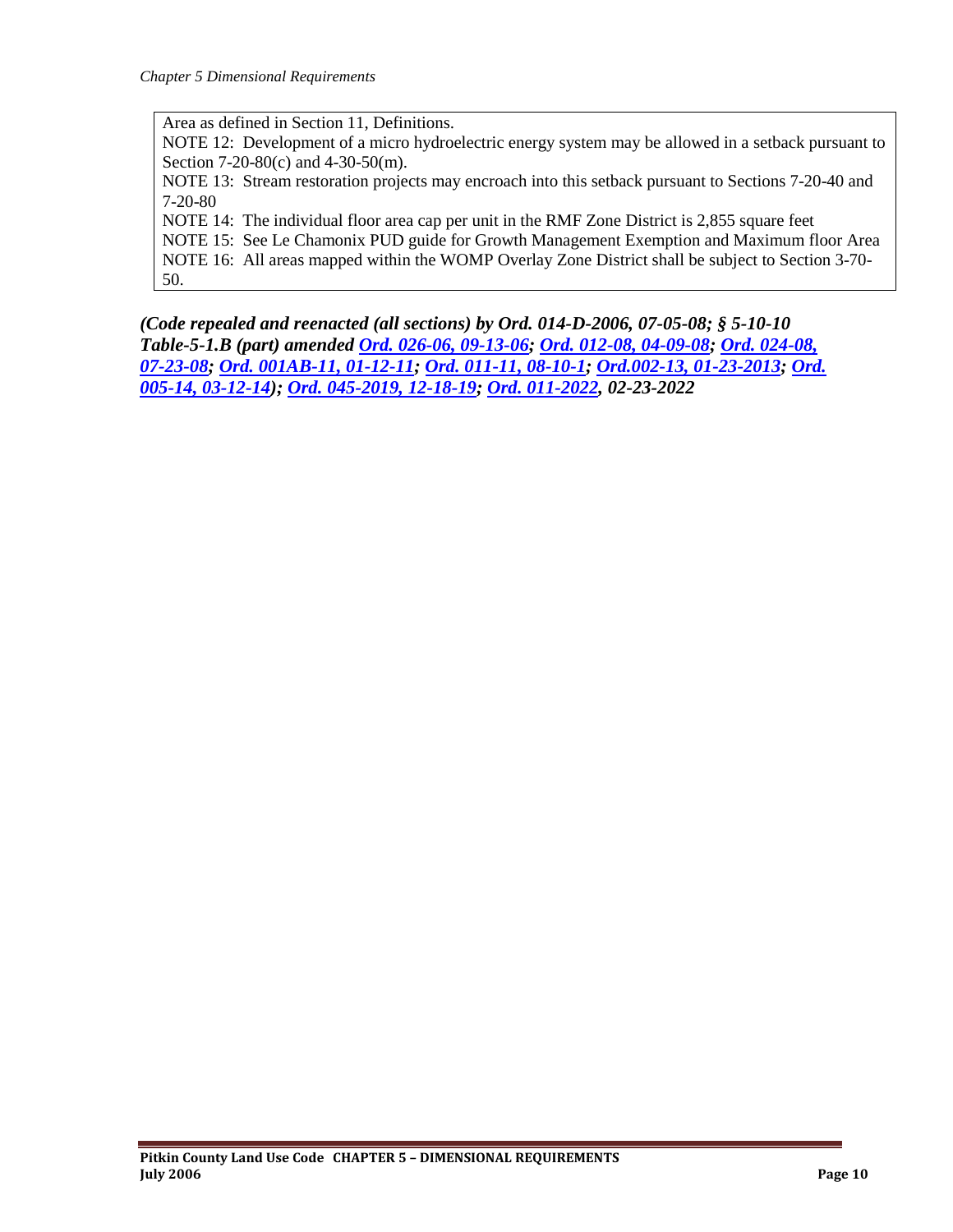| TABLE 5-1.C: Dimensional Standards for                                                                                                                                        | AH                                                                   | <b>AH-PUD Zone District</b>                                                                     |                                                    |                                                    |                                                                              |                          |
|-------------------------------------------------------------------------------------------------------------------------------------------------------------------------------|----------------------------------------------------------------------|-------------------------------------------------------------------------------------------------|----------------------------------------------------|----------------------------------------------------|------------------------------------------------------------------------------|--------------------------|
| <b>Affordable Housing Zone Districts</b>                                                                                                                                      | Zone District                                                        | For Lands<br>Previously Zoned AH2/PUD Previously                                                | For Lands<br>Zoned<br>AH3/PUD                      | For Lands<br>Previously<br>Zoned<br><b>AHP/PUD</b> | For Lands WOMP<br>Zoned<br><b>AH/PUD</b><br>after<br>July 5,<br>2006         | Overlay<br>zone District |
| LOTS                                                                                                                                                                          |                                                                      |                                                                                                 |                                                    |                                                    |                                                                              |                          |
| Minimum Lot Area (sq. ft.)                                                                                                                                                    | 6,000                                                                | 3,000                                                                                           | 6,000                                              | Per<br>Adopted<br><b>PUD</b><br>NOTE <sub>1</sub>  | Per Adopted<br><b>PUD</b>                                                    | NOTE <sub>8</sub>        |
| Minimum Lot Area Per Principal Use or<br>Dwelling Unit (sq. ft.):                                                                                                             |                                                                      |                                                                                                 |                                                    |                                                    |                                                                              |                          |
| For Single Family Dwellings and Duplexes<br>on all lots                                                                                                                       | $SFD = 3,000$<br>$DUP = 3,000$                                       | $SFD = 3000$<br>$DUP = 1,500$                                                                   | $SFD = 6,000$<br>$DUP = 3,500$                     |                                                    |                                                                              | NOTE <sub>8</sub>        |
| For MF dwellings (1) on a lot of $<$ 27,000<br>sq. ft.; or<br>(2) on a lot > 27,000 sq. ft. and < 1 ac. when<br>approved by special review pursuant to Sec.<br>$2 - 40 - 20.$ | $MF/S = 1,000$<br>$MF/1 = 1,250$<br>$MF/2 = 2,000$<br>$MF/3 = 3,000$ | $MF/S = 300$ ; $MF/1 = 400$<br>$MF/2 = 800$ ; $MF/3 = 1,200$<br>$MF/U = 400$ sq. ft. per BR     | $MF/S = 1,000$<br>$MF/1 = 1,250$<br>$MF/2 = 2,000$ |                                                    |                                                                              | NOTE <sub>8</sub>        |
| For MF dwellings on a lot $> 27,000$ sq. ft.<br>(unless varied by special review)                                                                                             | $MF/U =$<br>400 sq. ft. per<br>BR                                    | $MF/S = 1,000; MF/1 =$<br>1,250<br>$MF/2 = 2,100; MF/3 =$<br>3,630<br>MF/U 1,000 sq. ft. per BR | $MF/3 = 3,000$<br>$MF/U = 400$<br>sq. ft. per BR   | Per<br>Adopted<br><b>PUD</b>                       | Per Adopted NOTE 8<br><b>PUD</b><br>NOTE <sub>2</sub>                        |                          |
| Minimum Usable Open Space per Dwelling<br>Unit (sq. ft.)                                                                                                                      | 1,200                                                                | Per Adopted PUD<br>NOTE <sub>1</sub>                                                            | 1,200                                              |                                                    |                                                                              | NOTE <sub>8</sub>        |
| Minimum Lot Width (sq. ft.)                                                                                                                                                   | 30                                                                   | Per Adopted PUD                                                                                 | Per Adopted<br><b>PUD</b><br>NOTE <sub>1</sub>     |                                                    |                                                                              | NOTE <sub>8</sub>        |
| MINIMUM SETBACKS                                                                                                                                                              |                                                                      |                                                                                                 |                                                    |                                                    |                                                                              |                          |
| From Arterial Highways                                                                                                                                                        |                                                                      |                                                                                                 |                                                    |                                                    |                                                                              |                          |
| Structures / Outside Uses (ft.)                                                                                                                                               | 200 / 100                                                            |                                                                                                 |                                                    |                                                    |                                                                              | NOTE <sub>8</sub>        |
| From Major Roads                                                                                                                                                              |                                                                      |                                                                                                 |                                                    |                                                    |                                                                              |                          |
| Structures / Outside Uses (ft.)                                                                                                                                               | 100/50                                                               |                                                                                                 |                                                    |                                                    |                                                                              | NOTE <sub>8</sub>        |
| From Collector Streets                                                                                                                                                        |                                                                      | Per Adopted PUD                                                                                 |                                                    |                                                    |                                                                              |                          |
| Structures / Outside Uses (ft.)                                                                                                                                               | 50/25                                                                |                                                                                                 |                                                    |                                                    |                                                                              | NOTE <sub>8</sub>        |
| <b>From Property Lines</b>                                                                                                                                                    | Same as R-6                                                          |                                                                                                 |                                                    |                                                    |                                                                              |                          |
| From Streams (ft.)                                                                                                                                                            | 100<br>NOTE 3, 6, and                                                |                                                                                                 |                                                    |                                                    |                                                                              | <b>NOTE 8</b>            |
| <b>MAXIMUM HEIGHT</b>                                                                                                                                                         |                                                                      |                                                                                                 |                                                    |                                                    |                                                                              |                          |
| Maximum Height of Structures (ft.)                                                                                                                                            | Principal = $28$<br>$\text{Accessory} = 20$                          | Per Adopted PUD                                                                                 |                                                    |                                                    |                                                                              | NOTE <sub>8</sub>        |
| MAXIMUM DWELLING UNIT SIZE                                                                                                                                                    |                                                                      |                                                                                                 |                                                    |                                                    |                                                                              |                          |
| Maximum Floor Area per Dwelling Unit<br>and/or Maximum House Size                                                                                                             | Total of all<br>$units =$<br>.50 FAR                                 | Per Adopted PUD<br>NOTE <sub>4</sub>                                                            |                                                    | Per Adopted<br><b>PUD</b><br>NOTE <sub>5</sub>     | Per<br>Adopted<br>PUD up<br>to a<br>maximum<br>of .50<br>FAR of<br>fathering | NOTE <sub>8</sub>        |

L,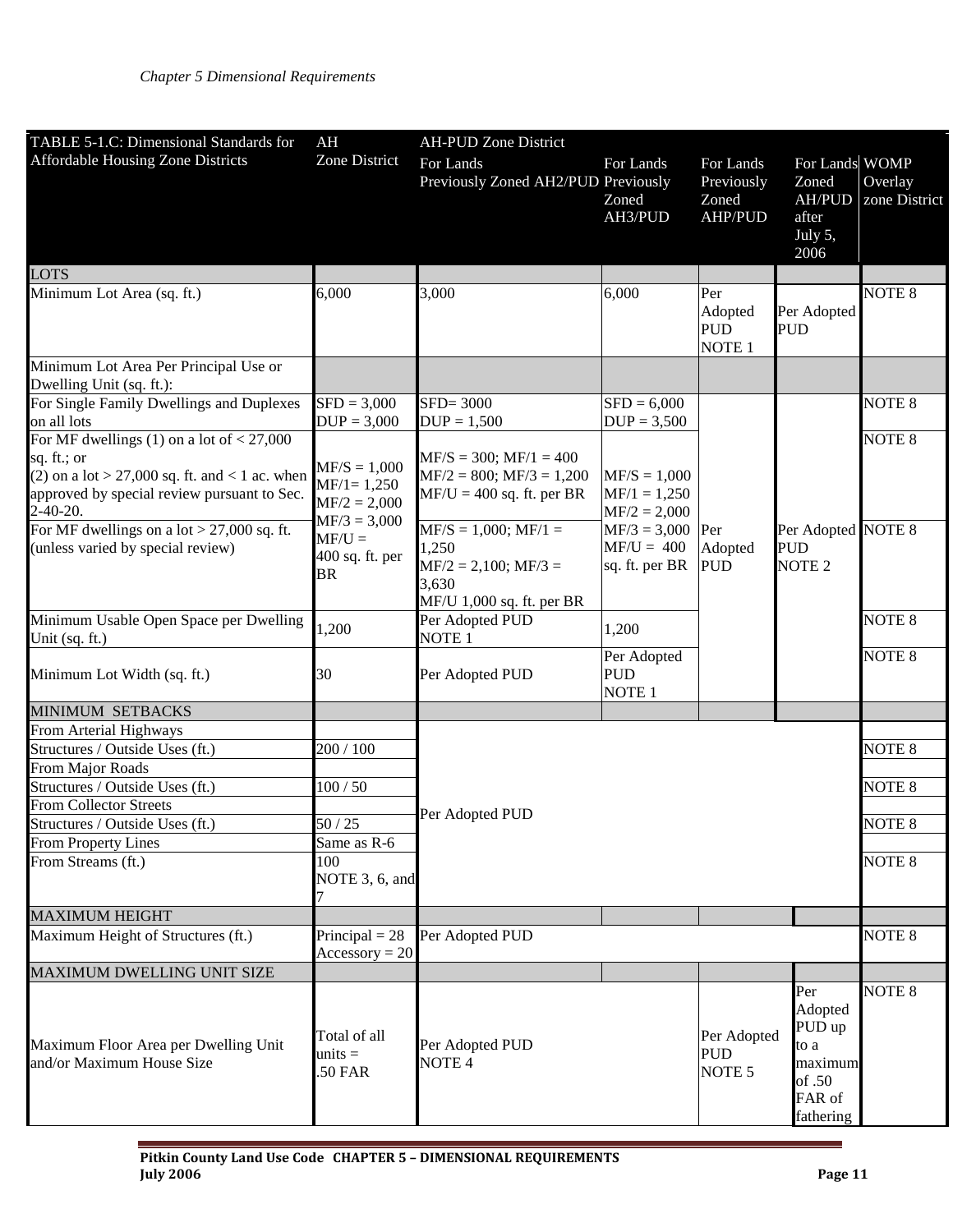parcel

*(Code repealed and reenacted (all sections) Ord. 014-D-2006, 07-05-08; § 5-10-10 Table-5- 1.C (part) amended [Ord. 012-08, 04-09-08;](http://pitkincounty.com/DocumentCenter/View/8256) [Ord. 024-08, 07-23-08;](http://pitkincounty.com/DocumentCenter/View/8252) [Ord. 005-14, 03-12-14\)](http://pitkincounty.com/DocumentCenter/View/8284)*

NOTES TO TABLE 5-1.C: Dimensional Requirements for Affordable Housing Zone Districts ABBREVIATIONS

 $DUP = Duplex$ ; MF/S = Multi-Family Studio; MF/1 = Multi-family 1 Bedroom; MF/2 = Multifamily 2 Bedroom;  $MF/3 = Multi-family 3 Bedroom;$ 

 $MFU = Mult-family with more than 3 Bedrooms; SFD = Single Family Dwelling$ 

NOTE 1: For lands previously zoned AH2/PUD, AH3/PUD, and AHP-PUD, review and approval of AHP-PUD applications shall be based upon the criteria in Sec. 3-50-80 including but not limited to neighborhood compatibility and adjacent zone district regulations.

NOTE 2: As a general guideline, development density may be double that of the underlying zone district. Additional density may be approved in specific cases where it is consistent with the Pitkin County Comprehensive Plan and the development has been designed to avoid or mitigate adverse impacts on surrounding properties.

NOTE 3: An additional setback may be required or a lesser setback may be allowed pursuant to Sec. 7-20-80.

NOTE 4: The FARs shall be applied to the proposed fathering parcel. Floor area allocations on newly proposed subdivided lots shall be determined as part of the PUD review, but in no case shall they cumulatively exceed the provisions in this Table. Sites may be developed up to eighty-five percent (85%) of the allowed floor area. Up to one hundred percent (100%) of the floor area may be permitted by special review, pursuant to Sec. 2-40-20.

NOTE 5: (1) Free market dwelling units = 5,000 square feet; (2) Resident Occupied dwelling units = Maximum allowed by the employee housing guidelines in effect at the time of building permit issuance; (3) Category dwelling units = Must comply with minimum net livable square footage required by housing guidelines -- maximum 250 square foot garage for MF/S and 1-BR units; maximum 500 square foot garage for Other MF units with 2 or more bedrooms; (4) Floor area for the development shall not exceed two times the maximum floor area allowed in the applicable zone district prior to the rezoning.

NOTE 6: Development of a micro hydroelectric energy system may be allowed in a setback pursuant to Section  $7-20-80(c)$  and  $4-30-50(m)$ .

NOTE 7: Stream restoration projects may encroach into this setback pursuant to Sections 7-20- 40 and 7-20-80.

NOTE 8: All areas mapped within the WOMP Overlay Zone District shall be subject to Section 3-70-50.

*(Code repealed and reenacted (all sections) Ord. 014-D-2006, 07-05-08; § 5-10-10 Table-5- 1.c (part) amended [Ord. 012-08; 04-09-08;](http://pitkincounty.com/DocumentCenter/View/8256) [Ord. 024-08, 07-23-08;](http://pitkincounty.com/DocumentCenter/View/8252) [Ord. 001 AB-11, 01-12-](http://pitkincounty.com/DocumentCenter/View/8269) [11;](http://pitkincounty.com/DocumentCenter/View/8269) [Ord. 005-14, 03-12-14\)](http://pitkincounty.com/DocumentCenter/View/8284)*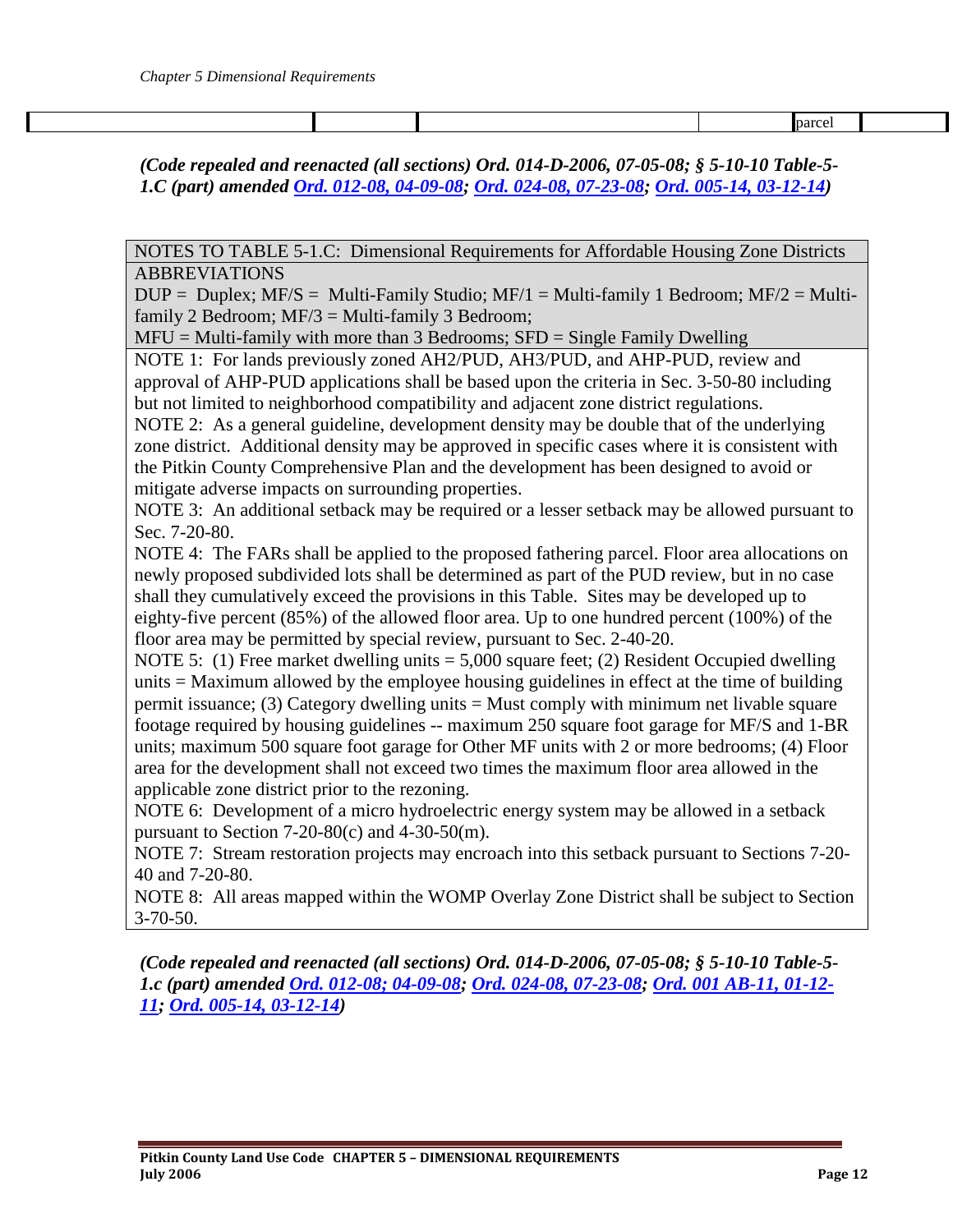| TABLE 5-1.D: Dimensional Requirements<br>Commercial and Special Purpose Zone Districts | <b>VC</b>                                           | $B - 2$                                                                              | $P-I$                           | T                                                                                                   |                              | <b>WOMP</b><br>Overlay Zone<br>District |
|----------------------------------------------------------------------------------------|-----------------------------------------------------|--------------------------------------------------------------------------------------|---------------------------------|-----------------------------------------------------------------------------------------------------|------------------------------|-----------------------------------------|
| <b>LOTS</b>                                                                            |                                                     |                                                                                      |                                 |                                                                                                     |                              |                                         |
| Minimum Lot Area (sq. ft. unless otherwise noted) 5,000                                | NOTE <sub>1</sub>                                   | $MF = 15,000$<br>$OTH = 6,000$                                                       | $\overline{\mathbf{M}}$         | 15,000                                                                                              |                              | <b>NOTE 10</b>                          |
| Minimum Lot Area Per Principal Use or Dwelling $MF/UL = 5,500$<br>Unit (sq. ft.)       | $MF/1L = 3,200$<br>$MF/ST = 2,500$<br>$HML = 2,200$ | $MF/UL = 4,000$<br>$MF/1 = 3,200$<br>$MF/ST = 2,500$                                 | M                               | $MF/UL = 4,400; MF/1L = 2,600;$<br>$MF/ST = 2,100$ ; $HML = 1,750$ ;<br>$DRM = 2,000; OTH = 15,000$ |                              | <b>NOTE 10</b>                          |
| Minimum Usable Open Space per Dwelling Unit<br>(sq. ft.)                               | Greater of<br>1,200 or 25%                          | 1,200                                                                                | M                               | 1,200                                                                                               |                              | <b>NOTE 10</b>                          |
| Minimum Lot Width (sq. ft.)                                                            | 50                                                  | 50                                                                                   | M                               | 75                                                                                                  |                              | <b>NOTE 10</b>                          |
| <b>MINIMUM SETBACKS</b>                                                                |                                                     |                                                                                      |                                 |                                                                                                     |                              |                                         |
| From Arterial Highways                                                                 |                                                     |                                                                                      |                                 |                                                                                                     |                              |                                         |
| Structures / Outside Uses (ft.)                                                        | N/A                                                 | 200 ft. setback for buildings / 100 ft. setback for outside<br>uses NOTE 2           |                                 |                                                                                                     | <b>NOTE 10</b>               |                                         |
| From Major Roads                                                                       |                                                     |                                                                                      |                                 |                                                                                                     |                              |                                         |
| Structures / Outside Uses (ft.)                                                        | N/A                                                 | 100 ft. setback for buildings / 50 ft. setback for outside uses<br>NOTE <sub>2</sub> |                                 |                                                                                                     | <b>NOTE 10</b>               |                                         |
| <b>From Collector Streets</b>                                                          |                                                     |                                                                                      |                                 |                                                                                                     |                              |                                         |
| Structures / Outside Uses (ft.)                                                        | N/A                                                 | 50 ft. setback for buildings / 25 ft. setback for outside uses<br>NOTE <sub>2</sub>  |                                 |                                                                                                     | NOTE <sub>10</sub>           |                                         |
| <b>From Property Lines</b>                                                             |                                                     |                                                                                      |                                 |                                                                                                     |                              |                                         |
| Front Setback (ft.)                                                                    | 30                                                  | 30                                                                                   | M                               |                                                                                                     | 30                           | NOTE <sub>10</sub>                      |
| Side Setback (ft.)                                                                     | Min 7 per side<br>and 20 total<br>both sides        | 10                                                                                   | М                               |                                                                                                     | 10                           | NOTE <sub>10</sub>                      |
| Rear Setback (ft.)                                                                     | 10                                                  | 10                                                                                   | M                               |                                                                                                     | 20                           | <b>NOTE 10</b>                          |
| From Streams (ft.)                                                                     | 20<br>NOTE 3, 8 and                                 | 100<br>NOTE 3, 8 and                                                                 | М                               |                                                                                                     | 100<br>NOTE 3, 8 and 9       | <b>NOTE 10</b>                          |
| <b>MAXIMUM HEIGHT</b>                                                                  |                                                     |                                                                                      |                                 |                                                                                                     |                              |                                         |
| Maximum Height of Principal Structure (ft.)                                            | NOTE <sub>4</sub>                                   | 28                                                                                   | M                               |                                                                                                     | 28                           | <b>NOTE 10</b>                          |
| Maximum Height of Accessory Structure (ft.)                                            | NOTE <sub>5</sub>                                   | $\overline{20}$                                                                      | $\overline{\mathrm{M}}$         |                                                                                                     | $\overline{20}$              | NOTE <sub>10</sub>                      |
| Maximum Height of Exempt Agricultural<br><b>Buildings</b>                              | N/A                                                 | N/A                                                                                  | N/A                             |                                                                                                     | Refer to Sec. 5-20-<br>70(i) | <b>NOTE 10</b>                          |
| <b>MAXIMUM GROSS FLOOR AREA</b>                                                        |                                                     |                                                                                      |                                 |                                                                                                     |                              |                                         |
| Allowable Floor Area based on Floor Area Ratio<br>(FAR)                                | NOTE <sub>6</sub>                                   | .36                                                                                  | .53<br>.50<br>NOTE <sub>7</sub> |                                                                                                     |                              | NOTE <sub>10</sub>                      |

*Code repealed and reenacted (all sections) by Ord. 014-D-2006, 07-05-08; § 5-10-10 Table-5-1.D (part) amended [Ord. 024-08, 07-23-08;](http://pitkincounty.com/DocumentCenter/View/8252) [Ord. 011-11, 08-10-11;](http://pitkincounty.com/DocumentCenter/View/8292) [Ord. 005-14, 03-12-](http://pitkincounty.com/DocumentCenter/View/8284) [14\)](http://pitkincounty.com/DocumentCenter/View/8284)*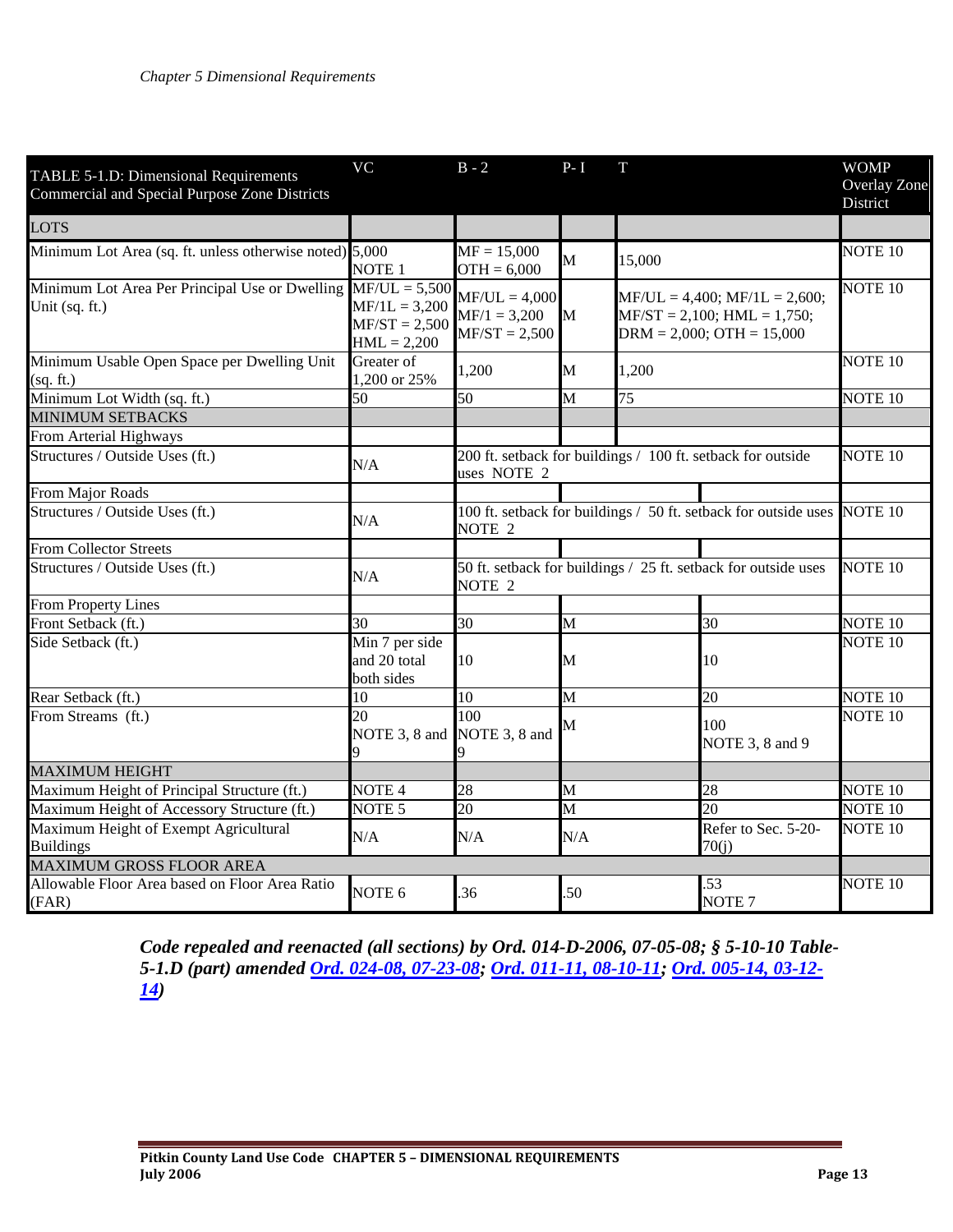#### NOTES TO TABLE 5-1.D: Dimensional Requirements for Commercial Zone Districts

#### ABBREVIATIONS

 $M = As$  approved in Master Plan for P-I zone district; DRM = Dormitory (6-8 persons); DUP = Duplex; HML = Hotel/Motel/Lodge; MF/1L= Multi-family 1 Bedroom Unlimited; MF/ST = Multi-family Studio; MF/1 = Multifamily 1 Bedroom;  $MF/3 = Multi-family 3 Bedroom; MF/UL = Multi-family with more than 3 bedrooms; OTH$  $=$  Other; SFD  $=$  Single Family Dwelling

#### NOTES

NOTE 1: 5,000 sq. ft., which shall include any land areas within the Redstone A Lots (as defined in this Land Use Code)

NOTE 2: Off-street parking, signs, and lights shall meet the setback requirements for outside uses. Access roads, highway regulatory and directional signs, safety lighting, and safety features shall be allowed between the right-of-way and the setbacks listed. Off street parking and lights don't need to meet the setback required on collector streets.

NOTE 3: An additional setback may be required or a lesser setback may be allowed pursuant to Sec. 7-20-80.

NOTE 4: Maximum height principal structures: Twenty-four (24) feet to the top of ridge; Sixteen (16) feet to the top of eave. (dormers excluded). See also Sec. 5-20-60(i) for Building Height calculation methodology.

NOTE 5: Maximum height accessory structures: Twenty-one (21) feet to the top of ridge; Twelve (12) feet to the top of eave. (dormers excluded). Accessory structure height is measured from existing grade. See also Sec. 5-20-60(i) for Building height calculation methodology.

NOTE 6: (1) Lot with 50-74 ft. frontage  $= 2,200$  square feet; (2) Lot with 75-99 ft. frontage  $=$ 2,500 square feet; (3) Lot with 100 ft or larger frontage  $= 2,800$  square feet; (4) A hotel/motel/ lodge/tourist accommodation may apply by special review for a floor area ratio of up to .53. See also Sec. 5-20-70 for Floor Area calculation methodology.

NOTE 7: For properties located outside of an urban growth boundary, and zoned T prior to the 5th of July, 2006 future, non-residential structures constructed after the 5th of July, 2006 shall be limited to 15,000 square feet of floor area. Final maximum floor area for residential structures shall be limited to 5,750 sq.ft. of gross floor area.

NOTE 8: Development of a micro hydroelectric energy system may be allowed in a setback pursuant to Section  $7-20-80(c)$  and  $4-30-50(m)$ .

NOTE 9: Stream restoration projects may encroach into this setback pursuant to Sections 7- 20-40 and 7-20-80.

NOTE: 10: All areas mapped within the WOMP Overlay Zone District Shall be subject to Section 3-70-50.

(*Code repealed and reenacted (all sections) by Ord. 014-D-2006; § 5-10-10 Table-5-1.D (part) amended [Ord. 012-08, 04-09-08;](http://pitkincounty.com/DocumentCenter/View/8256) [Ord. 024-08, 07-23-08;](http://pitkincounty.com/DocumentCenter/View/8252) [Ord. 005-14, 03-12-14\)](http://pitkincounty.com/DocumentCenter/View/8284)*

### <span id="page-13-0"></span>**5-10-20: REDUCTION IN DENSITY FOR STEEP SLOPES**

The permitted density of development on lands with steep slopes shall be as follows:

(a) There shall be a reduction in density from that which is allowable in the zone district whenever more than thirty (30) percent of the total land area of a project is encumbered by slopes of forty-five (45) percent and greater. The gross allowable density of the project shall be reduced by one (1) percent for each one (1) percent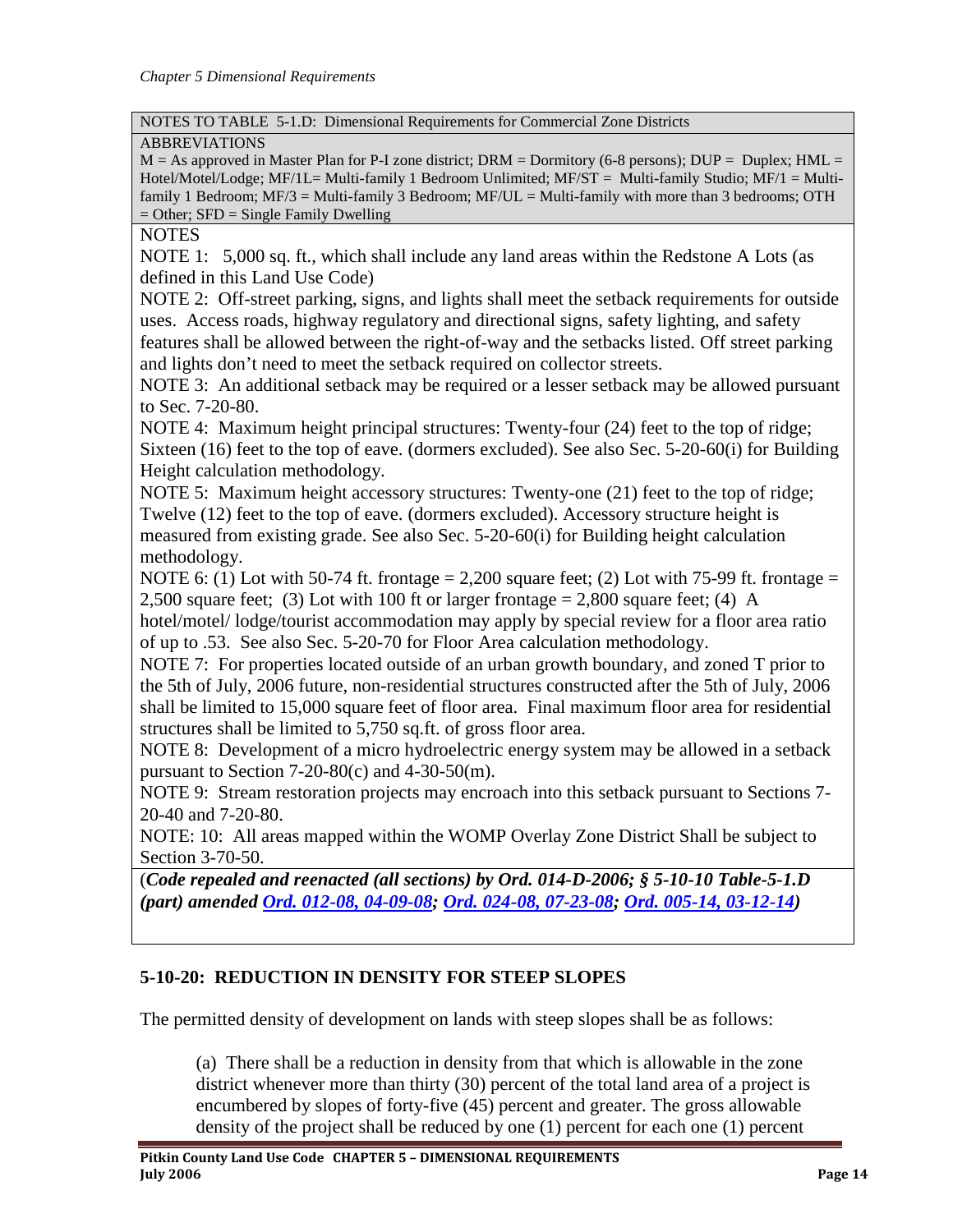exceeding thirty (30) percent of land area having slopes of forty-five (45) percent and greater.

(b) The calculation of the formula in subdivision A is as follows: Assuming a three thousand one hundred (3,100) acre parcel of land on which fifty (50) percent of the total land area has slopes greater than forty-five (45) percent, the gross allowable zoned density is three thousand one hundred (3,100) acres divided by thirty (30) (one unit per thirty (30) acres) = one hundred three (103) units allowed. The density reduction is calculated as follows:

(1) Fifty (50) percent (percentage of land area having slopes of forty-five (45) percent or greater) – Thirty (30) percent (no density reduction for up to thirty (30) percent coverage) = Twenty (20) percent (percent reduction of gross allowable density) x 103 units (gross allowable zoned density) =  $20.6$  or 21 unit reduction.  $103$  units -  $21$  units =  $82$  units (net density).

(c) An example of the application of the formula to a three thousand one hundred (3,100) acre parcel in RS-30 where the gross zoned density is one hundred three (103) units is given below, assuming different amounts of land with slopes greater than forty-five (45) percent.

| TABLE 5-2: Density Reductions for Steep Slopes |           |             |           |  |
|------------------------------------------------|-----------|-------------|-----------|--|
| Land Area in Excess of Density                 |           | Units       | Net Units |  |
| 45%                                            | Reduction | Substracted |           |  |
| $0 - 30%$                                      | 0%        |             | 103       |  |
| 45                                             | 15        | 15          | 88        |  |
| 50                                             | 20        | 21          | 82        |  |
| 60                                             | 30        | 31          | 72        |  |
| 75                                             | 45        | 46          | 57        |  |
| 85                                             | 55        | 57          | 46        |  |
| 95                                             | 65        | 67          | 36        |  |
|                                                |           |             |           |  |

(d) In order to determine the amount of land area having slopes of forty-five (45) percent and greater, the applicant shall submit a slope analysis using ten (10) foot contoured topography obtained from the Pitkin County Geographic Information Systems (GIS) Department. In the event that ten (10) foot contours do not provide enough detail to adequately determine slope, a certified survey delineating two (2) foot contours may be required at the County Planner's discretion.

*(Code repealed and reenacted (all sections) by Ord. 014-D-2006, 07-05-06; § 5-10-20 (part) amended Ord. [023-07, 08-28-07\)](http://pitkincounty.com/DocumentCenter/View/8249)*

## <span id="page-14-0"></span>**5-20: RULES OF MEASUREMENT**

This section sets forth the rules that Pitkin County will use to measure those dimensional standards set forth in this Chapter, as well as similar dimensional parameters referenced throughout this Land Use Code. Many of the terms used in this section are defined in Chapter 11.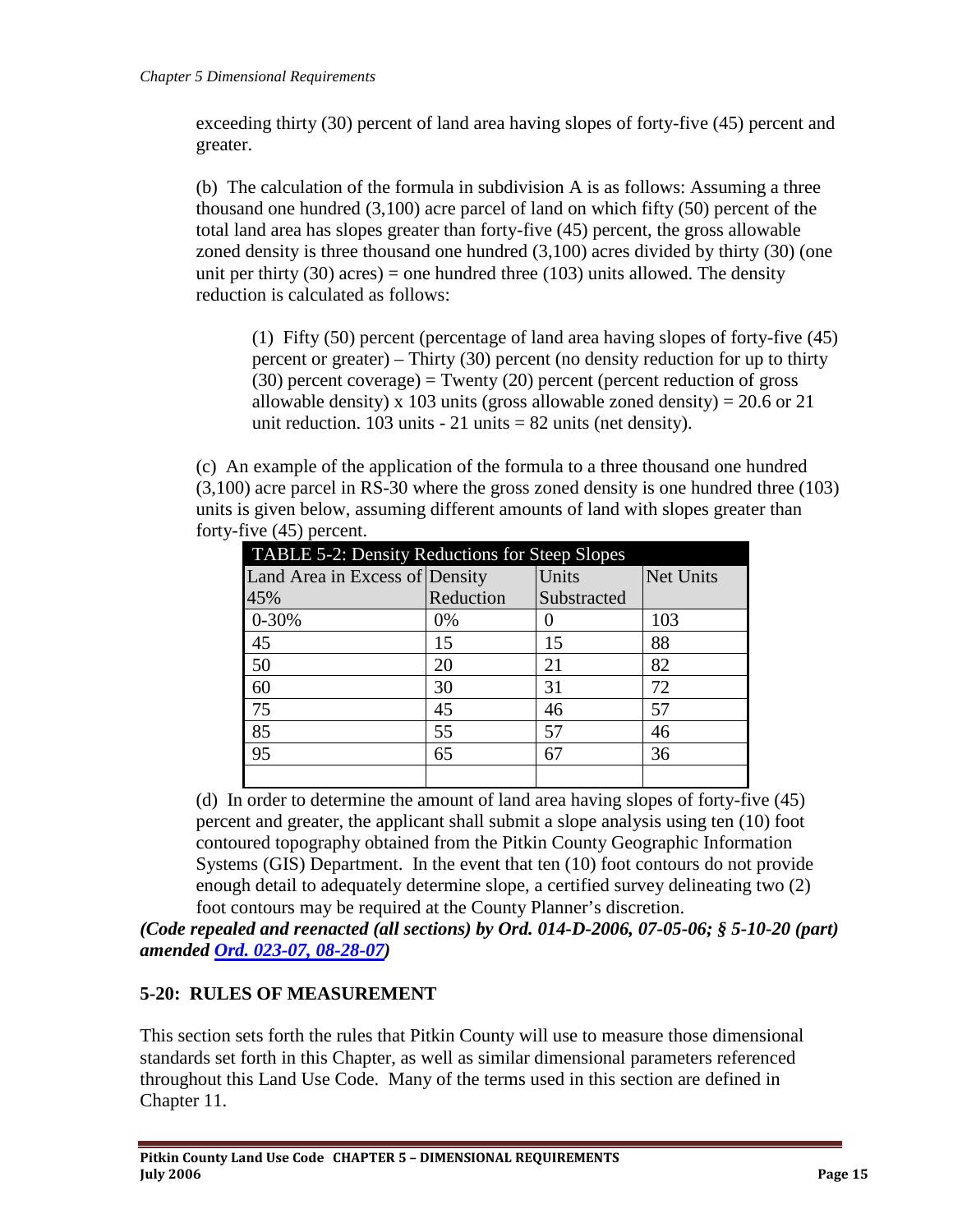### <span id="page-15-0"></span>**5-20-10: MEASUREMENT OF LOT AREA**

Lot area is used as a basis of determining allowable floor area in zone districts that have floor area ratios. In calculating Lot Area, the following areas shall be excluded from Lot Size:

(a) Areas under streams, lakes, and other natural water courses up to the ordinary water mark;

(b) Areas within any public or private access easement or right-of-way.

(c) Areas within any public trail or trail easement, either platted, deeded or otherwise conveyed to the County for market value after January 1, 2006.

*(Code repealed and reenacted (all sections) by Ord. 014-D-2006, 07-05-06; § 5-20- 10 (part) amended [Ord. 001A & B-11, 01/12/11\)](http://pitkincounty.com/DocumentCenter/View/8269); [Ord. 011-2022,](https://pitkincounty.com/DocumentCenter/View/28808/boccord0112022-recorded) 02-23-2022*

## <span id="page-15-1"></span>**5-20-20: NO GUARANTEE OF MAXIMUM DENSITY OR FLOOR AREA**

Table 5-1 above sets forth maximum FAR or size of development in each zone district. A subdivision or other development application is not automatically entitled to the maximum density and/or floor area allowed in the zone district in which the land is located. Density and permitted floor area shall be established based upon compliance with adopted standards and consideration of adopted plans and policies.

### <span id="page-15-2"></span>**5-20-30: MEASUREMENT OF ROAD SETBACKS**

Road setback is measured horizontally from edge of right-of-way.

### <span id="page-15-3"></span>**5-20-40: MEASUREMENTS OF YARD SETBACKS**

(a) Front yard setbacks are measured as the least horizontal distance between any point on the front lot line and point of the structure or use (such distance being referred to as the "front yard setback"). If there is uncertainty as to which yard is the front yard for a parcel, then the front yard shall be designated as the one from which access is taken, or if access is taken from more than one adjacent road, then the Community Development Director shall determine which yard is the front yard for zoning purposes, based on which is the predominant access road and which designation will minimize adverse impacts on surrounding properties.

(b) Rear yard setbacks are measured as the least horizontal distance between any point on the rear lot line and point of the structure or use (such distance being referred to as the "rear yard setback"). In the event of a triangular lot, the owner shall designate one line as the side and one as the rear lot line.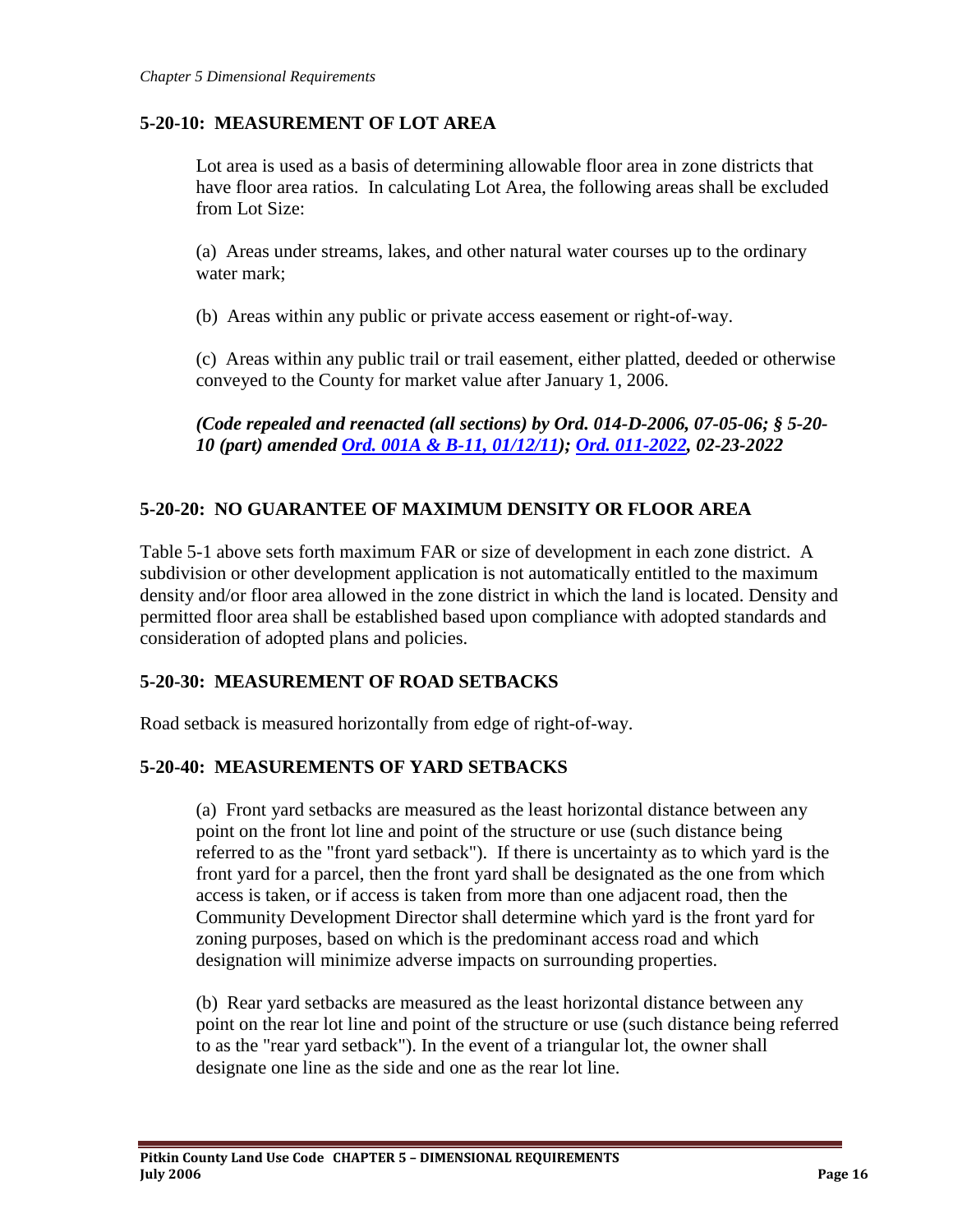(c) Side yard setbacks are measured as the least horizontal distance between any point of the structure or use (such distance being referred to as the "side yard setback"). In the event of a triangular lot, the owner shall designate one line as the side and the other as the rear lot line.

(d) Whenever, due to irregular or unique property outlines or other circumstances, more than one setback requirement could apply to one property frontage, the most restrictive of the multiple setbacks shall be used, so that the setback from the right-ofway is maximized.

### <span id="page-16-0"></span>**5-20-50: MEASUREMENT OF STREAM SETBACKS**

(a) General

Setbacks from streams shall be measured horizontally from the ordinary identifiable ordinary high water mark on each side of any river, stream, or creek.

(b) Permitted Encroachments into Stream Setbacks

Paved or gravel trails, bridges, irrigation structures, flood control devices and underground utilities may be constructed and maintained in the setback area if approved by the Community Development Director according to the standards in Sec. 7-20-80 and the procedures in Sec. 2-30-20. Any approval shall require a finding that there is no practical alternative location outside of the setback area and that any disturbed areas will be revegetated.

*(Code repealed and reenacted (all sections) by Ord. 014-D-2006, Section 5-20-50 amended (in part) [Ord. 011-2022,](https://pitkincounty.com/DocumentCenter/View/28808/boccord0112022-recorded) 02-23-2022*

### <span id="page-16-1"></span>**5-20-60: MEASUREMENT OF BUILDING HEIGHT**

Maximum permitted building height shall be measured based on the criteria in a-g, except as modified in (h) for the RR zone district in (i) for the VC and VR zone districts, and in (k) for Accessible ANSI Residences.

(a) On Pitched and Gambrel Roofs

(1) There shall be no mid-point of a roof that exceeds the prescribed height above existing or finished grade, whichever is lower. The mid-point of the roof shall be defined as the point that is halfway between the top of the ridge, and the eave-point. The eave-point is that point in the roof plane that is directly above the outside of the wall below. In the case of a covered deck or patio, the eave-point shall be the point that is directly above the outside face of the structure, or three (3) feet in from the edge of the roof, whichever is more restrictive.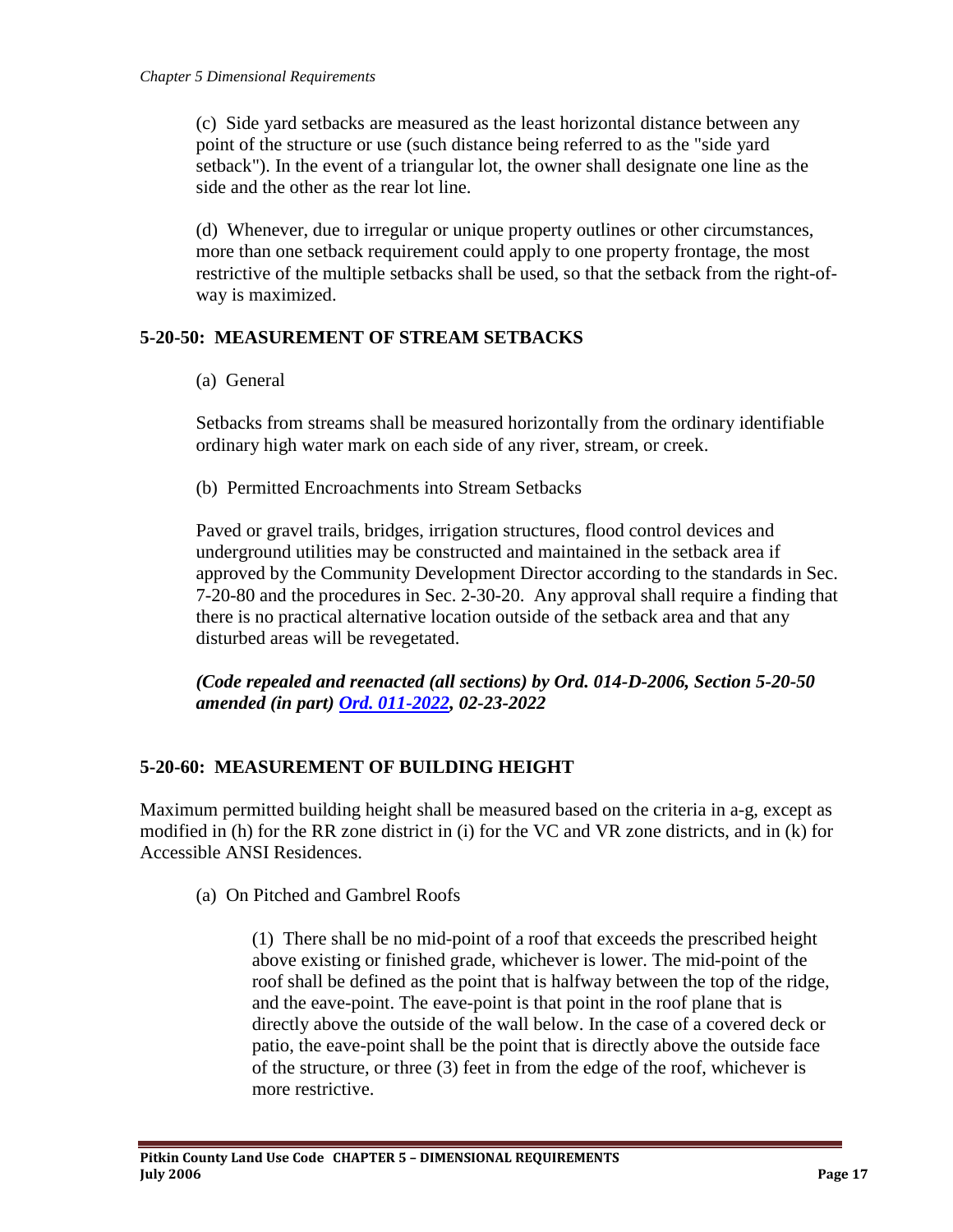(2) There shall be no point of any ridge or other roof peak that exceeds the prescribed height above the existing or finished grade, whichever is lower, by more than five (5) feet.

(3) There shall be no eave-point that exceeds the prescribed height above existing or finished grade, whichever is lower. Exception to this is if the ridge lines that extend to the outside face of a building to form a gabled end will be permitted, to the extent that they conform to subsection (2) above.

(b) On Flat, Shed, Dome and Barrel Roofs

No roof point shall exceed the prescribed height above the existing or finished grade, whichever is lower.

(c) Multiple Roofs

Where a building has multiple roofs, all roofs shall comply with these standards.

(d) Measurement Vertically

(1) All measurements shall be made vertically; i.e., each point of a roof shall be measured to the point of grade that is directly below it--vertical and plumb. Exterior window wells and stairwells shall be considered finished grade for roof points located above the well. Roof points that are not at the exterior of the building will be measured against existing grade only.

(2) Cupolas shall be allowed on agricultural structures to the extent that the eave point of the cupola does not exceed three (3) feet above the ridge of the underlying roof, and the peak or ridge of the cupola does not exceed five (5) feet above the ridge of the underlying roof.

(c) Encroachments

Antennae, chimneys, flues, vents, and similar structures shall not exceed the prescribed height limit by more than ten (10) feet. Water towers, mechanical equipment, solar equipment, and similar equipment shall not exceed the prescribed height limit by more than three (3) feet.

(f) Maximum Height with Encroachments

The maximum height of a building's tallest elevation shall not exceed forty (40) feet measured from natural or finished grade, whichever is more restrictive, to the highest part of the building, excepting chimneys.

(g) Building Components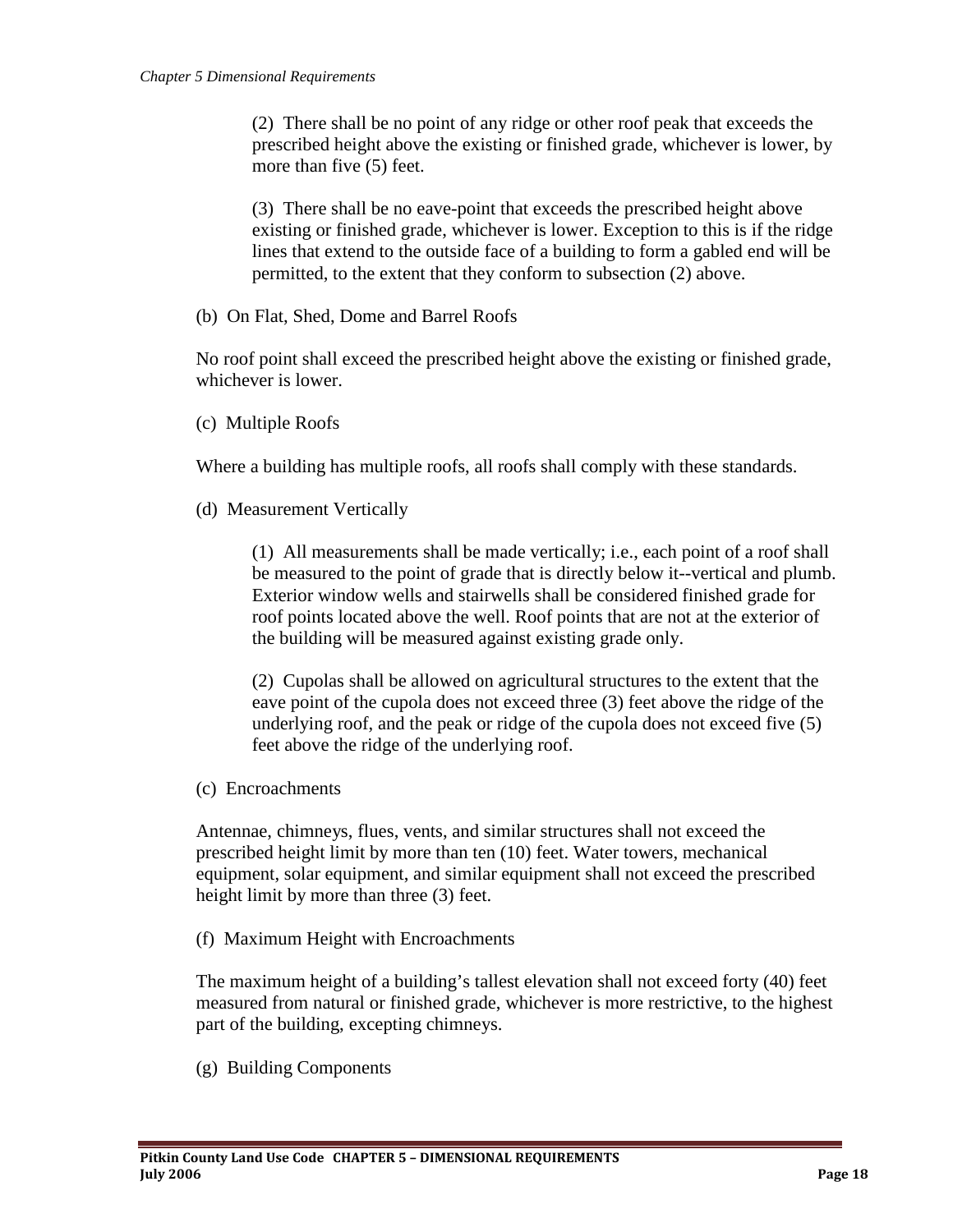For the purpose of measuring building height, any individual building component that is located within twenty (20) feet (as measured from any point from outside wall to outside wall) of the principal structure shall be considered a part of the principal structure.

(h) RR Zone District

In the RR zone district, all methods of calculation shall remain the same as in all other zone districts as described within this definition with the exception that subsections (a), (f) and (g) above do not apply. Building height shall be measured to the top of ridge or to the top of the parapet surface of a flat roof, as measured from existing or finished grade, whichever is lower.

(i) VC and VR Zone Districts

In the VC and VR zone districts, principal building height on all roof forms is measured from both the top of the ridge and from the top of the eave (excluding dormers), to the existing grade. Accessory building height on all roof forms is measured from the existing grade. "Dormer" is defined in the Redstone Historic Design Guidelines.

All measurements shall be made vertically; i.e., each point of a roof shall be measured to the point of grade that is directly below it—vertical and plumb.

Antennae, chimneys, flues, vents, and similar structures shall not exceed the prescribed height limit by more than ten (10) feet. Water towers, mechanical equipment, solar equipment, and similar equipment shall not exceed the maximum allowed ridge height.

When developing in the floodplain, the established floodplain elevation may be substituted for existing grade for up to two feet (2') of elevation.

Subsection (g) above does not apply in the VC and VR zone district.

(j) Exempt Agricultural Buildings

The height of agricultural buildings that are exempt from floor area pursuant to Sec. 5-20-70(j) shall be limited as follows:

| $(2)$ = $-1$ , $20$ = $-1$ , $-1$        |                       |                       |  |  |
|------------------------------------------|-----------------------|-----------------------|--|--|
|                                          | 30' Maximum to Top of | 20' Maximum to Top of |  |  |
|                                          | Ridge                 | Ridge                 |  |  |
| 20 to $<$ 35 acres                       | 224 square feet       | 336 square feet       |  |  |
| 35 to $\langle 70 \text{ acres} \rangle$ | 448 square feet       | 672 square feet       |  |  |
| 70 to $<$ 160 acres                      | 672 square feet       | 1,008 square feet     |  |  |
| $160 + \text{acres}$                     | Unlimited             | Unlimited             |  |  |

#### (1) Hay Storage Building: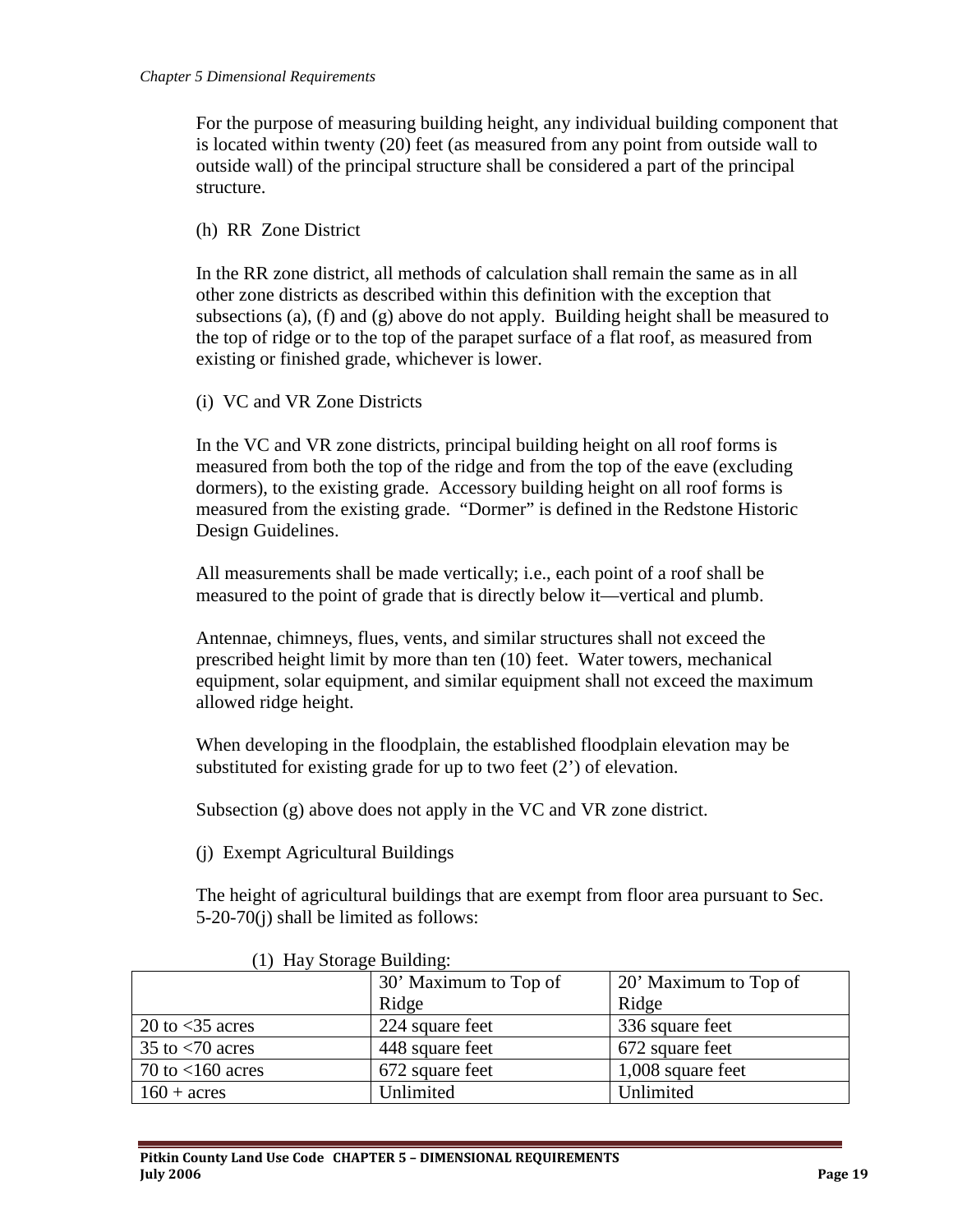(2) Livestock Run-In or Loafing Shed: shall not exceed 12 feet (12') to the top of the ridge with a minimum 3:12 roof pitch with a shed roof

(3) Agricultural Equipment Storage Building: shall not exceed 16 feet (16') to the top of the ridge

(4) Barns:

(a)  $\langle 10 \rangle$  acres: 20' to the midpoint; 25' to the top of the ridge.

(b) 10 to  $\lt 35$  acres: 25' to midpoint/30' to top of ridge (for one principal barn; additional barns shall not exceed 20' to midpoint/25' to top of ridge)

(c) 35+ acres: 28' to midpoint/33 to top of ridge (for one principal barn/additional barns shall not exceed 20' to midpoint/25' to top of ridge)

(d) On flat (less than 3:12 pitch) shed, dome or barrel roofs on any size lot or parcel, no roof point shall exceed 20' above the existing or finished grade, whichever is more restrictive.

(5) Greenhouses:

- (a) Customarily accessory to a principal residential use:
	- i. Lot/parcel of less than 30,000 sf: 10' maximum to top of ridge or highest point of the roof
	- ii. Lot/parcel of 30,000 sf to less than 10 acres: 16' maximum to top of ridge or highest point of the roof
	- iii. Lot/parcel of 10 acres or more: 20' maximum to top of ridge or highest point of the roof.
- (b) Not customarily accessory to a principal residential use: 28' maximum, if approved through Special Review pursuant to Sec. 2-  $30-30(h)(2)$ .

(k) Accessible ANSI Residences

Residences compliant with Sections 1004 and 1005 of the 2009 American National Standard, as amended (ANSI) shall be allowed one Qualified Elevator, which may exceed the height limitations above, when the Qualified Elevator provides the following:

(1) Provides required access to all or part of each of the floor levels within the residence, and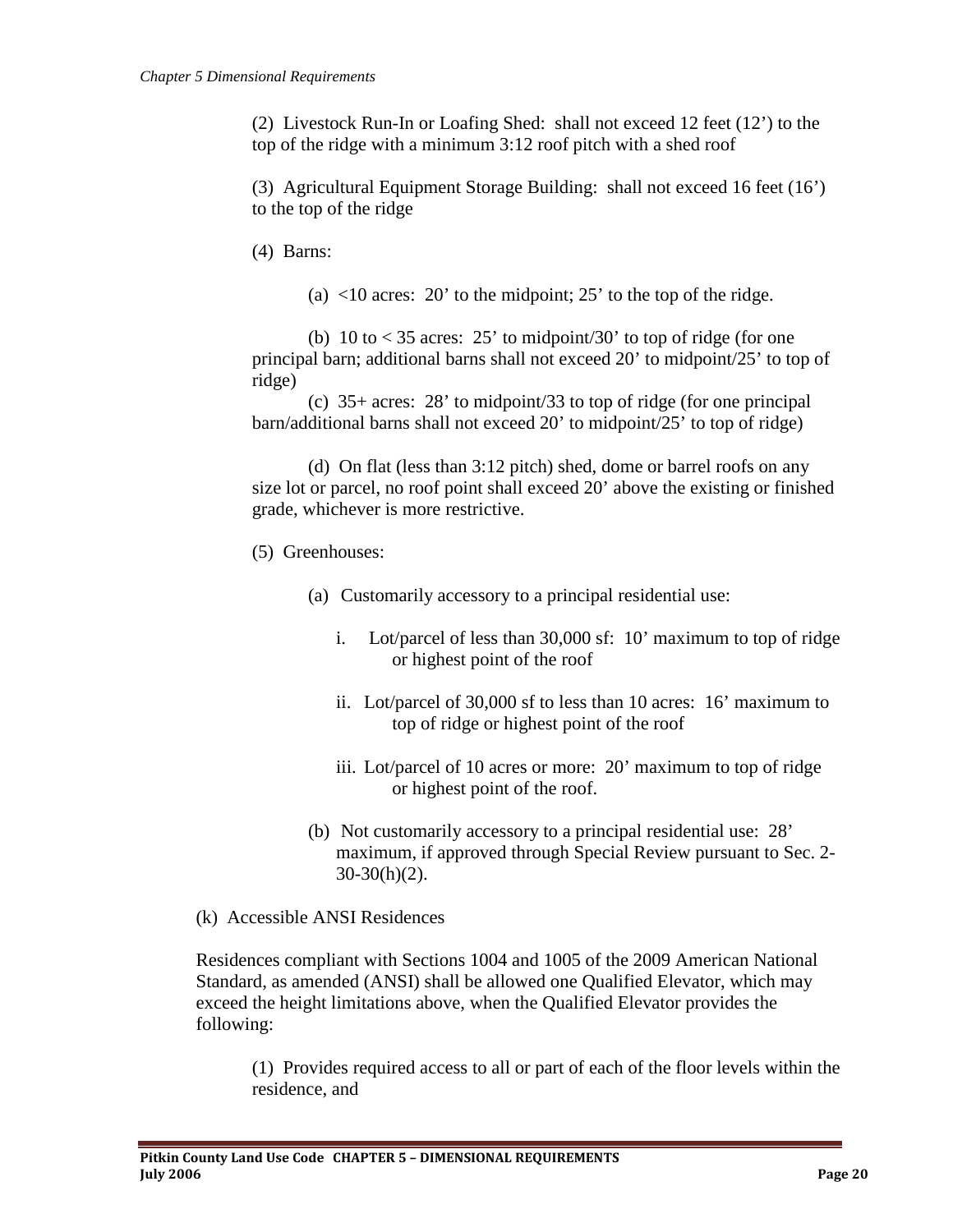(2) Is required in order to provide access from vehicle to residence, only to the following extent:

(a) The elevator shaftway may be extended by ten feet (10 ft) to reach the level of vehicular access connecting it as a principal entrance to the residence, and

(b) Only the shaftway enclosure shall be considered exempt from height limitations and shall not be raised farther than the minimum clearance required by the elevator manufacturer for low head room installation with minimal thickness of roof construction above, but in no case to exceed 30 inches above the applicable height limit.

No exemption from height restrictions shall be available for Qualified Elevators where a portion of the shaftway wall meets grade on the perimeter of the front façade of a residence.

A Qualified Elevator is defined as one which is designed for residential use, equipped and certified for low service headroom, accommodates accessibility, and is sufficient in size to allow and assistant to ride in the elevator as needed.

### *(Code repealed and reenacted (all sections) by Ord. 014-D-2006, 07-05-06; § 5-20-60 (part) amended [Ord. 001A, 001B-11, 01-12-11](http://pitkincounty.com/DocumentCenter/View/8269) [Ord. 011-11, 08-10-11;](http://pitkincounty.com/DocumentCenter/View/8292) [Ord. 038-12, 12-19-](http://pitkincounty.com/DocumentCenter/View/8272) [12;](http://pitkincounty.com/DocumentCenter/View/8272) [Ord. 032-14, 10-08-14\)](http://pitkincounty.com/DocumentCenter/View/12804); [Ord. 031-2013, 12-18-2013](http://pitkincounty.com/DocumentCenter/View/8280)*

## <span id="page-20-0"></span>**5-20-70: MEASUREMENT OF FLOOR AREA**

Floor area shall be measured based on the criteria in (a-e) except as modified in (f) for lots in the Urban Growth Boundary area that are located in zone districts with floor area ratios, in (g) for the VC and VR zone districts, and in (h) for the RR zone district.

(a) General

In measuring floor area, all dimensions shall be taken from the outside face of framing or other primary wall members or from the center line of walls separating adjoining units of a building or portion thereof. For strawbale or log wall construction and for foundation walls, all dimensions shall be taken from the centerline of the wall. Veneer facades up to eight (8) inches in thickness shall be excluded from the calculation of floor area; that portion of a façade which exceeds eight (8) inches shall be included. Fireplaces, elevators, stairs and similar features are included in the floor area on each floor. Structures that do not exceed thirty (30) inches in height measured above or below finished and natural grades, and that are not covered by a roof or horizontal projection from a building are exempt from floor area calculations.

A minimum of two percent (2%) of the total floor area as calculated under the latest adopted Building Codes, or fifty (50) sq. ft., whichever amount is greater, shall be a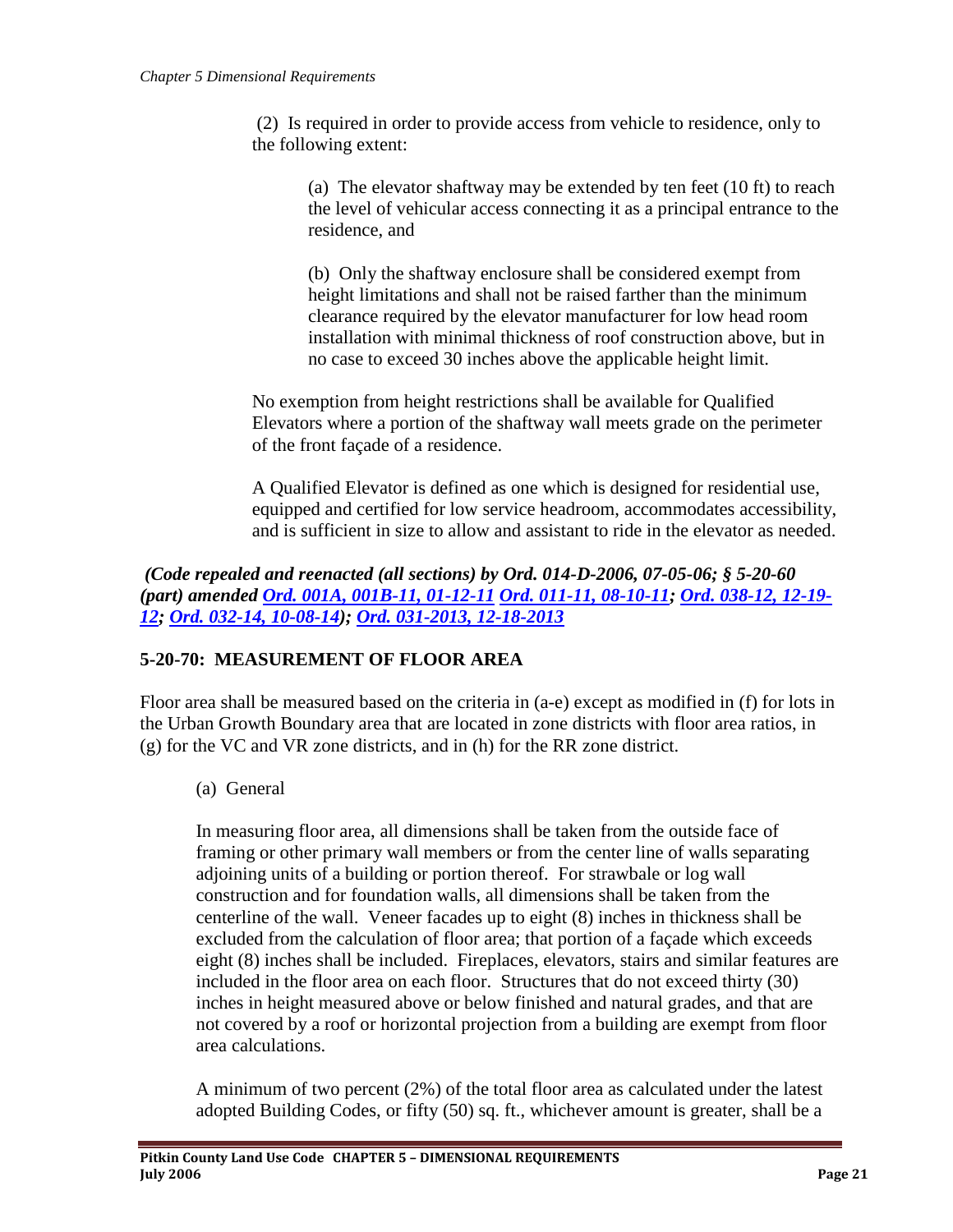dedicated mechanical area of at least seven feet (7') in height, which area shall contain mechanical, electrical and plumbing equipment, but no laundry or other household uses or appliances. The mechanical area may be dispersed in more than one location.

Mechanical areas less than two percent (2%) of the total floor area may be permitted when the building permit application includes a complete mechanical plan showing placement of all proposed systems and compliance with the latest adopted Building Codes. Mechanical plans must be provided by a mechanical contractor or engineer, or other professional approved by the Building Official.

(b) Roof and Deck Overhangs

The floor area of a building, or portion of a building, not provided with surrounding exterior walls shall include the area under the horizontal projection of roofs or floors, when the roof or floor exceeds eight (8) feet. These architectural projections are exempt for eight (8) feet of the perimeter of each story of the structure. This exemption cannot be used to transfer space between floors. Roof and deck overhangs greater than eight (8) feet may only be converted to enclosed interior areas when the resulting floor area does not exceed maximum floor area that would otherwise be applicable to the property under Table 5-1.

(c) Decks, Balconies, Stairways and Similar Features

Structures that exceed thirty (30) inches above natural or finished grade, and that are not covered by a roof or architectural projection from a building, are exempt from floor area for up to fifteen (15) percent of the approved floor area for the subject parcel or lot. Any areas in excess of fifteen (15) percent shall be counted toward floor area. Decks, balconies, stairways, and similar features with a horizontal projection greater than eight (8) feet may only be converted to enclosed interior areas when the resulting floor area does not exceed maximum floor area that would otherwise be applicable to the property under Table 5-1.

Pergolas and open shade structures shall be considered part of the fifteen (15) percent of the approved floor area for decks, balconies, stairways, and similar features as specified above, so long as the following criteria are met: Overall height cannot exceed twelve (12) feet above finished or existing grade, whichever is most restrictive. At least seventy (70) percent of the area of such structures shall be open to the sky. There shall be no more than two (2) layers of structure above the column capitals. Principal beams shall be a minimum of ten (10) feet on center and have a maximum dimension of six (6) inches in width and twelve (12) inches in depth. Secondary beams shall be spaced at a minimum of twenty-four (24) inches on center and have a maximum dimension of four (4) inches in width and ten (10) inches in depth. There shall be no walls. The doubling of beams over the columns shall be permitted.

(d) Crawl Spaces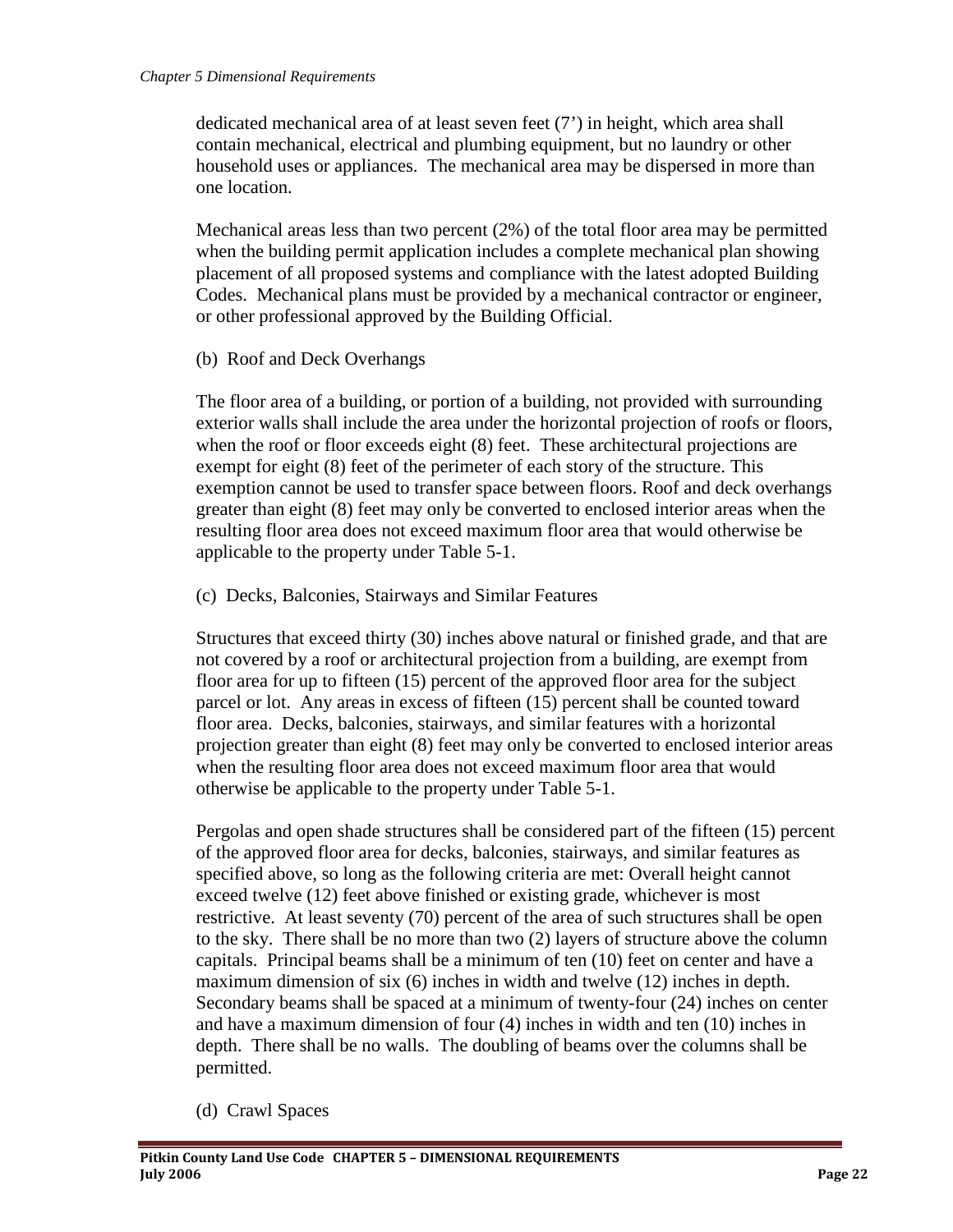(1) A Horizontal Crawl Space means an area below the first usable floor of a building or portion of a building, excluding decks, patios and terraces. Horizontal Crawl Spaces are exempt from floor area calculations when less than five (5) feet six (6) inches in height. Horizontal Crawl Spaces do not exceed the footprint of the exterior walls of the structure above, except that crawl spaces may be detached from the principal structure when used for exterior uses such as jacuzzis, spas, hospitality bars, water features, sprinkler systems, and pool mechanical areas. Such Crawl Spaces shall be no larger than necessary to accommodate necessary mechanical equipment and may not be used for other uses.

(2) A Vertical Crawl Space means an enclosed, unfinished, and non-habitable area that may exceed five feet six inches (5'6") in height and is located between the exterior of a foundation wall and the surface of the finished grade of a vertical or nearly vertical slope, which slope is retained by an engineered system which requires a separation between the foundation wall and the surface of the finished grade of the slope.

Vertical Crawl Spaces shall be exempt from floor area calculations, provided they comply with the following:

(a) That the design is supported by an engineering/geologic study approved by the Community Development Department, which requires a separation between an engineered system and the exterior wall; and

(b) The horizontal dimensions measured from the base of the exterior wall to the engineered system does not exceed six feet six inches  $(6'6'')$  and

(c) The area shall remain unfinished and contain no hard floors; and

(d) The area shall be limited to containing non-spark producing mechanical, plumbing, electrical, telephone, cable, audio, and water systems. Storage shall be prohibited; and

(e) Access to the area is limited to the dimensional requirements necessary for removal and repair or replacement of systems equipment; and

(f) The Vertical Crawl Space may be covered at the top with a waterproof structural lid that does not have any habitable enclosed space above; and

(g) The height of the Vertical Crawl Space shall not exceed twentyfive feet  $(25')$ .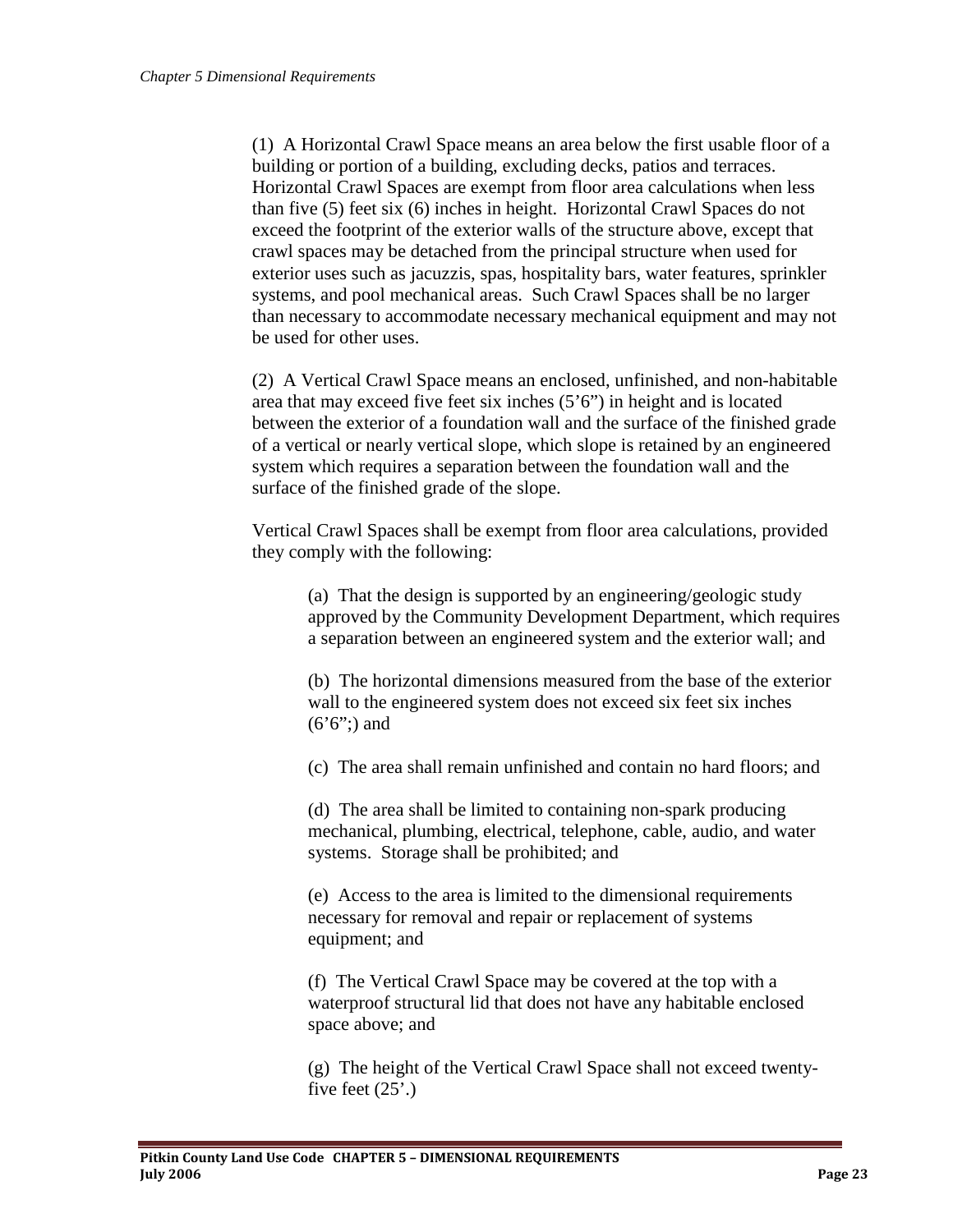(e) Attic

Attic means an area between roof framing and the ceiling framing of the room(s) below. Attics are exempt from the calculation of floor area when less than five (5) feet six (6) inches in height.

(f) Gas Station Canopies

Up to one thousand  $(1,000)$  square feet of gas station canopy shall be exempt from the calculation of floor area for any approved gas station.

(g) Additional Provisions for Zone Districts within the Urban Growth Boundary Area Subject to Floor Areas Ratios

(1) Exempt Below Grade Spaces for Principal Single-Family and Duplex Residences

For the R-15, R-15A, R-30, and AR-2 zone districts within the Urban Growth Boundary Area, spaces below grade shall be exempt from Floor Area calculations for up to a maximum of four thousand (4,000) square feet, and in the R-15B zone district, as provided in Note 10 of Table 5-1.B, provided such spaces comply with a-h below:

(a) Exempt below grade spaces are located below both the natural and finished grades. If any part of the below-grade space is exposed above natural or finished grade (such as walk-out basement, walls or courts) the entire below-grade area shall be included in the floor area calculations. Exempt Below-grade spaces are no greater than twenty (20) feet in depth and no more than a single story. For purposes of this definition, "story" shall mean that portion of a building included between the upper surface of a floor and the upper surface of the floor next above.

(b) Exempt below grade spaces are accessed only by stairway or elevator from the story directly above, or through a door from a garage adjacent to the below-grade area.

(c) Exempt below grade spaces are no greater than twenty (20) feet in depth and no more than a single story. For purposes of this definition, "story" shall mean that portion of a building included between the upper surface of a floor and the upper surface of the floor above.

(d) Exempt below grade spaces do not contain doors to the exterior of the structure.

(e) Exempt below-grade bedrooms are allowed no more than one (1) egress window per bedroom. Exempt below grade spaces that contain no bedrooms are allowed only one egress window. When below grade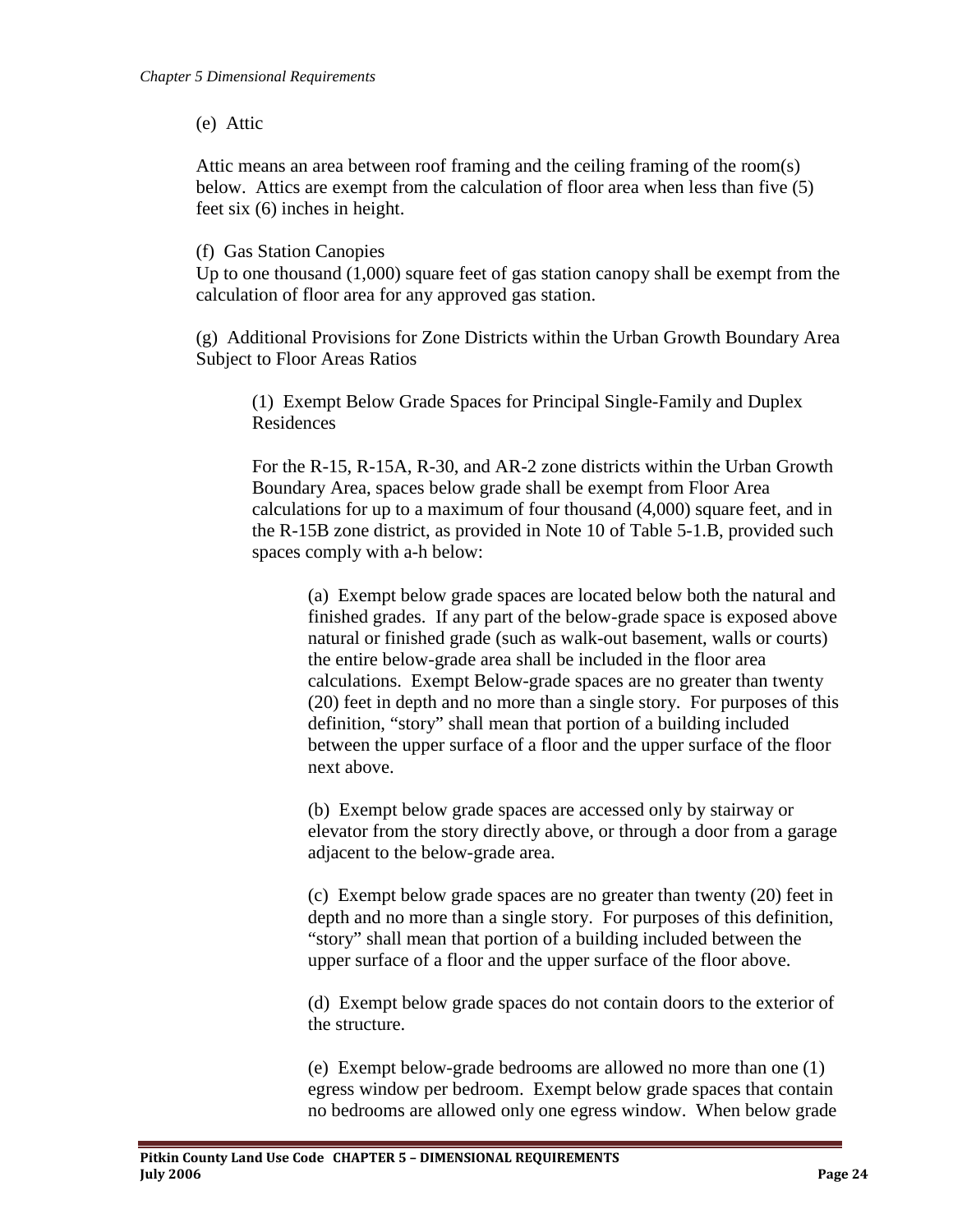egress is achieved through one or more below grade bedrooms, no additional egress shall be provided. Egress window well size shall not exceed the minimum allowed by the International Building Code/International Residential Code.

(f) Habitable exempt below-grade spaces may be provided with aggregate glazing area of not more than eight (8) percent of the habitable area of the room. For purposes of this exemption, "habitable" shall mean a space in a building for living, sleeping, eating or cooking. Unfinished basements shall be considered habitable spaces. Bathrooms, toilet rooms, closets, halls, storage or utility spaces and similar areas shall not be considered habitable spaces. Window wells for natural light have a maximum dimension of three (3) feet from the exterior wall. The maximum window well width shall be no more than the width of the window. Skylights and bay window-like glazing are prohibited in below grade spaces.

(g) Foundation walls for exempt below-grade spaces may be exposed above natural and finished grade to the minimum degree required by the IRC pertaining to foundation design.

(h) Up to ten (10) percent of any particular below-grade wall surface may extend above natural grade so long as the finished grade covers the wall surface that would otherwise be exposed.

(i) Garages up to seven hundred and fifty (750) square feet may be incorporated into below-grade space and shall not affect this exemption as long as the only sections of building so exposed are directly related to the garage structure.

(j) Floor area below natural and finished grade which exceeds the four thousand (4,000) square foot exemption shall count toward the calculation of allowable floor area.

(2) Garages and Carports

For the purposes of calculating floor area ratio and allowable floor area for a lot where the principle use is single family residence, garage and carport floor area shall be exempted up to a maximum of seven hundred fifty (750) square feet. On a lot which contains a duplex, garage and carport floor area shall be exempted up to a maximum of one thousand (1000) square feet. All garage or carport space in excess of the exempted areas shall be included as part of the residential floor area calculation. When an existing legal single-family or duplex dwelling exceeds the allowed floor area, the exempt garage space shall be reduced by subtracting the excess floor area from the exempt garage space.

(h) Additional Provisions for VC and VR Districts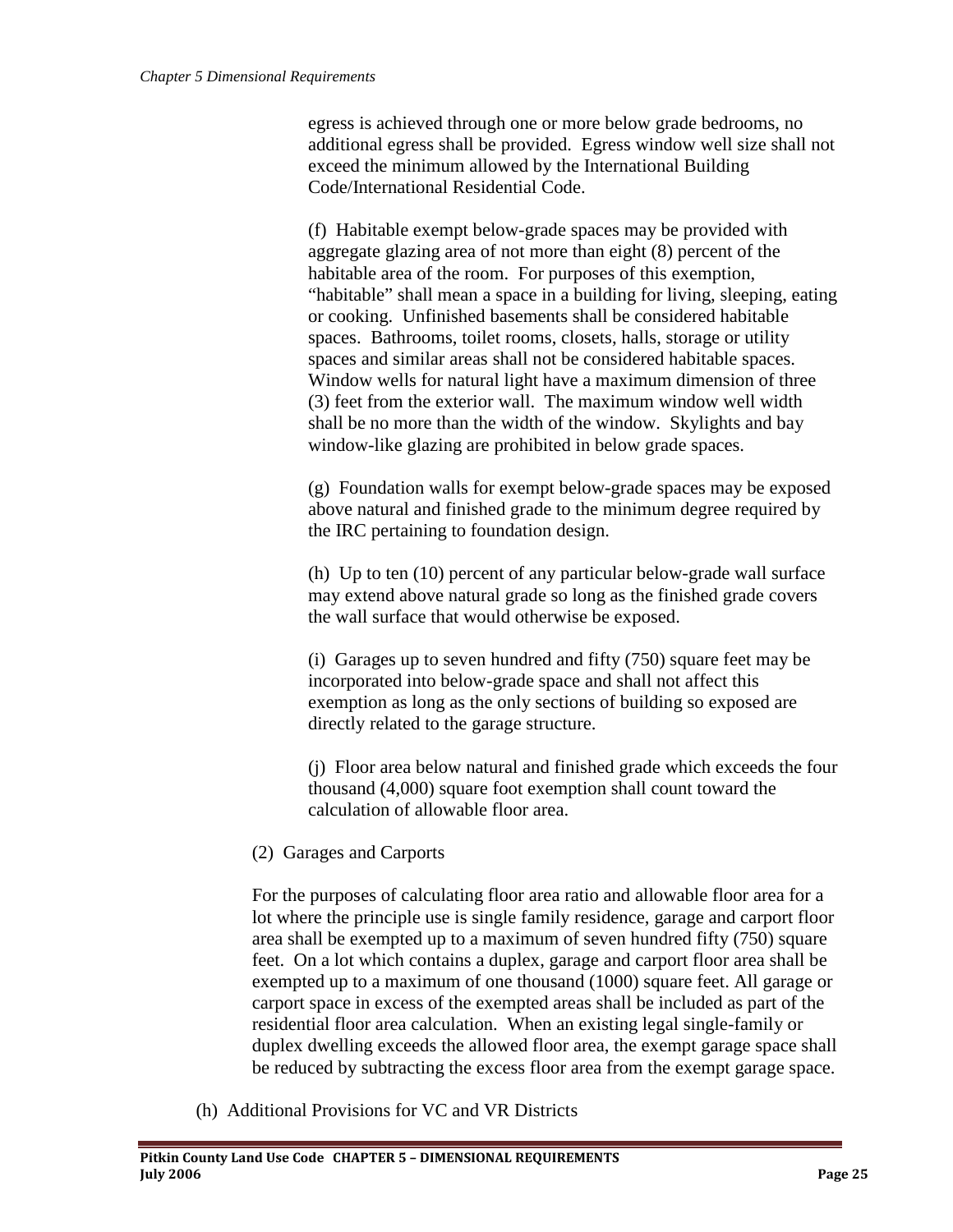In the VR and VC zone district, floor area is measured pursuant to a-e above except as noted below.

In the VC and VR zone districts only: Spaces below natural and finished grade are exempt from floor area calculations up to a maximum of nine hundred ninety-nine (999) square feet of floor area. Floor area below grade that exceeds the nine hundred ninety-nine (999) square foot exemption shall count in the calculation of floor area. To be exempt from floor area, below grade areas must meet the following conditions:

(1) The pergolas and open shade structure allowance in (c) (2) above is not available.

(2) Spaces below natural and finished grade are exempt from floor area calculations up to a maximum of nine hundred ninety-nine (999) square feet of floor area. Floor area below grade that exceeds the nine hundred ninetynine (999) square foot exemption shall count in the calculation of floor area. To be exempt from floor area, below grade areas must meet the following conditions:

(a) The structure must be principally residential or commercial, or accessory thereto; and

(b) Below grade areas shall not exceed a maximum depth of ten (10) feet as measured from floor to ceiling and shall include no more than a single story; and

(c) Below grade areas cannot exceed the building footprint of the ground floor; and

(d) Below grade uses are limited to non-habitable uses such as baths, laundry, mechanical, halls, utility, storage, etc., and shall not include garages or any uses that require natural light or ventilation pursuant to the applicable adopted building code; and

(e) No more than one (1) egress may be allowed and is to be provided by a window that does not exceed the minimum requirements of the applicable adopted building code. No new exterior staircases may be allowed to access below grade areas; and

(f) No more than one (1) window well may be allowed, but not to exceed the minimum area allowed by the applicable adopted building code, and not to be located on the street facade; and

(g) The foundation wall or footing may be exposed no more than two (2) feet above existing grade.; and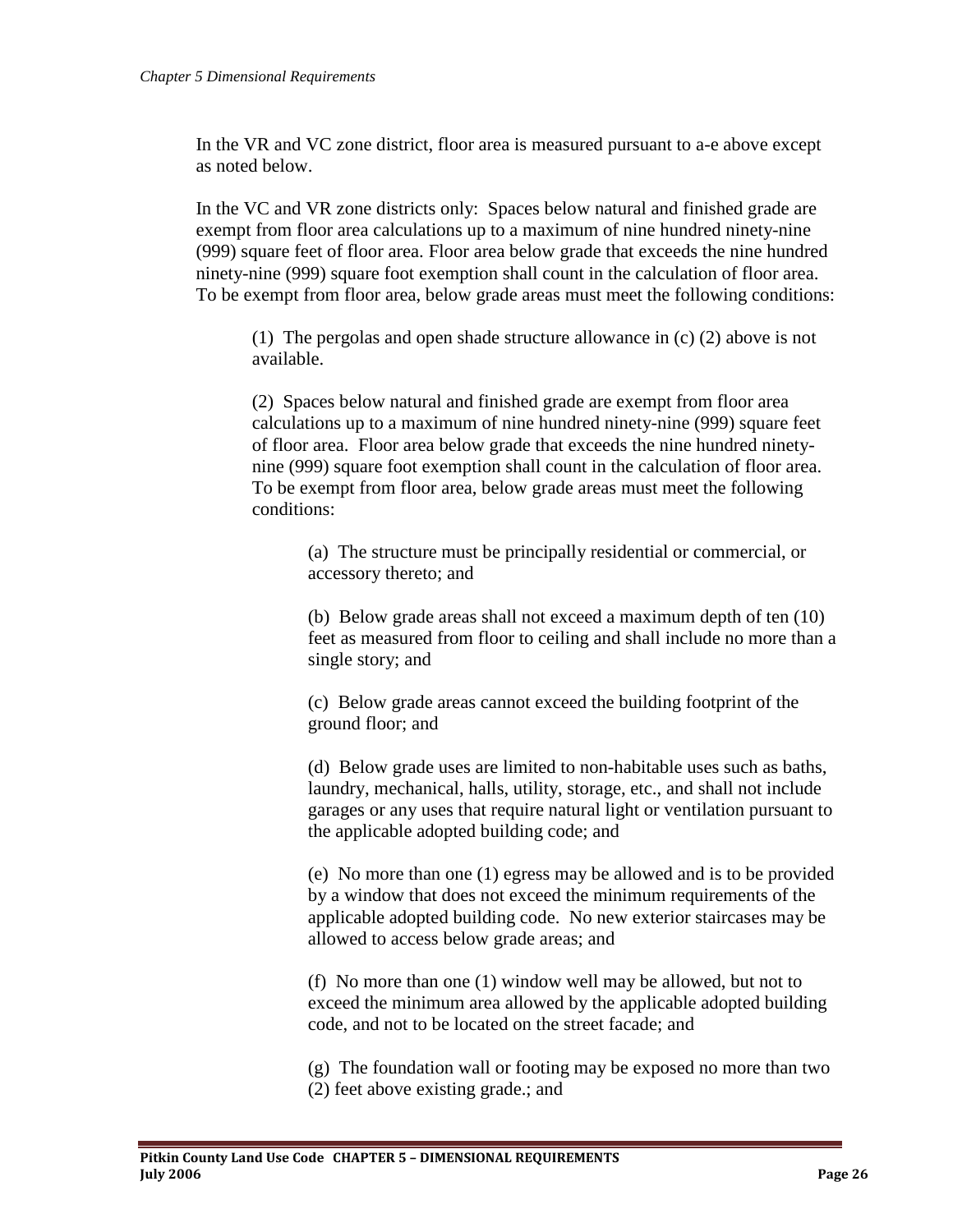(h) If any part of the below grade space is exposed above natural or finished grade (such as walk-out basements, walls or courts) the entire below grade area shall be included in the floor area calculation; and

(i) All dirt and other material excavated to allow for the below grade area must be removed from the site; and

(j) All below grade areas must be approved by the Redstone Historic Preservation Commission, to the extent guidelines are applicable.

(i) Provisions for the RR Zone District

In the Rural and Remote zone district, the following provisions shall apply:

(1) Maximum footprint per principal structures shall not exceed 1,000 square feet, except without special review approval. In measuring the footprint, all dimensions shall be taken from the outside face of framing or other primary wall members.

(2) Maximum allowed floor area shall not exceed 1,000 square feet, except as may be allowed through special review to retain an existing structure when a new structure is proposed. Up to 600 square feet of a legally created structure existing prior to January 2, 1996, that is retained pursuant to special review, shall be excluded from the maximum allowed floor area for a new, separate structure; floor area in excess of 600 square feet shall be included in floor area calculations. The entire floor area of an historic structure shall be excluded from the maximum allowed floor area.

(3) Decks, porches, etc. shall not exceed a maximum of 500 square feet as measured from the outside face of the material. Structures including, but not limited to decks, porches, slabs, patios and terraces, shall be included in this calculation, and these structures shall be contiguous to the building footprint.

(4) Platforms and tree houses shall not exceed 250 square feet, which is included in the maximum allowed floor area of 1,000 square feet.

(5) Outhouse, storage and mechanical enclosures shall not exceed a total of 160 square feet, which is excluded from maximum allowed floor area of 1,000 square feet.

(j) Floor Area Exemptions for Agricultural Buildings:

Agricultural Buildings shall be exempt from floor area, subject to the following criteria, on properties utilized for an agricultural operation as defined in Chapter 11 in those zone districts where Agricultural Buildings are listed as an allowed principal agricultural or accessory use in Table 4-1, or in the RS-G, LIR-35 or T zone districts, if approved as a special review use.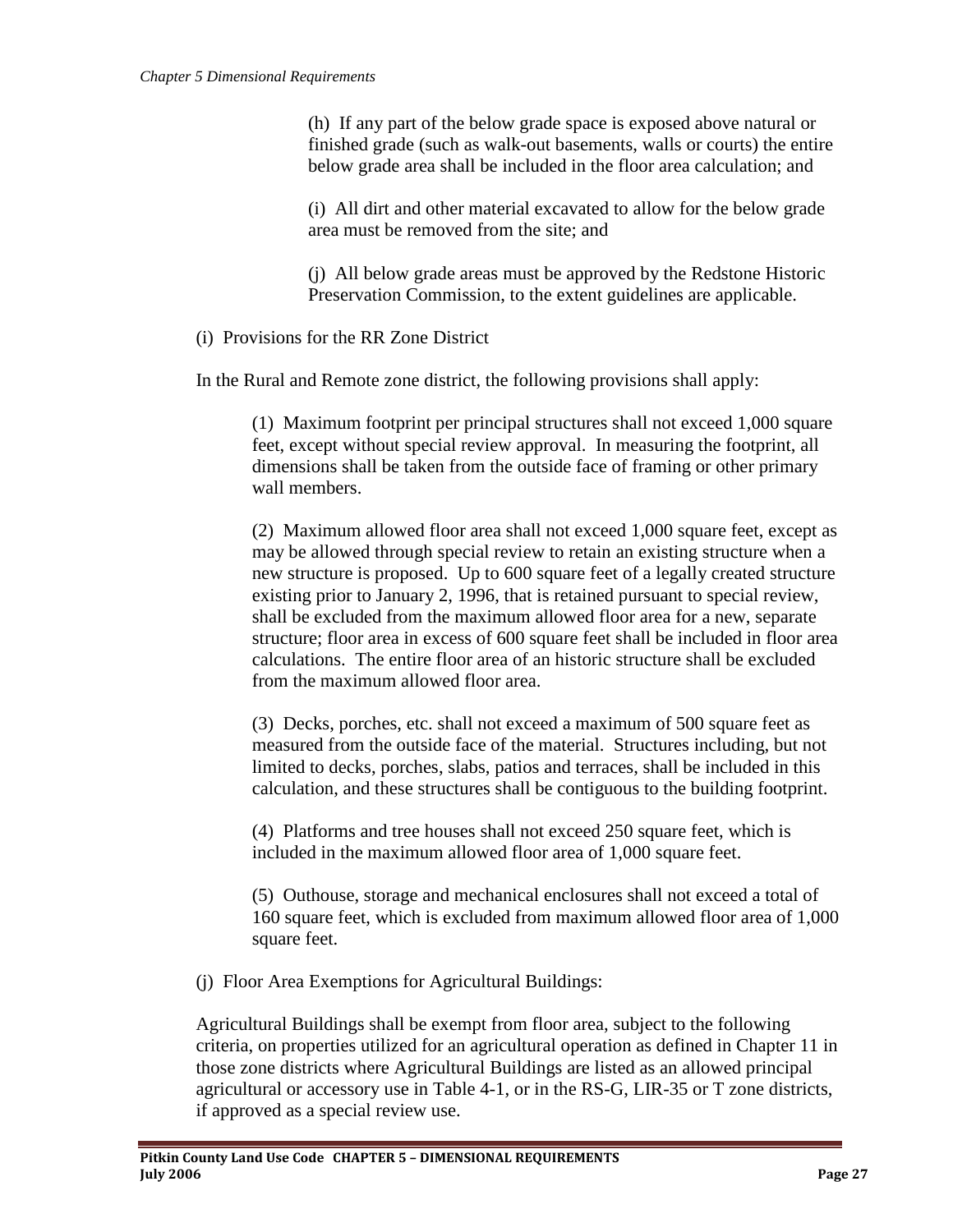(1) Hay Storage Building: To be exempt from floor area, a hay storage building must meet all of the following criteria:

> (a) A hay storage building shall have a maximum of three (3) walls. The fourth side of the building may have a fence or gate to exclude wildlife, but shall not be fully enclosed.

(b) A hay storage building shall be used only for the protection and storage of hay.

(c) A hay storage building shall not exceed the following sizes/heights based on acreage.

|                                  | 30' Maximum to Top of | 20' Maximum to Top of |  |  |
|----------------------------------|-----------------------|-----------------------|--|--|
|                                  | Ridge                 | Ridge                 |  |  |
| 20 to $<$ 35 acres               | 224 square feet       | 336 square feet       |  |  |
| 35 to $\langle 70 \text{ acres}$ | 448 square feet       | 672 square feet       |  |  |
| 70 to $<$ 160 acres              | 672 square feet       | 1,008 square feet     |  |  |
| $160 + \text{acres}$             | Unlimited             | Unlimited             |  |  |

(d) Additional square footage for a hay storage building may be approved pursuant to Sec. 2-30-20 $(g)(19)$  of this Code, Flexibility for Agricultural Support. Otherwise, any additional square footage for a hay storage building shall count as floor area.

(e) A hay storage building shall not have an excavated, raised or slab foundation.

(f) A hay storage building shall not contain any mechanical or plumbing equipment. Electrical equipment shall be limited to necessary lighting.

(2) Livestock Run-In or Loafing Shed: To be exempt from floor area, a livestock run-in or loafing shed must meet all of the following criteria;

> (a) A livestock run-in or loafing shed shall have a maximum of three (3) walls. The fourth side may have a fence or gate, but shall not be fully enclosed.

> (b) A livestock run-in or loafing shed shall be used only for livestock protection.

(c) A livestock run-in or loafing shed shall have a maximum size based on acreage as shown below: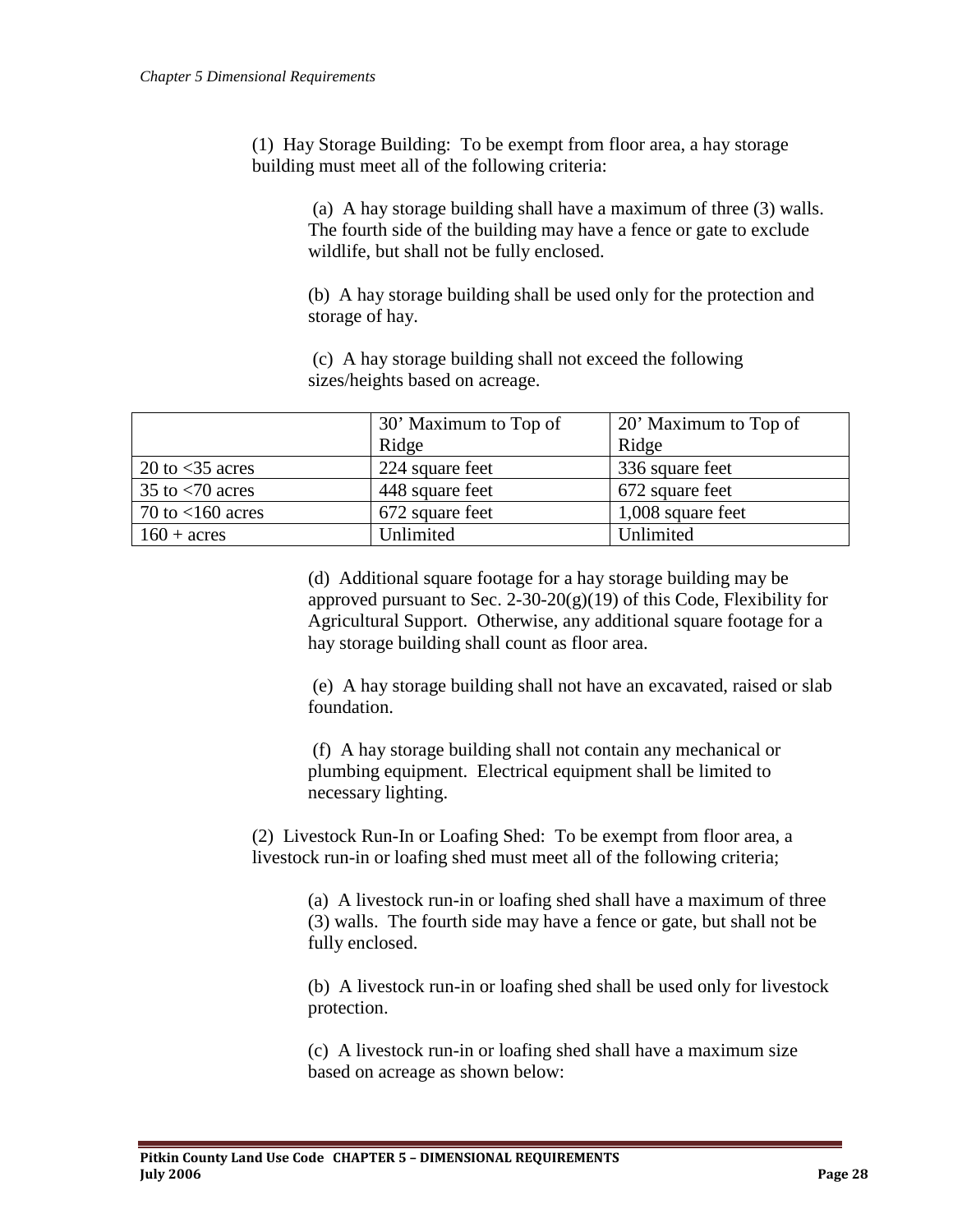$(1)$  <20 acres: one (1) shed of up to 300 square feet. Staff may approve additional exempt sheds at building permit application, based on a demonstration of need by the property owner.

(2) 20+ acres: unlimited number of sheds at 300 square feet each

(d) A livestock run-in or loafing shed shall not exceed 12 feet (12') to the top of the ridge with a minimum 3:12 roof pitch with a shed roof.

(e) A livestock run-in or loafing shed shall not have an excavated, raised or slab foundation.

(f) A livestock run-in or loafing shed shall not contain any mechanical, electrical or plumbing equipment.

(g) A livestock run-in or loafing shed may be movable.

(3) Agricultural Equipment Storage Buildings: To be exempt from floor area, an agricultural equipment storage building must meet all of the following criteria:

(a) An agricultural equipment storage building shall be used only for storage of equipment utilized for an on-site agricultural operation. The building may contain a workshop/work area utilized for equipment repair and maintenance as a secondary use to the equipment storage.

(b) An agricultural equipment storage building shall have a maximum size based on acreage as shown below:

(1) 20 to <160 acres: 990 square feet.

(2) 160+ acres: Unlimited

(3) Additional square footage for an agricultural equipment storage building may be approved pursuant to Sec. 2-30-  $20(g)(19)$  of this Code, Flexibility for Agricultural Support. Otherwise any additional square footage for an agricultural equipment storage building shall count as floor area.

(c) An agricultural equipment storage building shall not exceed 16' to the top of the ridge.

(d) An agricultural equipment storage building may have an excavated, raised or slab foundation.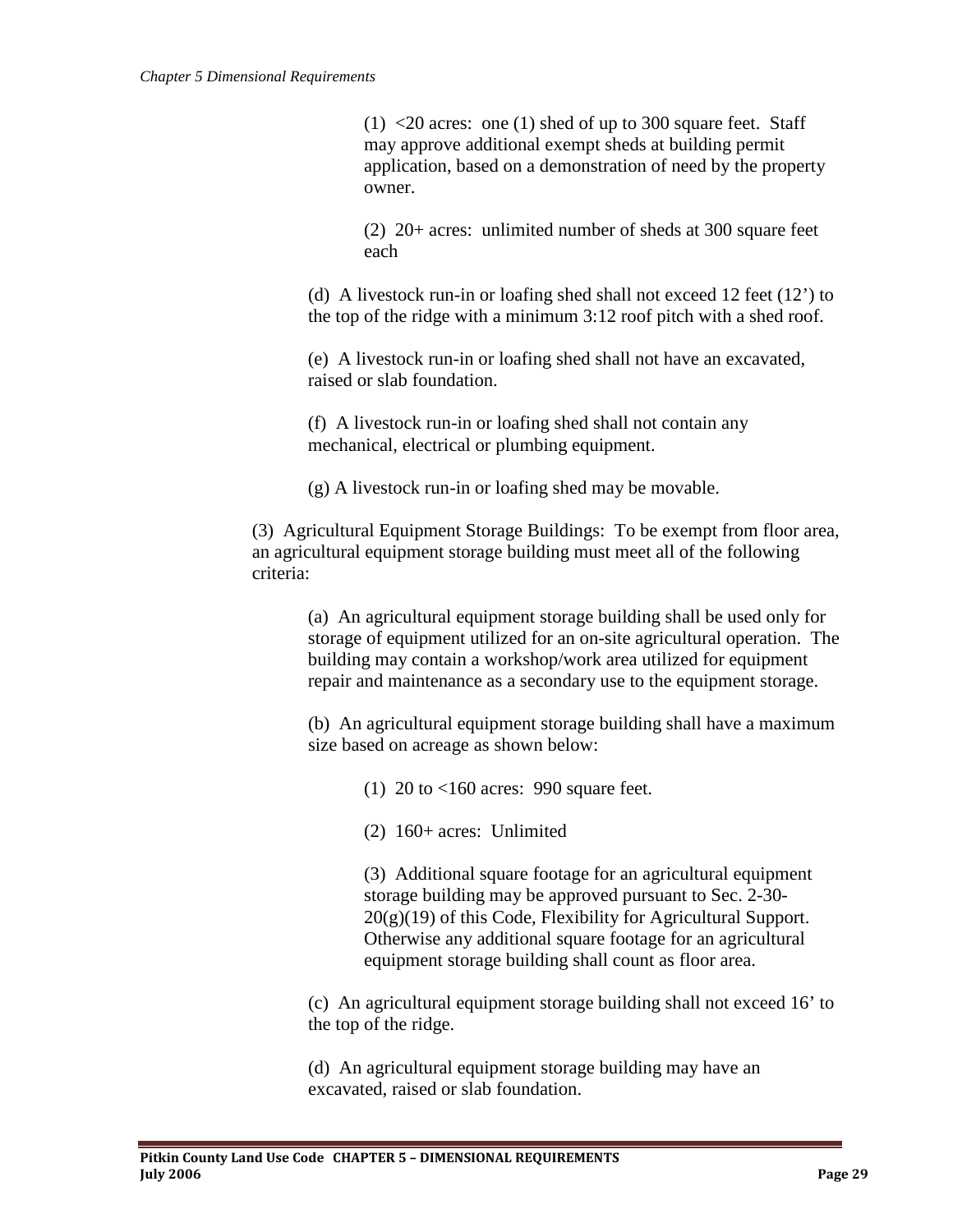(e) An agricultural equipment storage building shall not contain any plumbing equipment other than a hose bib, but may contain mechanical or electrical equipment.

(4) Barns: To be exempt from floor area, a barn must meet all of the following criteria:

> (a) A barn shall be designed and used to shelter or enclose livestock, feed, or field equipment, or for other purposes in support of an on-site agricultural operation.

(b) A barn shall not exceed the following height based on acreage as shown below.

 $(1)$  < 10 acres: 20' to the midpoint/25' to the top of the ridge

(2) 10 to  $\lt35$  acres: 25' to the midpoint/30' to the top of the ridge (for one principal barn; additional barns shall not exceed 20' to midpoint/25' to top of ridge)

(3) 35+ acres: 28' to midpoint/33 to top of ridge (for one principal barn; additional barns shall not exceed 20' to midpoint/25' to top of ridge)

(4) On flat (less than 3:12 pitch), shed, dome or barrel roofs on any size lot or parcel, no roof point of a barn shall exceed 20' above the existing or finished grade, whichever is more restrictive.

(c) A barn shall not exceed the following size based on acreage:

(1) <5 acres: Barns count as floor area.

(2)  $5$  to  $< 20$  acres: 1,160 square feet for a barn(s) is exempt from floor area

(3) 20 to  $\leq$ 30 acres: 1,740 square feet for a barn(s) is exempt from floor area

(4) 30 to  $\langle 70 \text{ acres: } 4,060 \text{ square feet for a barn(s)}$  is exempt from floor area

(5) 70 to  $< 160$  acres: 58 square feet per acre for a barn(s) is exempt from floor area

(6) 160+ acres: Unlimited square footage for barns is exempt from floor area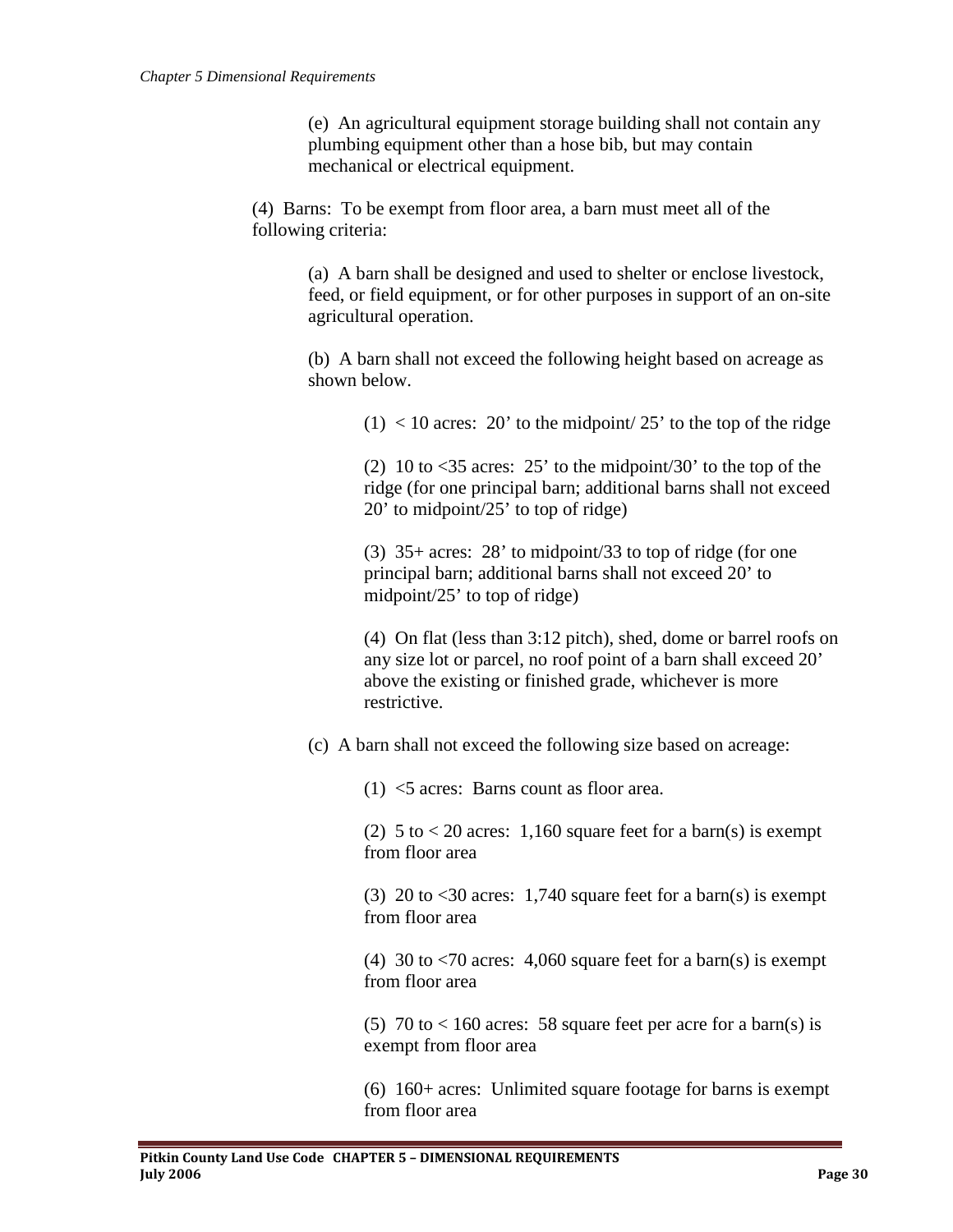(7) Additional square footage for a barn(s) may be approved pursuant to Sec. 2-30-20 $(g)(19)$  of this Code, Flexibility for Agricultural Support. Otherwise any additional square footage for a barn(s) shall count as floor area.

(d) A barn may contain mechanical, electrical and plumbing equipment.

(e) A barn may contain no more than one (1) toilet room (toilet and lavatory only) not to exceed 20 square feet, unless the toilet room is designed to be accessible, in which case it shall not exceed 43 square feet. Showers and bathing facilities are prohibited, with the exception of a safety shower. A dog wash shall not be permitted within the bathroom.

(f) A barn may contain office space of no more than 120 square feet related to the on-site agricultural operation. Any additional office space shall count as floor area.

(g) Human amenities are prohibited within a barn.

(5) Greenhouses: To be exempt from floor area, a greenhouse must meet all of the following criteria:

- (a) Customarily accessory to a principal residential use:
	- (1) Products grown on the property may only be sold on the premises subject to compliance with the standards in Sec. 4-30- 50 for an Agricultural Stand and approval of a Temporary Use Permit pursuant to Sec. 2-30-20.
	- (2) The greenhouse shall be detached from residential buildings. The greenhouse may be attached to a "U" occupancy building as classified in the International Building Code.
	- (3) A greenhouse shall be exempt from floor area up to the following sizes based on zone district and acreage:
		- (a) Lot/parcel  $<$  1 acre: 320 square feet.
		- (b) Lot/parcel of 1 to  $\lt$ 5 acres: 600 square feet.
		- (c) Lot/parcel of 5 to  $< 10$  acres: 1,000 square feet.
		- (d) Lot/parcel of 10 to  $\langle 35 \rangle$  acres: 1,300 square feet.
		- (e) Lot/parcel of 35 acres or more: 1,600 square feet.
	- (4) A greenhouse of 200 square feet or less shall not contain any mechanical, electrical or plumbing equipment. A greenhouse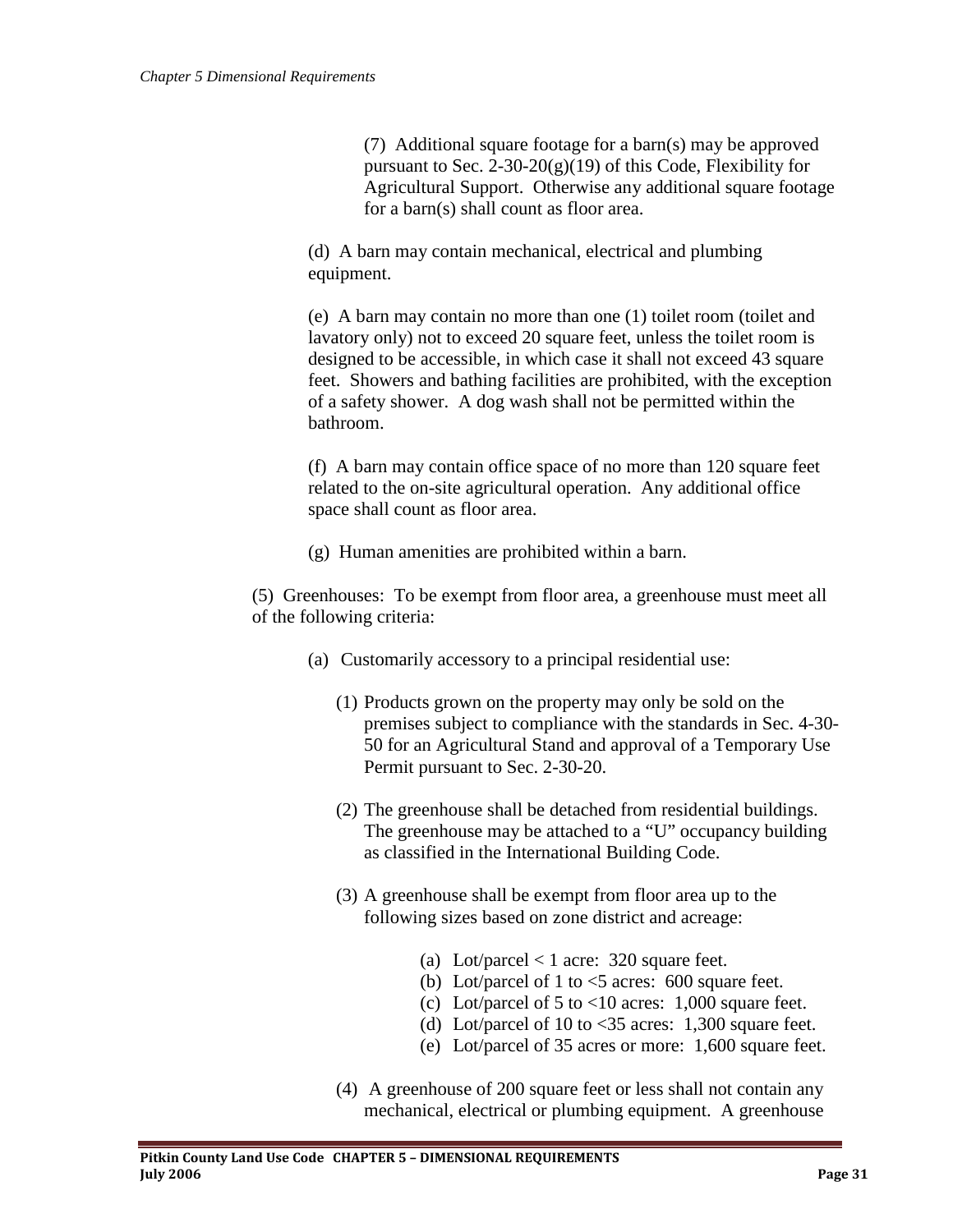in excess of 200 square feet shall not contain any plumbing equipment other than a hose bib, but may contain mechanical or electrical equipment.

- (5) No light shall emanate from the interior of the greenhouse such that it is visible from the exterior of the greenhouse from two (2) hours after dusk until two (2) hours before dawn.
- (6) Additional square footage for an accessory greenhouse(s) of up to 3,000 square feet may be approved pursuant to Sec. 2-30-  $20(g)(19)$  of this Code, Flexibility for Agricultural Support. Otherwise any additional square footage for a greenhouse(s) shall count as floor area or shall be approved through Special Review.
- (b) Not customarily accessory to a principal residential use:
	- (1) Any greenhouse(s) that contains 3,000 square feet or more requires Special Review approval. If approved, the greenhouse(s) shall be exempt from floor area.
	- (2) The greenhouse(s) may contain mechanical, electrical and plumbing equipment.
	- (3) The greenhouse(s) may contain no more than one (1) accessible toilet room (toilet and lavatory only) not to exceed 43 square feet. Showers and bathing facilities are prohibited, with the excepton of a safety shower.
	- (4) The greenhouse(s) may contain one office space of no more than 120 square feet related to the on-site agricultural operation.
- (c) Any greenhouse that is no longer is a useable condition fo rhte intended purpose shall be removed or demolished.

(6) Agricultural Buildings Constructed Prior to October 18, 2011: Agricultural buildings legally constructed prior to October 18, 2011 shall count towards the floor area exemptions for agricultural buildings provided herein.

(a) If the total size of the agricultural building(s) on the lot or parcel is less than the maximum size permitted in this Sec. 5-20-70(j), then the existing agricultural building(s) can be replaced and can be expanded, up to a total of the size permitted in this Sec. 5-20-70(j) for each type of agricultural building.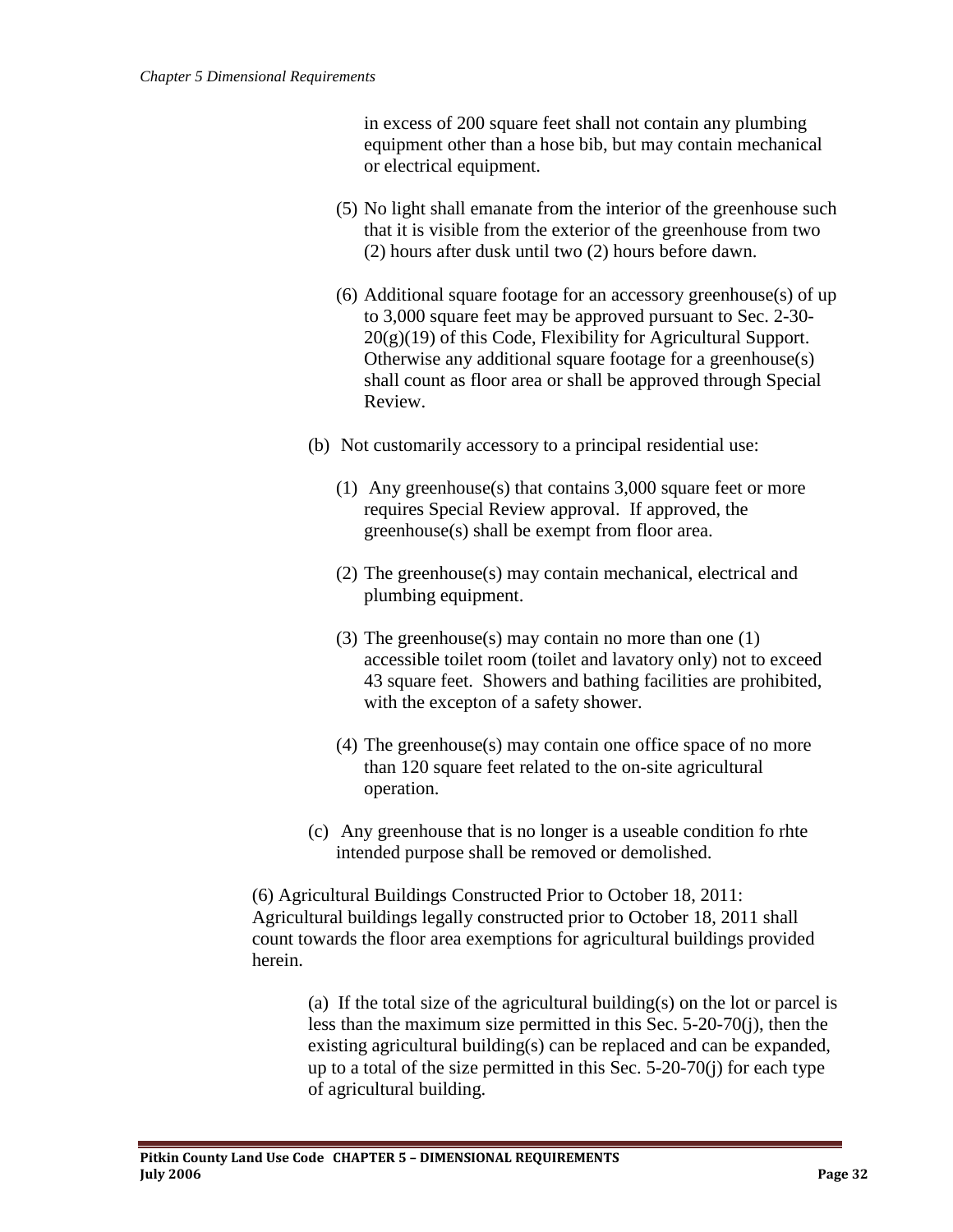(b) If the total size of the agricultural building(s) on the lot or parcel is more than the maximum size permitted in this Sec. 5-20-70(j), then the existing agricultural building(s) may be replaced, but may not be expanded without obtaining additional exempt floor area pursuant to Sec. 2-30-20(g)(19), a GMQS allotment or transferable development rights.

(7) Occupancy Covenant and Agreement: An Occupancy Covenant and Agreement shall be recorded against a property that takes advantage of a floor area exemption for an agricultural building, prior to issuance of a building permit for a new or expanded agricultural building. The Occupancy Covenant and Agreement shall specify that the exempt floor area may only be used in association with the raising, producing, or keeping of plants or livestock, or cultivation and management of other crops or farm products, and that any area not consistent with those uses would count as floor area. The Occupancy Covenant and Agreement shall also allow the county to inspect the agricultural building at any time for compliance with the specified use limitations, subject to the provision of reasonable notice to the property owner. The form of the Occupancy Covenant and Agreement shall be approved by the County Attorney.

(8) Common Agricultural Buildings: Within a Board approved subdivision or PUD in the AR-10, RS-20, RS-30, RS-35, LIR-35 or RS-160 zone districts, where agricultural buildings are limited to a common lot/parcel and prohibited on individual lots/parcels as part of the subdivision or PUD approval, the total acreage of all of the lots within the subdivision or PUD may be utilized to determine the common agricultural building floor area exemption. This provision may be utilized for a common parcel within a development of parcels in excess of thirty-five (35) acres not within a Board approved subdivision or PUD pursuant to the procedures of Sec. 2-30-20 and the criteria of Sec. 2-30-30(h)(2).

(9) Review Provision: This floor area exemption for agricultural buildings (Sec. 5-20-70.i) as a whole shall be reviewed by the Board of County Commissioners after four years from October 18, 2011. The purpose of the review will be to review how the exemptions have been used, and whether the exemptions shall be retained, modified or repealed.

(k) Floor Area Exemptions for American Nation Standards Institute (ANSI) Residences

(1) In the AH-1-3, R-6, R-15, R-15A, R-15B, R-30, AR-2 zone districts, floor area and Growth Management exemptions are provided for ANSI residences

The following exemptions shall only be available where: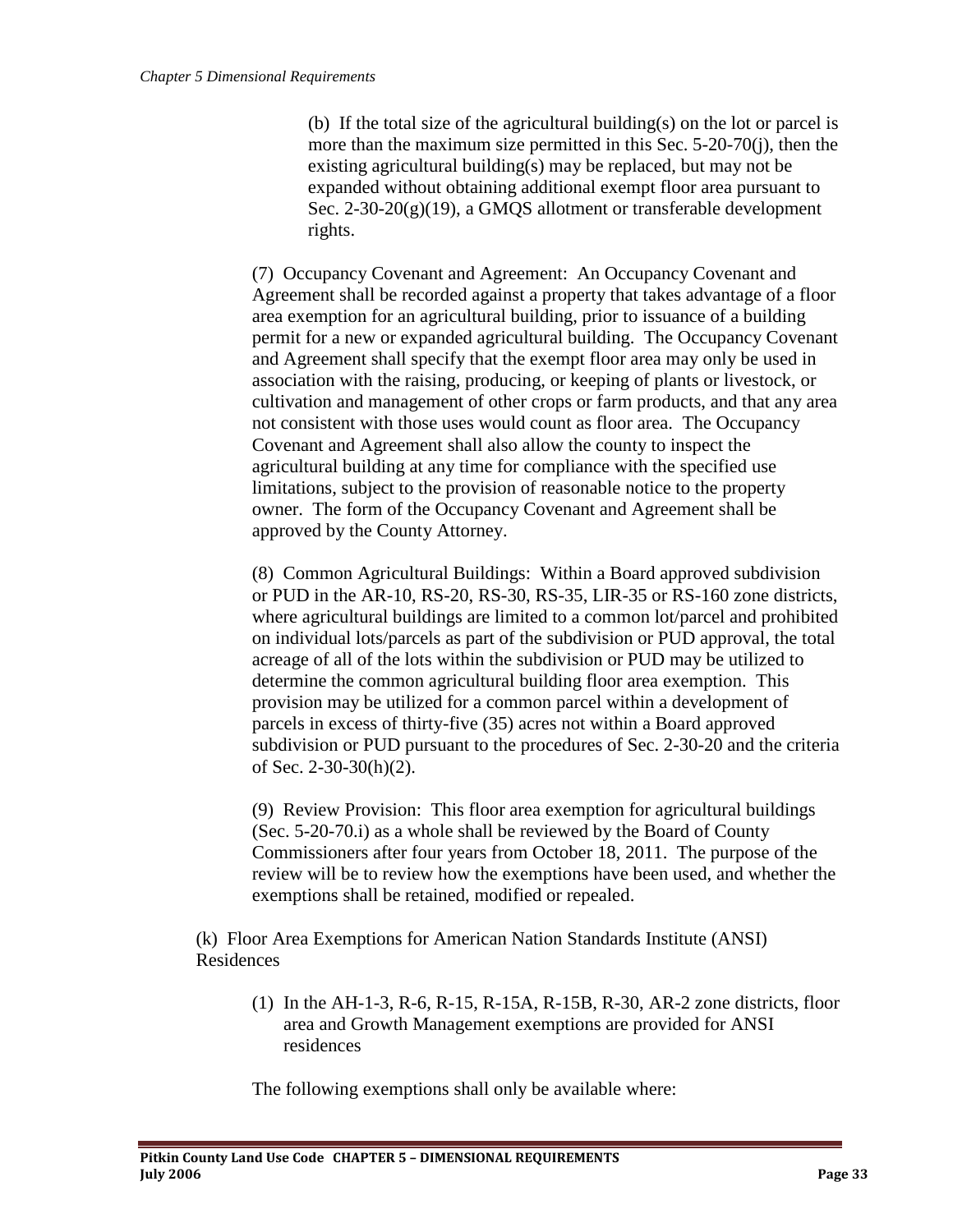- (1) A secondary egress to grade is provided, and;
- (2) Compliance with ANSI Section 1004 is met pertaining to the following elements:
	- (a) Access from a parking area to the entrance of the residence;
	- (b) Elevator access between floors (where applicable); and
	- (c) Access to dining, social and living areas, and related toilet areas. These exemptions are cumulative.
- (a) A 350 square foot exemption is available where 100% of one single-family residence per site provides compliance with Section 1005 of the ANSI as amended (2009). In addition to compliance with the requirements noted in (1) above, access must be provided to the kitchen and at least one bedroom and bath facility; or

A 150 square foot exemption is available where a portion of a new or existing residence is proposed to comply with Section 1004, ANSI. In addition to providing compliance with the requirements noted in (1) above, access must be provided to the kitchen or an area intended for limited food preparation. An additional fifty (50) square feet exemption shall be available where access to bedroom and bath facilities are provided in compliance with ANSI section 1004.

(b) A Qualified Elevator plus the associated unobstructed access directly in front of the elevator shall be exempt from floor area calculations for 100 square feet (100 sq. ft.) per floor or level that is ANSI-compliant. A qualified Elevator is defined as one, which is designed for residential use, equipped and certified for low service headroom, accommodates accessibility, and is sufficient in size to allow an assistant to ride in the elevator as may be needed.

(c) One accessory structure constructed prior to December 19, 2012, which contains at least 250 square feet (250 sq. ft.) of livable area may be increased by up to 50 square feet (50 sq. ft.) exempt from floor area calculation when accessible sink and toilet facilities and accessible exterior access to the residence is provided.

(d) Only for an existing, multi-level, single-family residence to be remodeled/renovated, where at least 65% of the residence is retained after the remodel/renovation, then interior stairs and/or ramps and direct access to the same, (whether the stairs and/or ramps are new or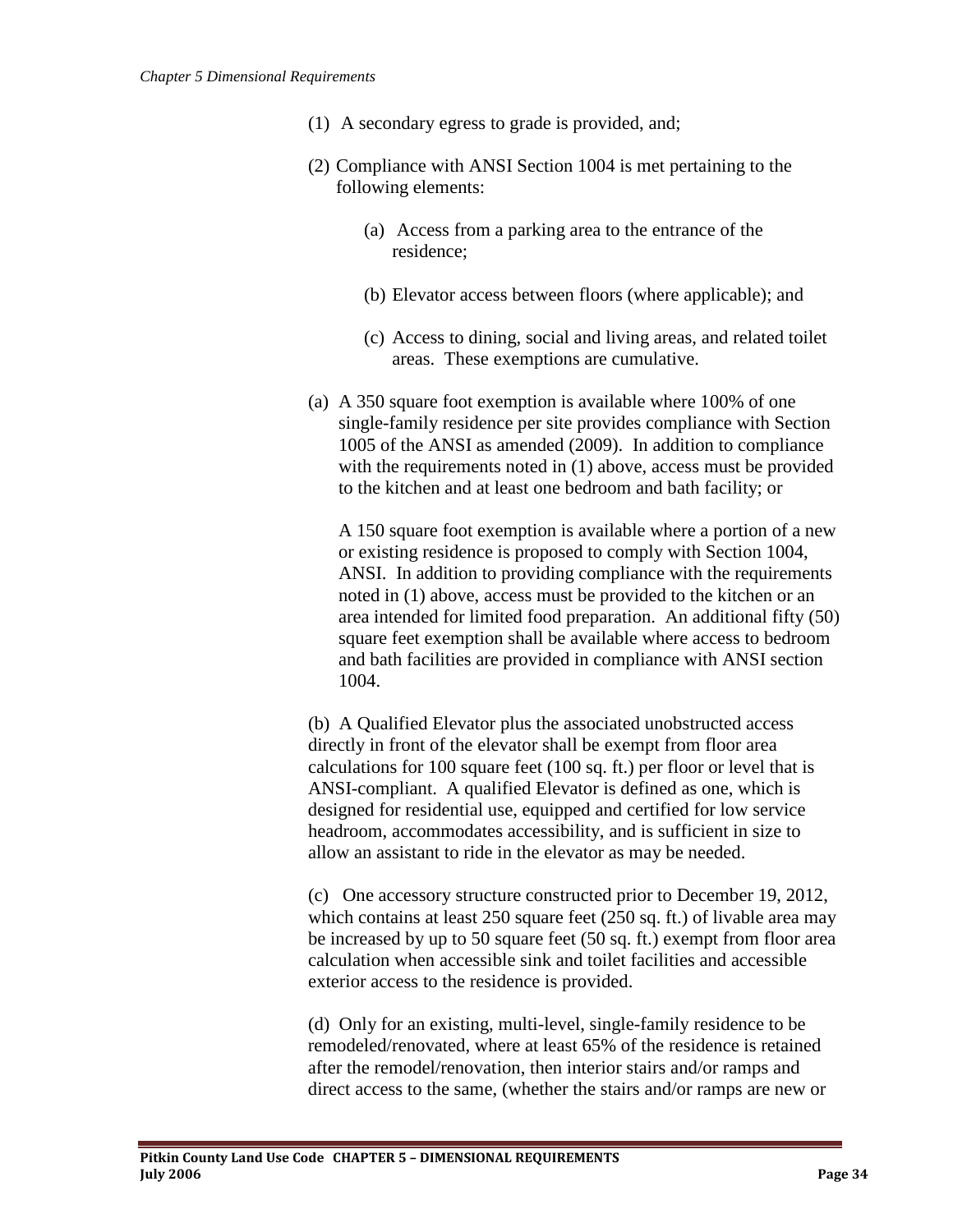replaced), shall be exempt from floor area calculations for 100 square feet (100 sq. ft.) per floor or level.

(5) In the AR-10, RS-20, RS-30, RS-35, RS-160, and LIR zone districts, the following Growth Management exemption is provided for ANSI residences:

For an existing, multi-level, single family residence to be remodeled/renovated, the Qualified Elevator exemption noted in Section 5-20-70  $(k)(1)(b)$  shall be provided where:

- (1) A secondary egress to grade is provided.
- (2) One Hundred percent (100%) of a single-family residence provides compliance with Section 1005 of the American National Standard, as amended (2009)(ANSI), and
- (3) Compliance with ANSI Section 1004 is met pertaining to the following elements:
	- (a) Access from a parking area to the entrance of the residence,
	- (b) Elevator access between floors (where applicable),
	- (c) Access to kitchen, dining, social and living areas, and related toilet area, and
	- (d) Access to bedroom and bath facilities

(3) Spaces permitted as "below grade" and exempted through 5-20-70 (g) (1) shall not be included in determining the percent of compliance or retention of a residence, and shall not be modified with an egress door or external ramp.

(4) Occupancy Covenant and Agreement

An Occupancy Covenant and Agreement shall be recorded against a property that takes advantage of a floor area exemption for an ANSI Residence. The Occupancy Covenant and Agreement shall specify that the exempt floor area may only be permitted for proposed or demonstrated compliance with ANSI (2009) as required in Section 5- 20-70 of the Pitkin County Land Use Code. The Occupancy Covenant and Agreement shall also allow the County to inspect the ANSI Residence at any time for compliance with the specified limitations, subject to the provision of reasonable notice to the property owner. It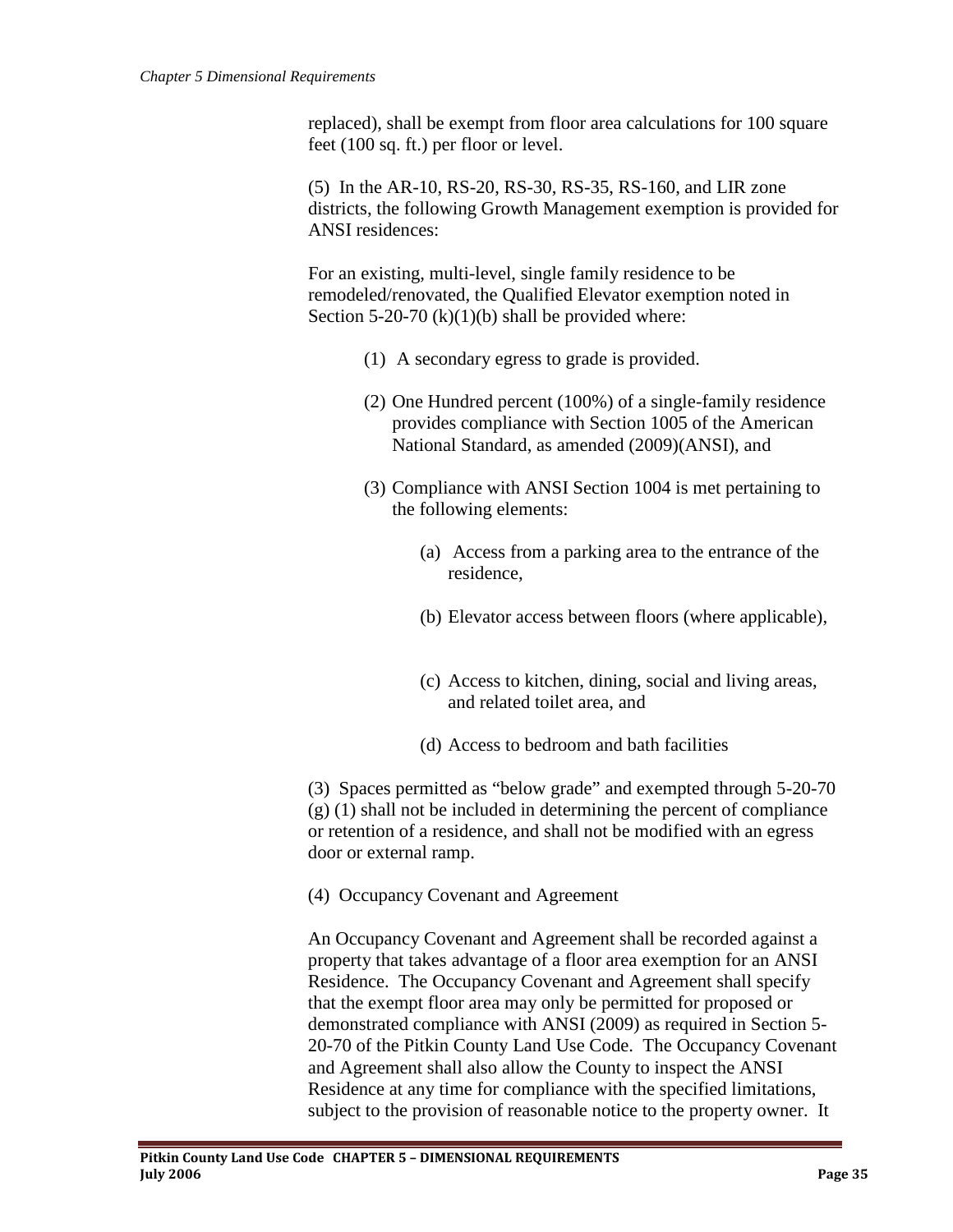shall be noted that these exemptions do not create any non-conformity relative to floor area, growth management, or building height, and that the lot is not entitled to retain the square footage provided by these exemptions when redeveloping with a non-ANSI compliant residence. The form of the Occupancy Covenant and Agreement shall be approved by the County Attorney.

- (4) Sunset Provision Repealed and Revoked Ordinance No. 006-2016
- (l) Floor Are Exemption for Energy Storage Buildings:

Exterior Energy Storage Buildings shall be exempt form floor area, subject to the following criteria:

- (1) The building is only used for exterior energy storage
- (2) Buildings for Exterior Energy Storage that are not associated with a solar farm or solar facility:

a. A maximum of thirty-six (36) square feet shall be exempt from total gross allowed floor area.

b. Buildings shall be no higher than ten (10) feet tall to the roof ridge as measured from existing or finished grade, whichever is more restrictive.

- (3) For Solar Farms:
	- a. Accessory buildings for energy storage shall be exempt for a maximum of one-thousand  $(1,000)$  square feet of floor area.
- (4) For Solar Facilities
	- a. Accessory building floor area shall not be exempt.

*(Code repealed and reenacted (all sections) by Ord. No. 14-D, 2006; § 5-20-70 (part) amended [Ord. 010-2008, 03-26-08;](http://pitkincounty.com/DocumentCenter/View/8254) [Ord. 001A & 001B-11, 01-12-11](http://pitkincounty.com/DocumentCenter/View/8269) [Ord. 011-11, 08-10-](http://pitkincounty.com/DocumentCenter/View/8292) [11;](http://pitkincounty.com/DocumentCenter/View/8292) [Ord. 038-12, 12-19-12;](http://pitkincounty.com/DocumentCenter/View/8272) [Ord. 019-2013, 08-14-13;](http://pitkincounty.com/DocumentCenter/View/12808) [Ord. 032-14, 10-08-2014;](http://pitkincounty.com/DocumentCenter/View/12804) [\(Ord.](https://pitkincounty.com/DocumentCenter/View/12805/boccord0062016)  [006.16, 02-24-2016\);](https://pitkincounty.com/DocumentCenter/View/12805/boccord0062016) [Ord. 040-2019, 11-20-2019;](https://pitkincounty.com/DocumentCenter/View/21568/boccord0402019) [Ord. 031-2013, 12-18-2013;](http://pitkincounty.com/DocumentCenter/View/8280) [Ord. 024-](https://pitkincounty.com/DocumentCenter/View/27850/boccord0242021) [2021,](https://pitkincounty.com/DocumentCenter/View/27850/boccord0242021) 06-09-2021*

## <span id="page-35-0"></span>**5-20-80: MEASUREMENT OF GROSS FLOOR AREA**

Gross floor area is calculated by adding areas included in the measurement of floor area, pursuant to Sec. 5-20-70, and the following exemptions from floor area: below-grade space, garages and carports, and ANSI compliant residences pursuant to Sec.  $5-20-70(g)(1 \text{ and } 2)$